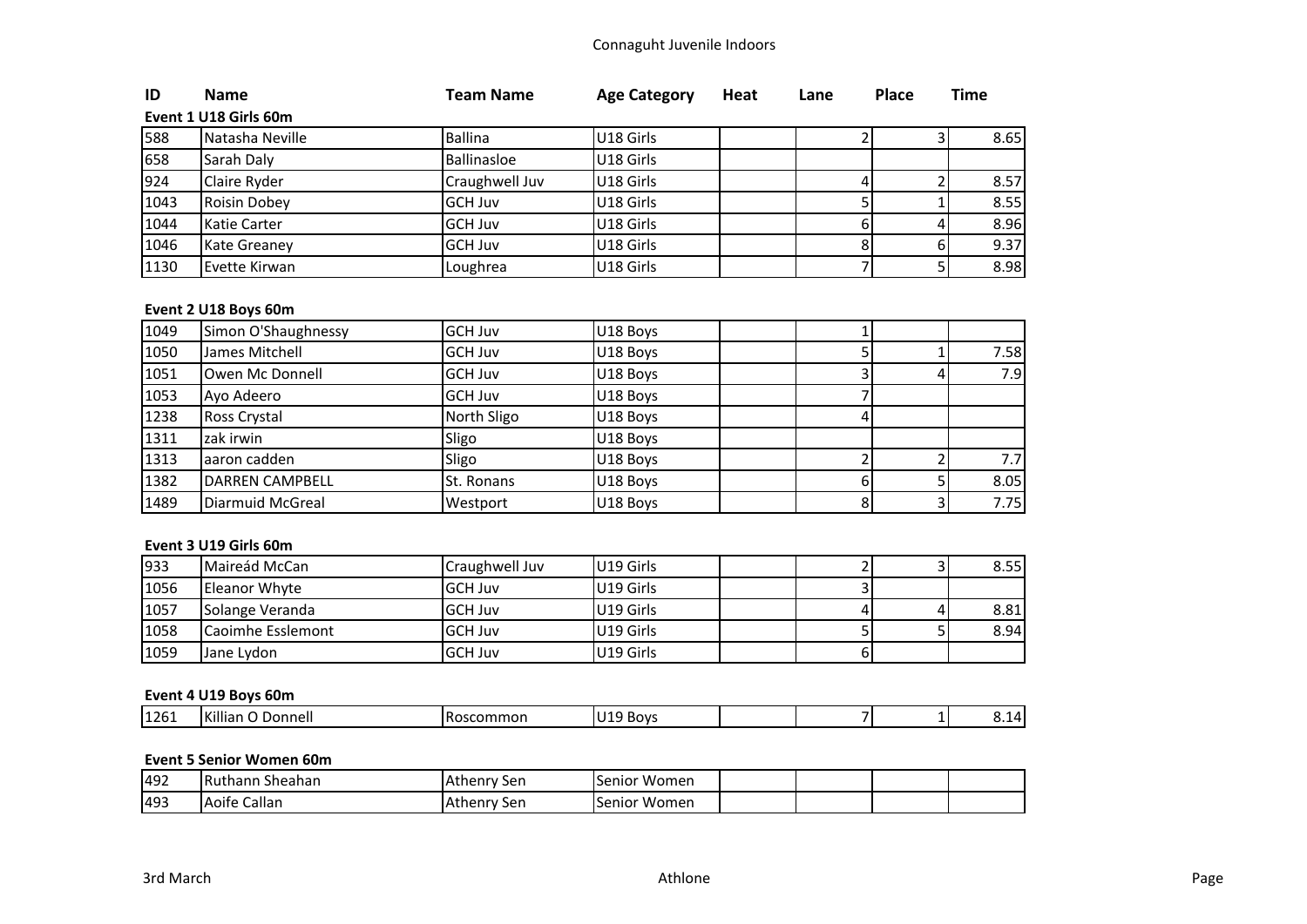| 494  | Frances          | Athenry Sen    | lSenior Women       |  |      |
|------|------------------|----------------|---------------------|--|------|
| 940  | Katie O'Donoghue | Craughwell Sen | lSenior Women       |  | 8.3  |
| 1262 | Aisling Dolan    | Roscommon      | lSenior Women       |  | 8.18 |
| 1318 | lemily burns     | Sligo          | <b>Senior Women</b> |  |      |

# **Event 6 Senior Men 60m**

| 495  | Jim Leahy              | Athenry Sen    | Senior Men |  |      |
|------|------------------------|----------------|------------|--|------|
| 1062 | Ronan Coyle            | GCH Sen        | Senior Men |  |      |
| 1063 | Ronan Kelly            | GCH Sen        | Senior Men |  |      |
| 1064 | Ronan Dobey            | GCH Sen        | Senior Men |  |      |
| 1065 | <b>Ben Cooney</b>      | GCH Sen        | Senior Men |  |      |
| 1066 | <b>Brendan Gilbert</b> | <b>GCH Sen</b> | Senior Men |  | 8.03 |
| 1070 | Neil Hyland            | GCH Sen        | Senior Men |  | 7.64 |
| 1134 | John Walkin            | Mayo AC        | Senior Men |  | 7.68 |
| 1323 | colm bourke            | Sligo          | Senior Men |  | 7.47 |
| 1492 | Patrick Heffernan      | Guest          | Senior Men |  | 7.58 |
| 1849 | <b>Martin Bennett</b>  | Guest          | Senior Men |  |      |
| 1850 | Daniel Bennett         | Guest          | Senior Men |  | 7.65 |
| 1495 | <b>Mark Rogers</b>     | Guest          | Senior Men |  |      |
| 1497 | <b>Shane Aston</b>     | Guest          | Senior Men |  |      |

# **Event 7 U12 Girls 60m**

| 65  | Caoimhe Rohan        | Athenry Juv | U12 Girls |  |  |
|-----|----------------------|-------------|-----------|--|--|
| 246 | Ciara Mc Donagh      | Athenry Juv | U12 Girls |  |  |
| 250 | Sinead Lyons         | Athenry Juv | U12 Girls |  |  |
| 252 | Aoibhe Deeley        | Athenry Juv | U12 Girls |  |  |
| 253 | Laoise O'Shea        | Athenry Juv | U12 Girls |  |  |
| 254 | Sarah Dowling        | Athenry Juv | U12 Girls |  |  |
| 276 | Laura Mc Cann        | Athenry Juv | U12 Girls |  |  |
| 496 | <b>Ruth Moran</b>    | Aughagower  | U12 Girls |  |  |
| 497 | Sarah Harper         | Aughagower  | U12 Girls |  |  |
| 532 | Finola Collins       | Ballina     | U12 Girls |  |  |
| 538 | Ciara Mullarkey      | Ballina     | U12 Girls |  |  |
| 594 | Aoibheann McGoldrick | Ballinamore | U12 Girls |  |  |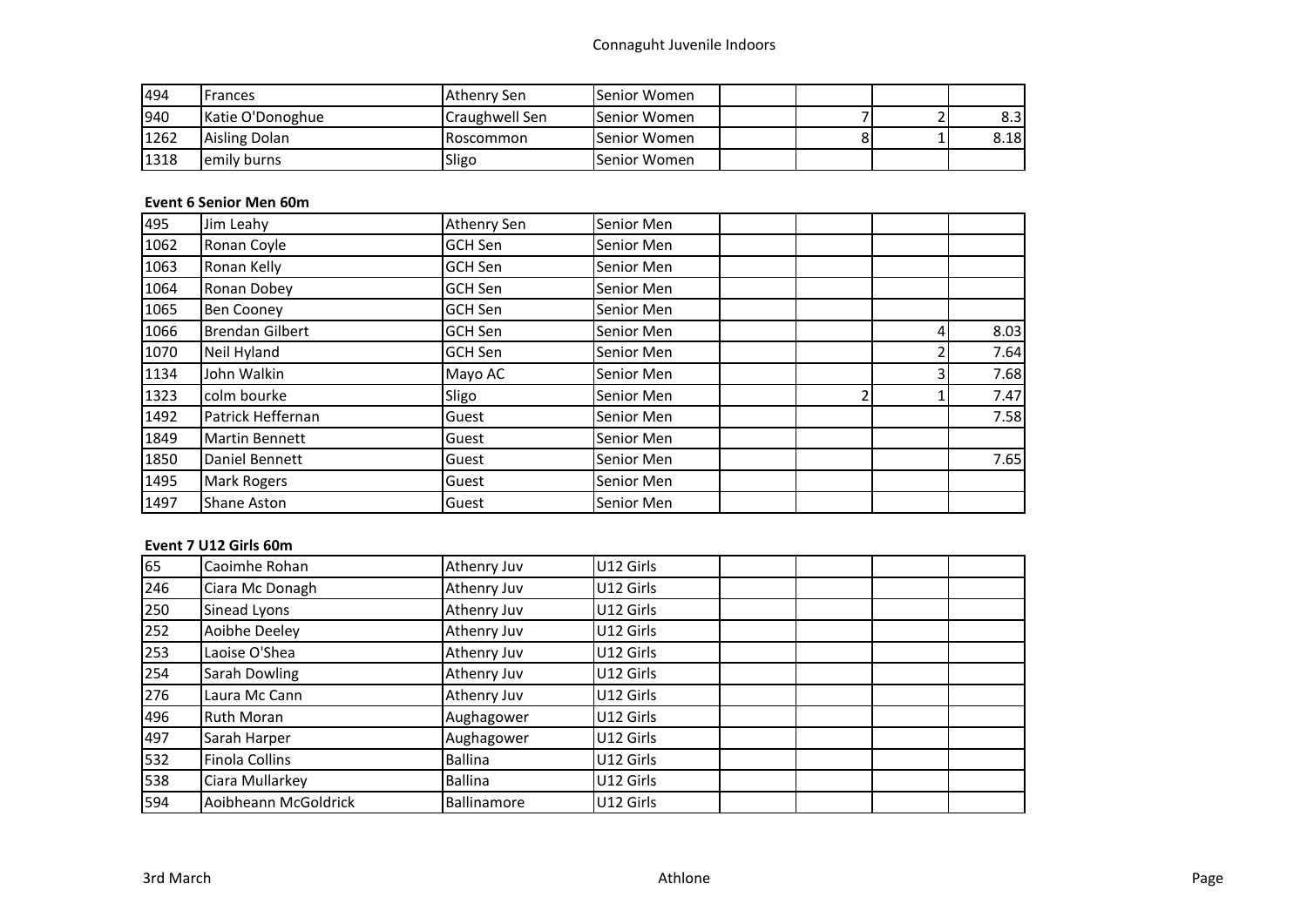| 671  | <b>Caitlin Surlis</b>  | Carrick on Shannon | U12 Girls |              |   |      |
|------|------------------------|--------------------|-----------|--------------|---|------|
| 776  | Ciara O'Rourke         | Claremorris        | U12 Girls |              |   |      |
| 777  | Michaela Hernon        | Claremorris        | U12 Girls |              |   |      |
| 778  | Zoe Forde              | Claremorris        | U12 Girls |              |   |      |
| 779  | Lara Finnerty          | Claremorris        | U12 Girls |              |   |      |
| 780  | Ciara McHugh Murphy    | Claremorris        | U12 Girls |              |   |      |
| 781  | Seren O'Toole          | Claremorris        | U12 Girls |              |   |      |
| 826  | Ailbhe Miskella        | Craughwell Juv     | U12 Girls |              |   |      |
| 827  | Zoe Gilligan           | Craughwell Juv     | U12 Girls |              |   |      |
| 828  | <b>Bryna Milton</b>    | Craughwell Juv     | U12 Girls |              |   |      |
| 829  | Caoimhe Gilligan       | Craughwell Juv     | U12 Girls |              |   |      |
| 830  | <b>Emer Mulveen</b>    | Craughwell Juv     | U12 Girls |              |   |      |
| 832  | Jennifer Hughes        | Craughwell Juv     | U12 Girls |              |   |      |
| 833  | <b>Kirby Dooley</b>    | Craughwell Juv     | U12 Girls |              |   |      |
| 835  | Maeve Dawson           | Craughwell Juv     | U12 Girls |              |   |      |
| 836  | Mia Waters             | Craughwell Juv     | U12 Girls |              |   |      |
| 839  | Sinead Keane           | Craughwell Juv     | U12 Girls |              |   |      |
| 840  | Amber Whelton          | Craughwell Juv     | U12 Girls |              |   |      |
| 841  | Savina Moloney         | Craughwell Juv     | U12 Girls |              |   |      |
| 893  | Savina Moloney         |                    | U12 Girls |              |   |      |
| 941  | Niamh Niland           | Craughwell Juv     | U12 Girls | 4            | 4 | 9.39 |
| 965  | Debbi Taiwo            | <b>GCH Juv</b>     | U12 Girls | 3            | 1 | 9.12 |
| 966  | Zoe Moore              | <b>GCH Juv</b>     | U12 Girls |              |   |      |
| 967  | Ella Ibidunni          | <b>GCH Juv</b>     | U12 Girls |              |   |      |
| 968  | Ella Kitt              | <b>GCH Juv</b>     | U12 Girls |              |   |      |
| 969  | Ella Rose McIntyre     | <b>GCH Juv</b>     | U12 Girls |              |   |      |
| 970  | Cara Oates             | <b>GCH Juv</b>     | U12 Girls |              |   |      |
| 971  | Audrey Oji             | <b>GCH Juv</b>     | U12 Girls |              |   |      |
| 973  | Eabha Hernon           | <b>GCH Juv</b>     | U12 Girls |              |   |      |
| 1073 | Rebekah McHale         | Lake District      | U12 Girls | $\mathbf{1}$ | 3 | 9.38 |
| 1080 | Hannah Downey          | Longford           | U12 Girls |              |   |      |
| 1091 | <b>Aisling Farrell</b> | Lough Ree          | U12 Girls |              |   |      |
| 1092 | Cait Kiely             | Lough Ree          | U12 Girls |              |   |      |
| 1093 | Aoife Nolan            | Lough Ree          | U12 Girls |              |   |      |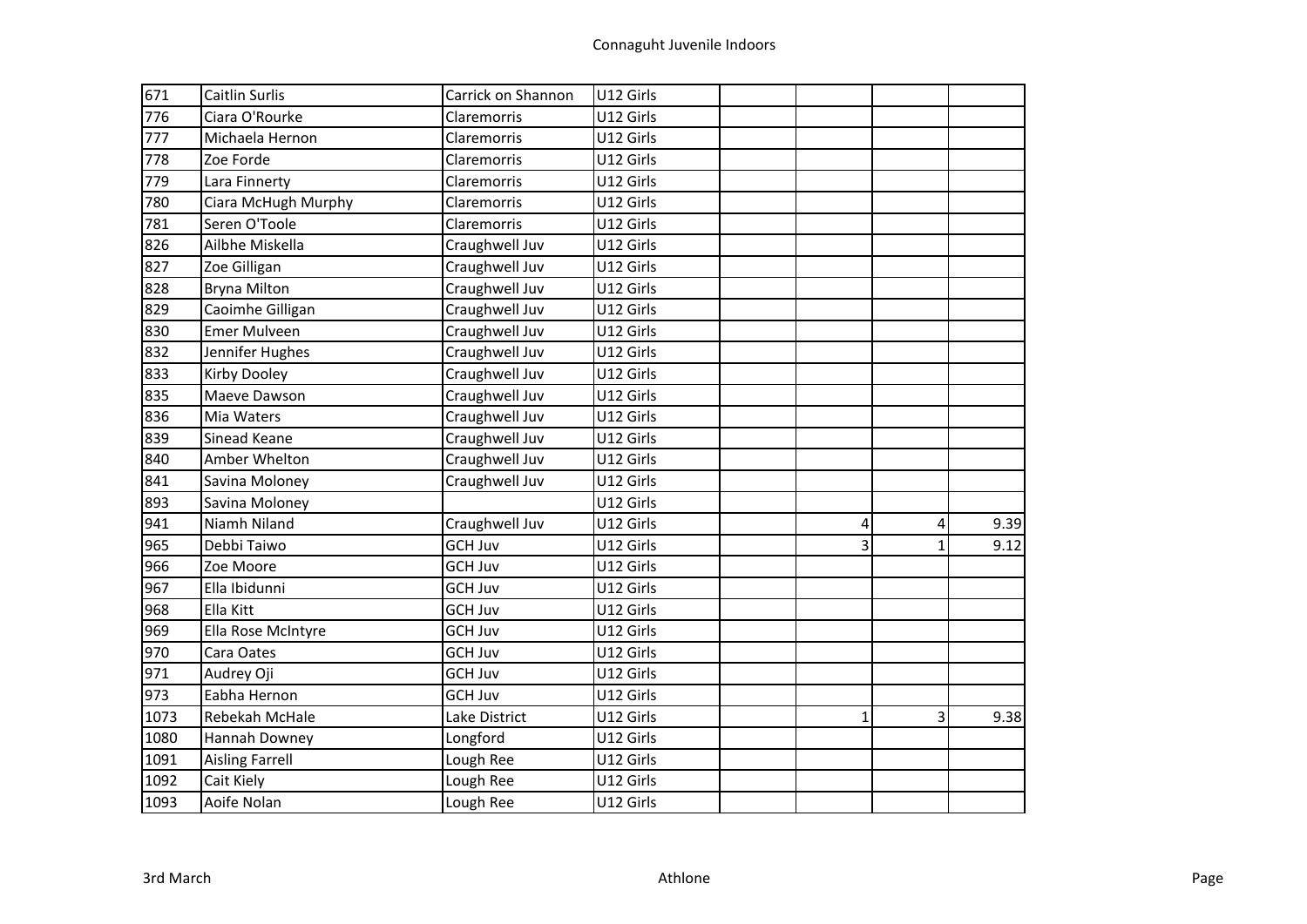| 1094 | Aoife English            | Lough Ree       | U12 Girls |   |                |      |
|------|--------------------------|-----------------|-----------|---|----------------|------|
| 1135 | <b>Alanah McGuinness</b> | Mohill          | U12 Girls | 2 | $\overline{2}$ | 9.3  |
| 1136 | Chloe Dolan              | Mohill          | U12 Girls |   |                |      |
| 1137 | Sinead McNabola          | Mohill          | U12 Girls |   |                |      |
| 1148 | Carrie McDaid            | North Leitrim   | U12 Girls |   |                |      |
| 1155 | Juliet Doyle             | North Roscommon | U12 Girls |   |                |      |
| 1156 | Kate Garavan             | North Roscommon | U12 Girls |   |                |      |
| 1157 | Alicia Lannon            | North Roscommon | U12 Girls |   |                |      |
| 1159 | Nicole O'Reilly          | North Roscommon | U12 Girls |   |                |      |
| 1160 | Saoirse Wynne            | North Roscommon | U12 Girls |   |                |      |
| 1161 | Lauren Shanagher         | North Roscommon | U12 Girls |   |                |      |
| 1177 | <b>Eimear Carroll</b>    | North Sligo     | U12 Girls |   |                |      |
| 1180 | Emma Kelly               | North Sligo     | U12 Girls |   |                |      |
| 1181 | <b>Kedron Fallon</b>     | North Sligo     | U12 Girls |   |                |      |
| 1182 | Cliona Lindsay           | North Sligo     | U12 Girls |   |                |      |
| 1263 | lisa mc gowan            | Sligo           | U12 Girls |   |                |      |
| 1264 | tara cawley              | Sligo           | U12 Girls |   |                |      |
| 1265 | jane cawley              | Sligo           | U12 Girls |   |                |      |
| 1266 | Alison Roche             | Sligo           | U12 Girls |   |                |      |
| 1332 | Ellen Kilcoyne           | South Sligo     | U12 Girls | 5 | 5              | 9.55 |
| 1333 | Jessica Perry            | South Sligo     | U12 Girls |   |                |      |
| 1340 | <b>AOIFE CAMPBELL</b>    | St. Ronans      | U12 Girls | 7 | 7              | 9.89 |
| 1341 | <b>LAURA JOHNSON</b>     | St. Ronans      | U12 Girls |   |                |      |
| 1342 | <b>KATE FALLER</b>       | St. Ronans      | U12 Girls |   |                |      |
| 1343 | AINE GALLAGHER           | St. Ronans      | U12 Girls |   |                |      |
| 1345 | <b>GRAINNE CURLEY</b>    | St. Ronans      | U12 Girls |   |                |      |
| 1346 | <b>LAOISE O'BRIEN</b>    | St. Ronans      | U12 Girls | 6 | 6              | 9.82 |
| 1347 | REBECCA LOWE             | St. Ronans      | U12 Girls |   |                |      |
| 1385 | Sian Kelly               | Swinford        | U12 Girls |   |                |      |
| 1388 | <b>Emily Yeates</b>      | Swinford        | U12 Girls |   |                |      |
| 1389 | Jessica Moran            | Swinford        | U12 Girls |   |                |      |
| 1390 | Nicole Moran             | Swinford        | U12 Girls |   |                |      |
| 1417 | Sorcha Cunnane           | Tireragh        | U12 Girls |   |                |      |
| 1447 | Lauren Burke             | Tuam            | U12 Girls |   |                |      |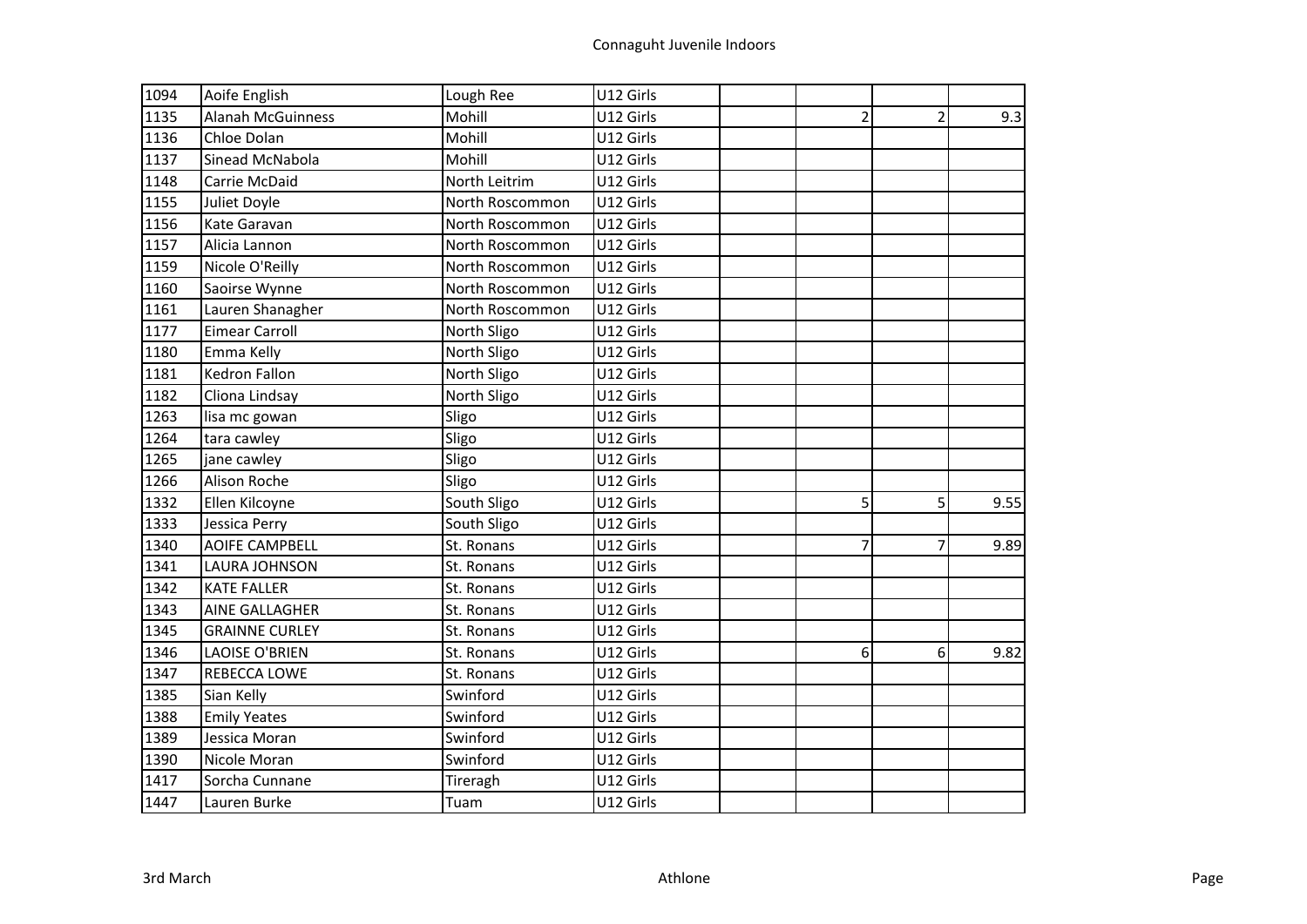| 1453 | <b>Briana Bruton</b> | Westport | U12 Girls |  |  |
|------|----------------------|----------|-----------|--|--|
| 1454 | <b>Ella Staunton</b> | Westport | U12 Girls |  |  |
| 1456 | Annie Noonan         | Westport | U12 Girls |  |  |
| 1457 | Jennifer Cawley      | Westport | U12 Girls |  |  |
| 1458 | <b>Tara Needham</b>  | Westport | U12 Girls |  |  |

# **Event 8 U12 Boys 60m**

| 389 | <b>Ruairi Collins</b>  | Athenry Juv        | U12 Boys |   |   |      |
|-----|------------------------|--------------------|----------|---|---|------|
| 391 | James Cummins          | Athenry Juv        | U12 Boys |   |   |      |
| 395 | <b>Jack Dowling</b>    | Athenry Juv        | U12 Boys |   |   |      |
| 396 | Shea Hennessy          | Athenry Juv        | U12 Boys | 8 | 8 | 9.39 |
| 598 | Mark McCaffrey         | Ballinamore        | U12 Boys |   |   |      |
| 600 | James Honeyman         | Ballinamore        | U12 Boys |   |   |      |
| 617 | Tom Fitzpatrick        | <b>Ballinasloe</b> | U12 Boys |   |   |      |
| 618 | Cian Connolly          | <b>Ballinasloe</b> | U12 Boys |   |   |      |
| 619 | <b>Gerard Colleran</b> | <b>Ballinasloe</b> | U12 Boys |   |   |      |
| 672 | Conor Hackett          | Carrick on Shannon | U12 Boys |   |   |      |
| 674 | Oisin Kearney          | Carrick on Shannon | U12 Boys |   |   |      |
| 675 | Shane Rynn             | Carrick on Shannon | U12 Boys |   |   |      |
| 742 | <b>OISIN TUNNEY</b>    | Castlebar          | U12 Boys |   |   |      |
| 747 | <b>STEVEN LAVELLE</b>  | Castlebar          | U12 Boys |   |   |      |
| 750 | <b>THOMAS COEN</b>     | Castlebar          | U12 Boys |   |   |      |
| 752 | <b>EOGHAN RYAN</b>     | Castlebar          | U12 Boys |   |   |      |
| 782 | Iarlaith Golding       | Claremorris        | U12 Boys |   | 2 | 8.9  |
| 783 | George Boyd            | Claremorris        | U12 Boys |   |   |      |
| 784 | Cathal Kennedy         | Claremorris        | U12 Boys |   |   |      |
| 842 | Cian Garman            | Craughwell Juv     | U12 Boys |   |   |      |
| 843 | <b>Alex Evans</b>      | Craughwell Juv     | U12 Boys | 7 | 4 | 9.22 |
| 844 | Dylan Fowler           | Craughwell Juv     | U12 Boys |   |   |      |
| 845 | Eoin Lyons             | Craughwell Juv     | U12 Boys |   |   |      |
| 846 | Garvin Surlis          | Craughwell Juv     | U12 Boys |   |   |      |
| 847 | Kyle Moorhead          | Craughwell Juv     | U12 Boys |   |   |      |
| 848 | Ryan Gallagher         | Craughwell Juv     | U12 Boys |   |   |      |
| 849 | Sean Cannon            | Craughwell Juv     | U12 Boys |   |   |      |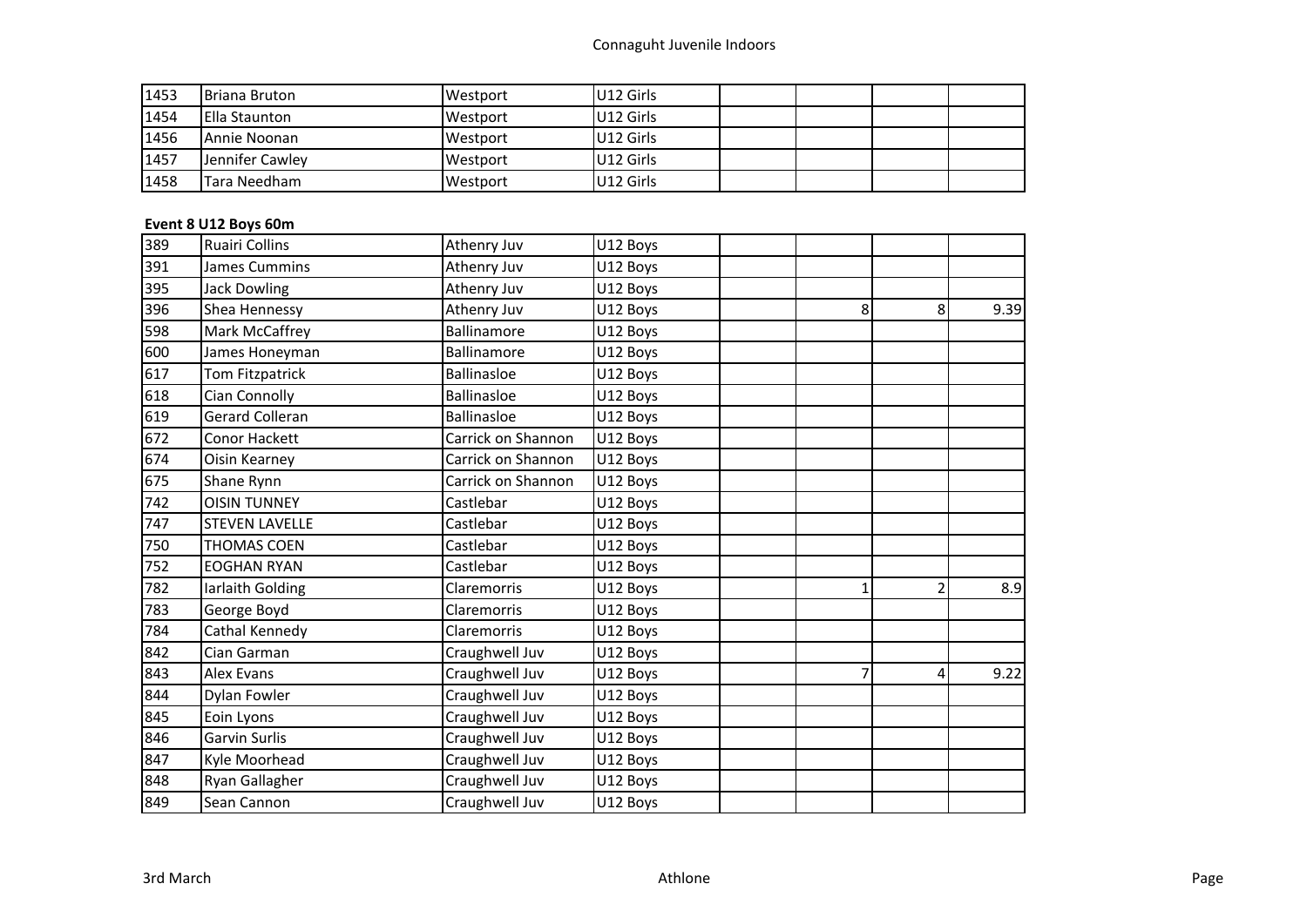| 850  | Finbarr McFadden       | Craughwell Juv  | U12 Boys |   |   |      |
|------|------------------------|-----------------|----------|---|---|------|
| 974  | Kristan Flaherty       | <b>GCH Juv</b>  | U12 Boys |   |   |      |
| 975  | Riain Kelly            | <b>GCH Juv</b>  | U12 Boys |   |   |      |
| 976  | Niall Costello         | <b>GCH Juv</b>  | U12 Boys |   |   |      |
| 977  | Robert McDonnell       | <b>GCH Juv</b>  | U12 Boys | 3 | 3 | 9.08 |
| 978  | Jonathon McGrath       | <b>GCH Juv</b>  | U12 Boys | 5 | 5 | 9.22 |
| 979  | Eoghan Jennings        | <b>GCH Juv</b>  | U12 Boys |   |   |      |
| 980  | Cillian King Walsh     | <b>GCH Juv</b>  | U12 Boys |   |   |      |
| 981  | <b>Oisin Barrett</b>   | <b>GCH Juv</b>  | U12 Boys |   |   |      |
| 1074 | Cian O'Connell         | Lake District   | U12 Boys |   |   |      |
| 1082 | Keelin McGann          | Longford        | U12 Boys |   |   |      |
| 1083 | Daire McManus          | Longford        | U12 Boys | 4 | 1 | 8.75 |
| 1151 | Eoghan Kearns          | North Leitrim   | U12 Boys |   |   |      |
| 1162 | Luke Glennon           | North Roscommon | U12 Boys |   |   |      |
| 1163 | Jim Harte              | North Roscommon | U12 Boys |   |   |      |
| 1164 | Rossa Brennan Kelly    | North Roscommon | U12 Boys |   |   |      |
| 1165 | Alan O'Connor          | North Roscommon | U12 Boys |   |   |      |
| 1184 | Micheal Gillen         | North Sligo     | U12 Boys |   |   |      |
| 1185 | Jake Ritchie           | North Sligo     | U12 Boys |   |   |      |
| 1186 | Shane Moylette         | North Sligo     | U12 Boys |   |   |      |
| 1187 | <b>Oisin Gilmartin</b> | North Sligo     | U12 Boys |   |   |      |
| 1188 | Seamas Keogh           | North Sligo     | U12 Boys |   |   |      |
| 1189 | Shane Collis O'Donovan | North Sligo     | U12 Boys |   |   |      |
| 1190 | Adam Rooney            | North Sligo     | U12 Boys |   |   |      |
| 1191 | Jack Davitt            | North Sligo     | U12 Boys |   |   |      |
| 1192 | John Kerins            | North Sligo     | U12 Boys |   |   |      |
| 1194 | lan O'Brien            | North Sligo     | U12 Boys |   |   |      |
| 1243 | Darragh Hynes          | Roscommon       | U12 Boys |   |   |      |
| 1244 | Ruairi O Connor        | Roscommon       | U12 Boys |   |   |      |
| 1268 | richard hunter         | Sligo           | U12 Boys |   |   |      |
| 1269 | eoin carty             | Sligo           | U12 Boys |   |   |      |
| 1270 | shane mc glone         | Sligo           | U12 Boys |   |   |      |
| 1325 | Cian Ford              | South Galway    | U12 Boys |   |   |      |
| 1326 | Killian Ford           | South Galway    | U12 Boys |   |   |      |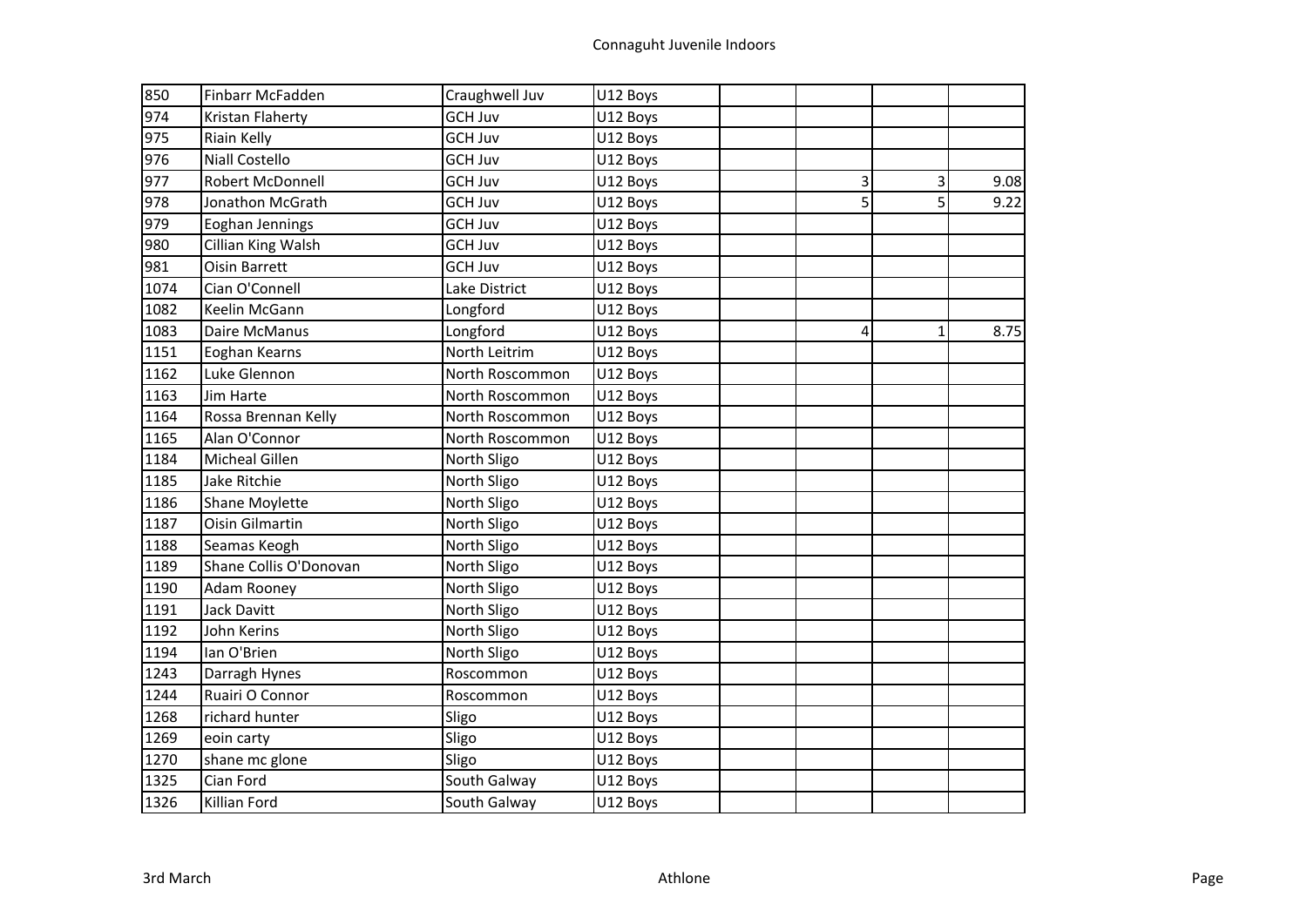| 1327 | Adam Finn           | South Galway | U12 Boys |   |          |      |
|------|---------------------|--------------|----------|---|----------|------|
| 1328 | Eli Sheedy          | South Galway | U12 Boys |   |          |      |
| 1334 | Sean Kerrigan       | South Sligo  | U12 Boys |   | $6 \mid$ | 9.28 |
| 1335 | Sean Brennan        | South Sligo  | U12 Boys |   |          |      |
| 1348 | <b>RUAIRI LYONS</b> | St. Ronans   | U12 Boys |   |          |      |
| 1349 | <b>CONAL MOORE</b>  | St. Ronans   | U12 Boys |   |          |      |
| 1419 | Jim Davis           | Tireragh     | U12 Boys |   |          |      |
| 1420 | Liam Henry          | Tireragh     | U12 Boys |   |          |      |
| 1421 | Conor Kevany        | Tireragh     | U12 Boys | 6 |          | 9.28 |
| 1422 | Peter Leech         | Tireragh     | U12 Boys |   |          |      |
| 1459 | Adam Sheridan       | Westport     | U12 Boys |   |          |      |
| 1460 | Cillian Heaney      | Westport     | U12 Boys |   |          |      |
| 1462 | Oisin Ryall         | Westport     | U12 Boys |   |          |      |
| 1464 | Rossa Mcalister     | Westport     | U12 Boys |   |          |      |

### **Event 9 U13 Girls 60m**

| 623 | Béibhinn Parsons         | Ballinasloe        | U13 Girls |   |   |      |
|-----|--------------------------|--------------------|-----------|---|---|------|
| 676 | <b>Orlaith McDermott</b> | Carrick on Shannon | U13 Girls |   |   |      |
| 680 | <b>Emer Burke</b>        | Carrick on Shannon | U13 Girls |   |   |      |
| 681 | Roisin McGrenaghan       | Carrick on Shannon | U13 Girls |   |   |      |
| 684 | <b>Ellis Conway</b>      | Carrick on Shannon | U13 Girls |   |   |      |
| 785 | Niamh O'Neill            | Claremorris        | U13 Girls | 5 |   | 8.75 |
| 786 | Niamh Joyce              | Claremorris        | U13 Girls |   |   | 8.9  |
| 787 | Aoife Bermingham         | Claremorris        | U13 Girls | 8 | 8 | 9.61 |
| 788 | <b>Bríona Finnerty</b>   | Claremorris        | U13 Girls |   |   |      |
| 851 | Caoimhe Allen            | Craughwell Juv     | U13 Girls |   |   |      |
| 854 | Alison Leahy             | Craughwell Juv     | U13 Girls |   |   |      |
| 855 | Roisin Hanbury           | Craughwell Juv     | U13 Girls |   |   |      |
| 856 | Sarah Callanan           | Craughwell Juv     | U13 Girls |   |   |      |
| 857 | Siona Lawless            | Craughwell Juv     | U13 Girls | 4 | 4 | 9.09 |
| 862 | Eabha Leech              | Craughwell Juv     | U13 Girls |   |   |      |
| 863 | Caoimhe Leen             | Craughwell Juv     | U13 Girls |   |   |      |
| 945 | Anna Farrelly            | Craughwell Juv     | U13 Girls |   |   |      |
| 956 | Sinead Healy             | East Galway        | U13 Girls |   |   |      |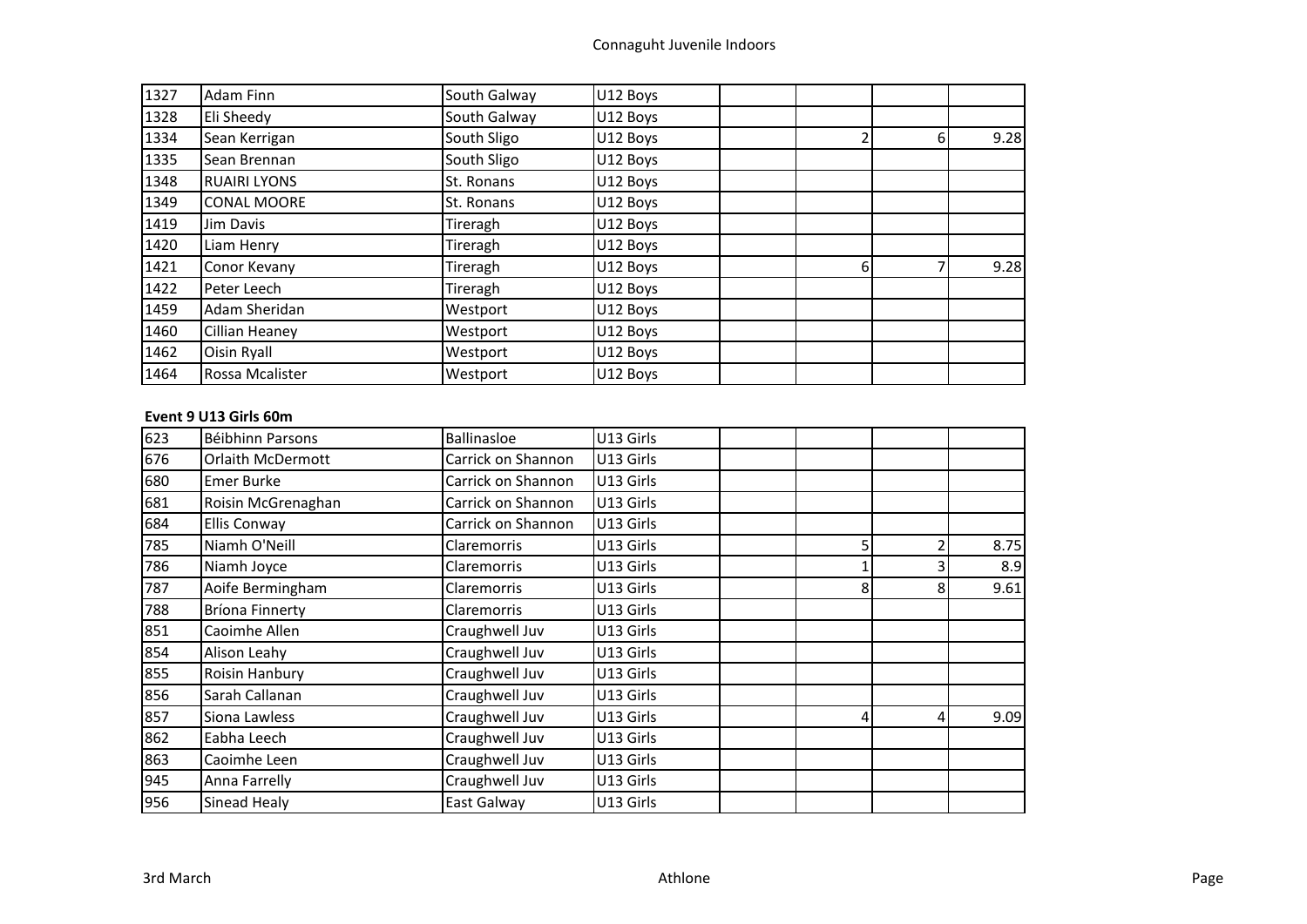| 982  | Aoibhe mcGinley      | <b>GCH Juv</b>  | U13 Girls |                |                |      |
|------|----------------------|-----------------|-----------|----------------|----------------|------|
| 983  | Andrea Trill         | <b>GCH Juv</b>  | U13 Girls |                |                |      |
| 985  | Mary Duggan          | <b>GCH Juv</b>  | U13 Girls | 6              | $\overline{7}$ | 9.25 |
| 986  | Laoise Geraghty      | <b>GCH Juv</b>  | U13 Girls | $\overline{3}$ | $\mathbf{1}$   | 8.75 |
| 987  | Shayna McDonagh      | <b>GCH Juv</b>  | U13 Girls |                |                |      |
| 988  | Leah Grealish        | <b>GCH Juv</b>  | U13 Girls |                |                |      |
| 990  | Kayla Conroy         | <b>GCH Juv</b>  | U13 Girls |                |                |      |
| 1076 | Ella McGrath         | Lake District   | U13 Girls |                |                |      |
| 1085 | Cliodhna Mulligan    | Longford        | U13 Girls |                |                |      |
| 1095 | Orla Keane           | Lough Ree       | U13 Girls | 7              | 5              | 9.11 |
| 1138 | Rachel Kiernan       | Mohill          | U13 Girls |                |                |      |
| 1166 | Grace Flanagan       | North Roscommon | U13 Girls |                |                |      |
| 1167 | Cara Mc Hugh         | North Roscommon | U13 Girls |                |                |      |
| 1168 | Therese Regan        | North Roscommon | U13 Girls |                |                |      |
| 1169 | Simran Saini         | North Roscommon | U13 Girls |                |                |      |
| 1195 | Katie McGreal        | North Sligo     | U13 Girls |                |                |      |
| 1196 | Elaine McGarraghy    | North Sligo     | U13 Girls |                |                |      |
| 1197 | Katlyn Vanrensberg   | North Sligo     | U13 Girls |                |                |      |
| 1245 | Fiona Hoare          | Roscommon       | U13 Girls |                |                |      |
| 1246 | Amy Hanly            | Roscommon       | U13 Girls |                |                |      |
| 1271 | roisin clarke        | Sligo           | U13 Girls |                |                |      |
| 1272 | nadine deering       | Sligo           | U13 Girls |                |                |      |
| 1273 | allanah mc carthy    | Sligo           | U13 Girls |                |                |      |
| 1274 | emma gormley         | Sligo           | U13 Girls |                |                |      |
| 1275 | eva delahunt         | Sligo           | U13 Girls |                |                |      |
| 1276 | eadoin kinsella      | Sligo           | U13 Girls |                |                |      |
| 1277 | ailbhe morgan        | Sligo           | U13 Girls |                |                |      |
| 1278 | lia hanley           | Sligo           | U13 Girls |                |                |      |
| 1350 | ZARA MCCORMACK       | St. Ronans      | U13 Girls |                |                |      |
| 1351 | <b>HOLLY MOLONEY</b> | St. Ronans      | U13 Girls |                |                |      |
| 1352 | <b>BRIDGET FLYNN</b> | St. Ronans      | U13 Girls |                |                |      |
| 1353 | AILBHE MOYLAN        | St. Ronans      | U13 Girls |                |                |      |
| 1355 | <b>MAEVE GLENNON</b> | St. Ronans      | U13 Girls |                |                |      |
| 1358 | <b>AILEEN EGAN</b>   | St. Ronans      | U13 Girls |                |                |      |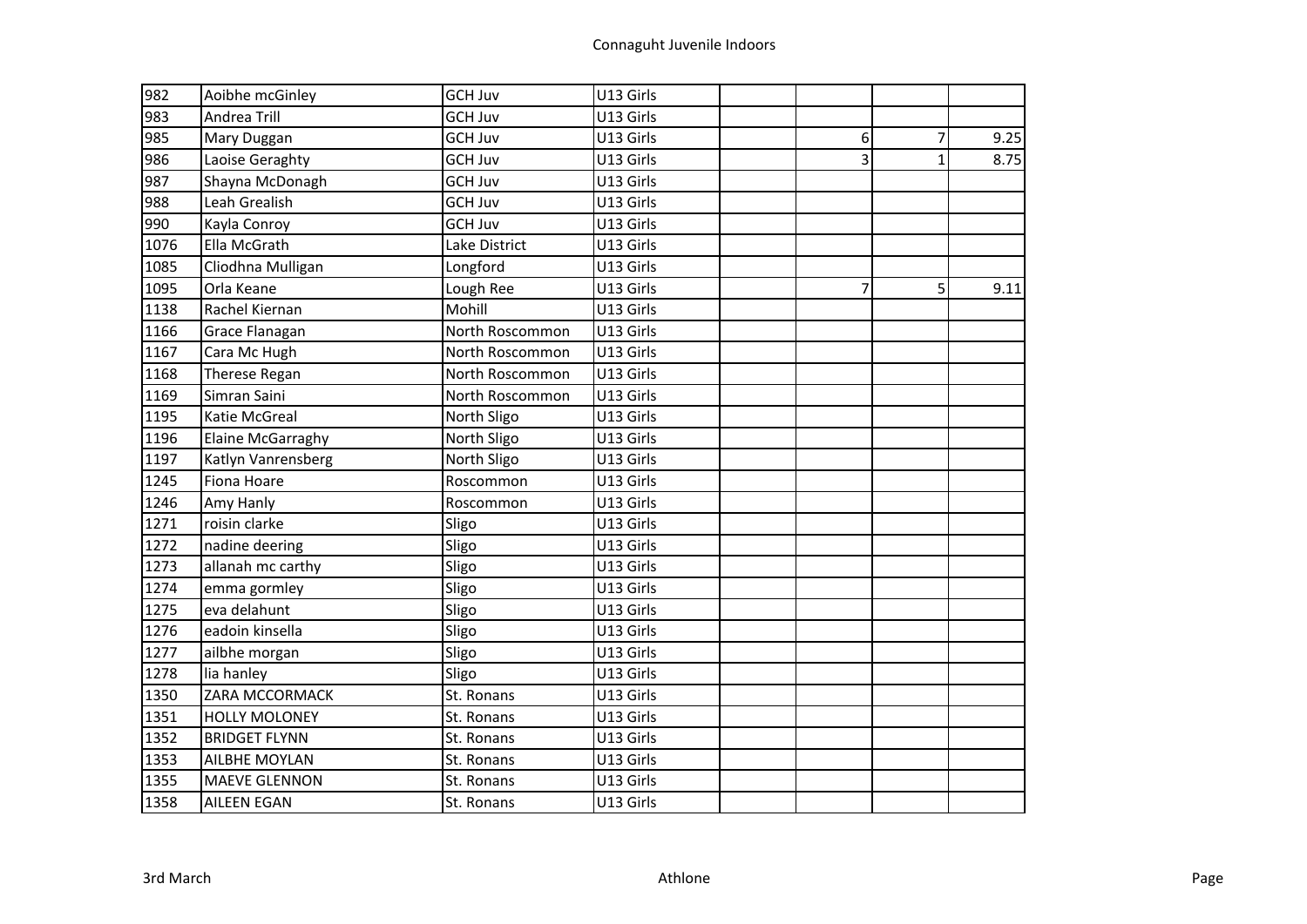# Connaguht Juvenile Indoors

| 1423 | <b>Alanna Cunnane</b> | Tireragh | U13 Girls |  |   |      |
|------|-----------------------|----------|-----------|--|---|------|
| 1425 | Evanna Farrell        | Tireragh | U13 Girls |  |   |      |
| 1426 | Nancy Mai Leech       | Tireragh | U13 Girls |  |   |      |
| 1469 | Ava-Lynne Kane        | Westport | U13 Girls |  | ы | 9.16 |
| 1470 | Megan Nugent          | Westport | U13 Girls |  |   |      |

# **Event 10 U13 Boys 60m**

| 398  | <b>Brandon Lee</b>         | Athenry Juv        | U13 Boys | 6 | 2 | 8.54 |
|------|----------------------------|--------------------|----------|---|---|------|
| 446  | Fabian Mangan              | Athenry Juv        | U13 Boys |   |   |      |
| 447  | James Cuniffee             | Athenry Juv        | U13 Boys |   |   |      |
| 604  | Dylan Beirne               | Ballinamore        | U13 Boys |   |   |      |
| 633  | Shane Jennings             | <b>Ballinasloe</b> | U13 Boys | 5 | 3 | 8.88 |
| 636  | <b>Andrew Naessens</b>     | <b>Ballinasloe</b> | U13 Boys |   |   |      |
| 639  | Rowan Harley               | <b>Ballinasloe</b> | U13 Boys |   |   |      |
| 685  | Paul Keaney                | Carrick on Shannon | U13 Boys |   |   |      |
| 686  | Kevin Brady                | Carrick on Shannon | U13 Boys |   |   |      |
| 688  | Jack Flynn                 | Carrick on Shannon | U13 Boys |   |   |      |
| 690  | Donal Casey                | Carrick on Shannon | U13 Boys | 3 | 5 | 9    |
| 692  | David O'Connell            | Carrick on Shannon | U13 Boys |   |   |      |
| 753  | <b>JACK WALSH</b>          | Castlebar          | U13 Boys |   |   |      |
| 756  | <b>GARY NAUGHTON</b>       | Castlebar          | U13 Boys |   |   |      |
| 765  | <b>THOMAS DEVANEY</b>      | Castlebar          | U13 Boys |   |   |      |
| 791  | Matthew Boyd               | Claremorris        | U13 Boys |   |   |      |
| 792  | Sean Joyce                 | Claremorris        | U13 Boys |   |   |      |
| 793  | <b>Padraig Cummins</b>     | Claremorris        | U13 Boys |   |   |      |
| 867  | Micheal McFadden           | Craughwell Juv     | U13 Boys |   |   |      |
| 869  | Patrick Noonan             | Craughwell Juv     | U13 Boys |   |   |      |
| 870  | Sean Noonan                | Craughwell Juv     | U13 Boys |   |   |      |
| 872  | Conor Hughes               | Craughwell Juv     | U13 Boys |   |   |      |
| 992  | Stephen Flaherty Kelly     | <b>GCH Juv</b>     | U13 Boys |   |   |      |
| 994  | <b>Diarmuid Kilcommins</b> | <b>GCH Juv</b>     | U13 Boys |   | 4 | 8.93 |
| 995  | Aaron Browne               | <b>GCH Juv</b>     | U13 Boys |   |   |      |
| 1097 | <b>Bryn Peters</b>         | Lough Ree          | U13 Boys |   |   |      |
| 1140 | Eoin Gaffey                | Mohill             | U13 Boys |   |   |      |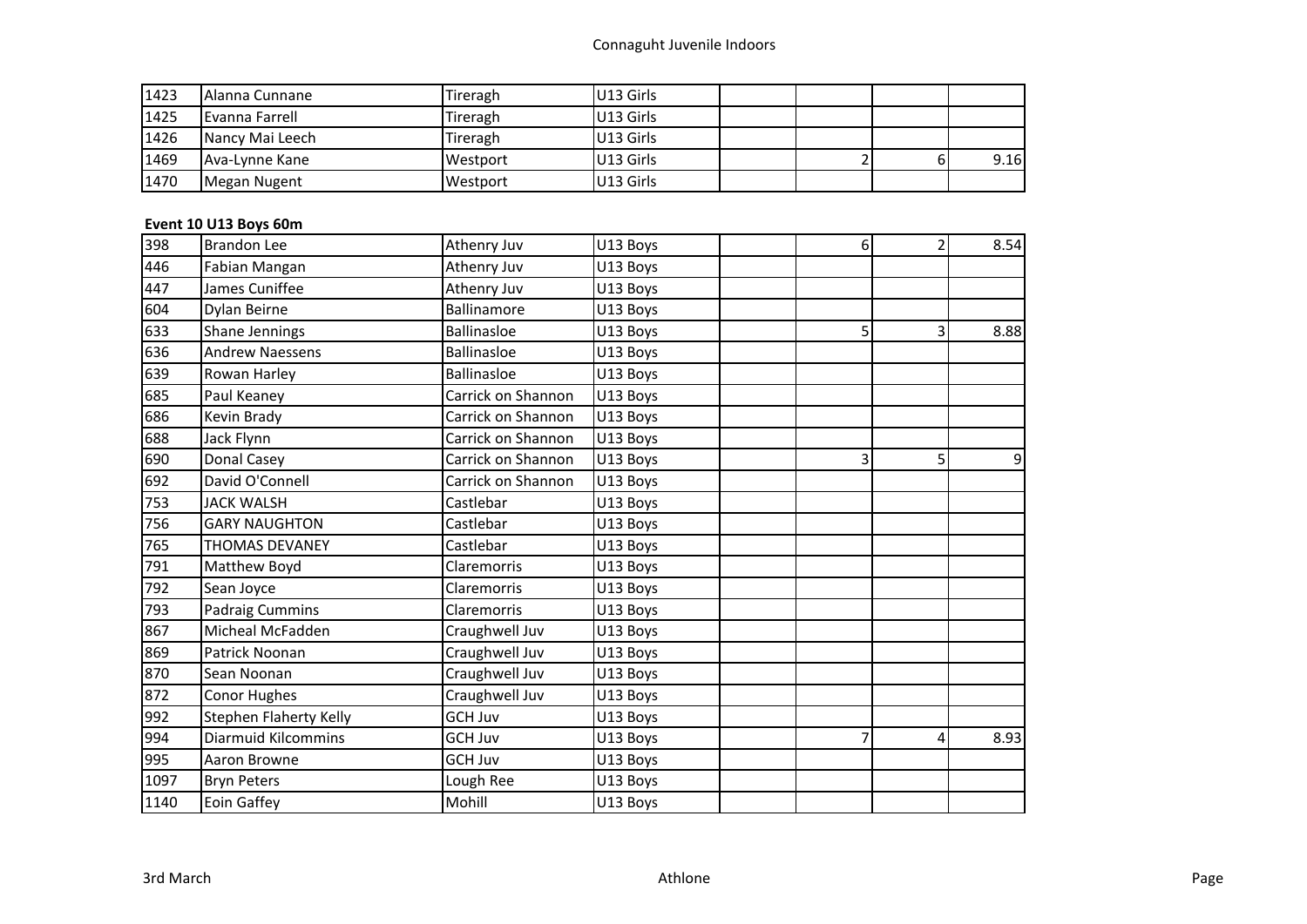| 1199 | Conor McGowan           | North Sligo  | U13 Boys |              |   |      |
|------|-------------------------|--------------|----------|--------------|---|------|
| 1200 | Evan McDonald           | North Sligo  | U13 Boys |              |   |      |
| 1202 | Patryk Lukaszewski      | North Sligo  | U13 Boys |              |   |      |
| 1203 | <b>Ryan Roberts</b>     | North Sligo  | U13 Boys |              |   |      |
| 1247 | Dylan Murray            | Roscommon    | U13 Boys |              |   |      |
| 1248 | Kevin Fannon            | Roscommon    | U13 Boys |              |   |      |
| 1249 | Joey O Malley           | Roscommon    | U13 Boys |              |   |      |
| 1279 | declan foy              | Sligo        | U13 Boys |              |   |      |
| 1280 | jack molloy             | Sligo        | U13 Boys |              |   |      |
| 1281 | jack cawley             | Sligo        | U13 Boys |              |   |      |
| 1282 | jack connor             | Sligo        | U13 Boys |              |   |      |
| 1283 | noel bourke             | Sligo        | U13 Boys |              |   |      |
| 1329 | Eanna Murphy            | South Galway | U13 Boys |              |   |      |
| 1330 | Joseph Maddisson        | South Galway | U13 Boys |              |   |      |
| 1336 | Conor Guckian           | South Sligo  | U13 Boys | 8            | 7 | 9.66 |
| 1359 | <b>DANIEL FARRELL</b>   | St. Ronans   | U13 Boys | 4            |   | 8.49 |
| 1360 | <b>CONOR HENRY</b>      | St. Ronans   | U13 Boys |              |   |      |
| 1361 | <b>STEPHEN O'CONNOR</b> | St. Ronans   | U13 Boys |              |   |      |
| 1363 | <b>LIAM CREAVIN</b>     | St. Ronans   | U13 Boys |              |   |      |
| 1364 | <b>EOGHAN MCCABE</b>    | St. Ronans   | U13 Boys |              |   |      |
| 1365 | <b>JOHN MOORE</b>       | St. Ronans   | U13 Boys |              |   |      |
| 1393 | Liam McCann             | Swinford     | U13 Boys |              |   |      |
| 1394 | Matthew Coyle           | Swinford     | U13 Boys | $\mathbf{1}$ | 6 | 9.49 |
| 1395 | Padraig Moran           | Swinford     | U13 Boys |              |   |      |
| 1430 | Christopher McMunn      | Tireragh     | U13 Boys |              |   |      |
| 1431 | Gearoid Mulligan        | Tireragh     | U13 Boys |              |   |      |
| 1433 | Darragh Williams        | Tireragh     | U13 Boys |              |   |      |
| 1472 | <b>Ethan MacEvily</b>   | Westport     | U13 Boys |              |   |      |
| 1473 | Luke Dawson             | Westport     | U13 Boys |              |   |      |
| 1474 | Sean Doherty            | Westport     | U13 Boys |              |   |      |

# **Event 11 U14 Girls 60m**

| 448 | Dearbhla<br>Cronin     | henrv<br>Juv   | <b>U14 Girls</b>         |  |                 |
|-----|------------------------|----------------|--------------------------|--|-----------------|
| 449 | <b>Niamh</b><br>Hannon | Athenry<br>Juv | Girls<br>U <sub>14</sub> |  | $\circ$<br>0.03 |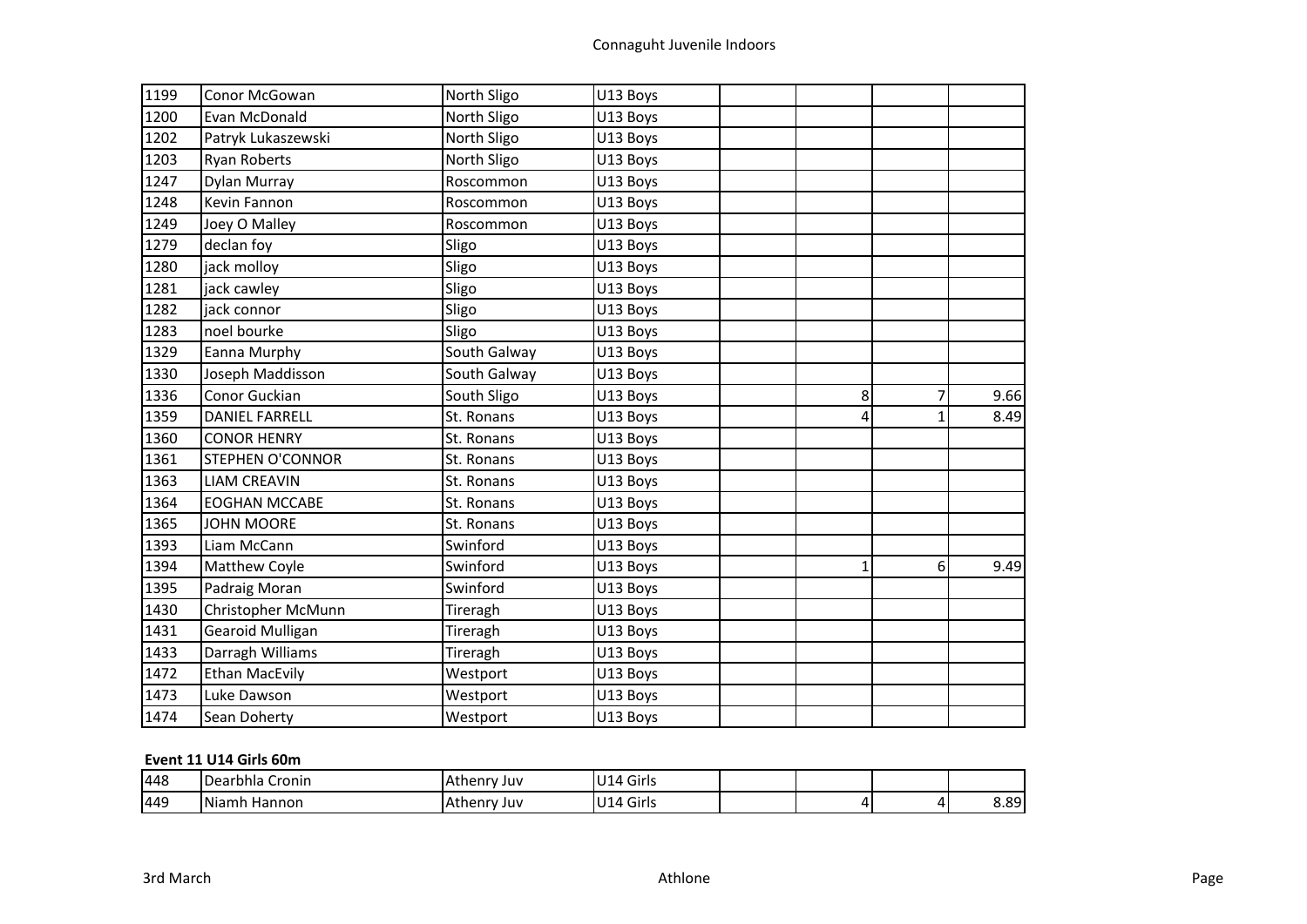| 456  | Rebecca Ruane         | Athenry Juv     | U14 Girls |                |                |      |
|------|-----------------------|-----------------|-----------|----------------|----------------|------|
| 605  | Niamh Hardagen        | Ballinamore     | U14 Girls |                |                |      |
| 606  | Ciara McGoldrick      | Ballinamore     | U14 Girls |                |                |      |
| 770  | <b>AMY WALSH</b>      | Castlebar       | U14 Girls |                |                |      |
| 794  | Molly Quinn-Monaghan  | Claremorris     | U14 Girls |                |                |      |
| 795  | Joanne Regan          | Claremorris     | U14 Girls | 3              | 6              | 8.96 |
| 796  | Rebecca Kiernan       | Claremorris     | U14 Girls |                |                |      |
| 878  | Lorraine Delaney      | Craughwell Juv  | U14 Girls |                |                |      |
| 884  | Caoimhe O'Donoghue    | Craughwell Juv  | U14 Girls | 6              | $\overline{2}$ | 8.72 |
| 961  | Niamh Whyte           | East Galway     | U14 Girls |                |                |      |
| 997  | Jean Brennan          | <b>GCH Juv</b>  | U14 Girls |                |                |      |
| 998  | Naiomi Whyte          | <b>GCH Juv</b>  | U14 Girls |                |                |      |
| 1000 | Saoirse Flynn         | <b>GCH Juv</b>  | U14 Girls |                |                |      |
| 1002 | <b>Emma Greaney</b>   | <b>GCH Juv</b>  | U14 Girls |                |                |      |
| 1003 | Cliona Ni Chochlain   | <b>GCH Juv</b>  | U14 Girls |                |                |      |
| 1111 | Emma Reynolds         | Loughrea        | U14 Girls | $\overline{c}$ | 3              | 8.85 |
| 1112 | Lauren Stewart        | Loughrea        | U14 Girls |                |                |      |
| 1113 | Siobhan McGrath       | Loughrea        | U14 Girls | 8              | $\overline{7}$ | 9.02 |
| 1115 | Erica Leslie          | Loughrea        | U14 Girls | $\overline{7}$ | 8              | 9.1  |
| 1116 | Jodie Tierney         | Loughrea        | U14 Girls |                |                |      |
| 1117 | Sheena Cannon         | Loughrea        | U14 Girls |                |                |      |
| 1170 | <b>Ruth Cox</b>       | North Roscommon | U14 Girls | 5              | $\mathbf{1}$   | 8.56 |
| 1171 | Sinead Glennon        | North Roscommon | U14 Girls |                |                |      |
| 1172 | <b>Aine Mullins</b>   | North Roscommon | U14 Girls |                |                |      |
| 1204 | Katelyn Lindsay       | North Sligo     | U14 Girls |                |                |      |
| 1205 | <b>Hilary Francis</b> | North Sligo     | U14 Girls |                |                |      |
| 1206 | Aoife Pender          | North Sligo     | U14 Girls |                |                |      |
| 1207 | Niamh Hoey            | North Sligo     | U14 Girls |                |                |      |
| 1209 | Fiona McCormack       | North Sligo     | U14 Girls |                |                |      |
| 1250 | Maeve Dervin          | Roscommon       | U14 Girls |                |                |      |
| 1251 | Laura Hynes           | Roscommon       | U14 Girls |                |                |      |
| 1286 | aoife morris          | Sligo           | U14 Girls |                |                |      |
| 1287 | ellen mc geough       | Sligo           | U14 Girls |                |                |      |
| 1288 | lauren cadden         | Sligo           | U14 Girls | $\mathbf{1}$   | 5              | 8.9  |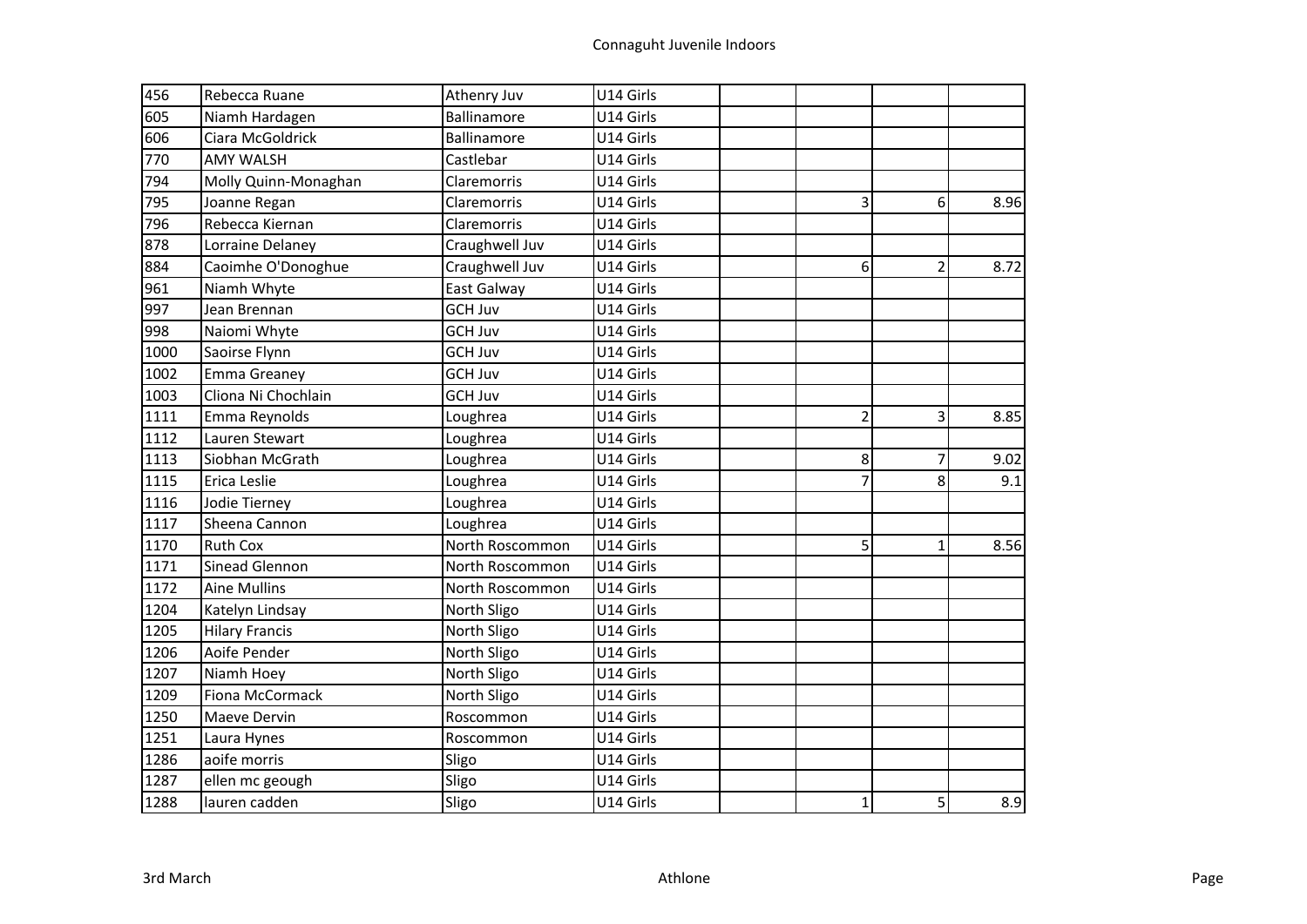| 1289 | lillian casey                   | Sligo             | U14 Girls |  |
|------|---------------------------------|-------------------|-----------|--|
| 1290 | kellie mc dermott               | Sligo             | U14 Girls |  |
| 1366 | MICHELLE QUIGLEY                | St. Ronans        | U14 Girls |  |
| 1367 | <b>ALEETZA LENNON</b>           | St. Ronans        | U14 Girls |  |
| 1368 | <b>LAURA GUNNING</b>            | St. Ronans        | U14 Girls |  |
| 1369 | <b>ALANNAH REYNOLDS DUIGNAN</b> | <b>St. Ronans</b> | U14 Girls |  |
| 1370 | <b>ALI MAHON</b>                | St. Ronans        | U14 Girls |  |
| 1372 | <b>MEGAN MURPHY SWEENEY</b>     | St. Ronans        | U14 Girls |  |
| 1374 | <b>MARIA LOHAN</b>              | St. Ronans        | U14 Girls |  |
| 1396 | Aoife Coyle                     | Swinford          | U14 Girls |  |
| 1398 | Eorna Mulroy                    | Swinford          | U14 Girls |  |
| 1434 | Ciara Mooney                    | Tireragh          | U14 Girls |  |
| 1476 | Sarah Twohig                    | Westport          | U14 Girls |  |
| 1477 | Michaela O'Malley               | Westport          | U14 Girls |  |

# **Event 12 U14 Boys 60m**

| 695  | Mark Diffley               | Carrick on Shannon | U14 Boys |    |    |      |
|------|----------------------------|--------------------|----------|----|----|------|
| 701  | <b>Shane Surlis</b>        | Carrick on Shannon | U14 Boys |    |    |      |
| 703  | Niall Morahan              | Carrick on Shannon | U14 Boys |    |    |      |
| 799  | James Jennings             | <b>Claremorris</b> | U14 Boys |    |    | 8.54 |
| 802  | <b>Bradley Nealon (UA)</b> | Claremorris        | U14 Boys | 6  |    | 8.63 |
| 885  | Mark O'Brien               | Craughwell Juv     | U14 Boys |    |    |      |
| 886  | Oisin Lyons                | Craughwell Juv     | U14 Boys |    |    |      |
| 887  | Cian Waters                | Craughwell Juv     | U14 Boys | 31 |    | 8.43 |
| 889  | Daniel Callanan-Forde      | Craughwell Juv     | U14 Boys | 51 |    | 8.39 |
| 892  | Gavin Forde                | Craughwell Juv     | U14 Boys |    |    |      |
| 1005 | Dylan Corr                 | GCH Juv            | U14 Boys | 4  | 61 | 8.8  |
| 1007 | <b>Brian O'Malley</b>      | GCH Juv            | U14 Boys |    |    |      |
| 1153 | Vincent Sweeney            | North Leitrim      | U14 Boys |    |    |      |
| 1212 | Joe Spellman               | North Sligo        | U14 Boys |    |    |      |
| 1213 | Sean McLaughlin            | North Sligo        | U14 Boys |    |    |      |
| 1214 | Adam Burke                 | North Sligo        | U14 Boys |    |    |      |
| 1215 | Conor Herity               | North Sligo        | U14 Boys |    |    |      |
| 1291 | sean casey                 | Sligo              | U14 Boys |    |    |      |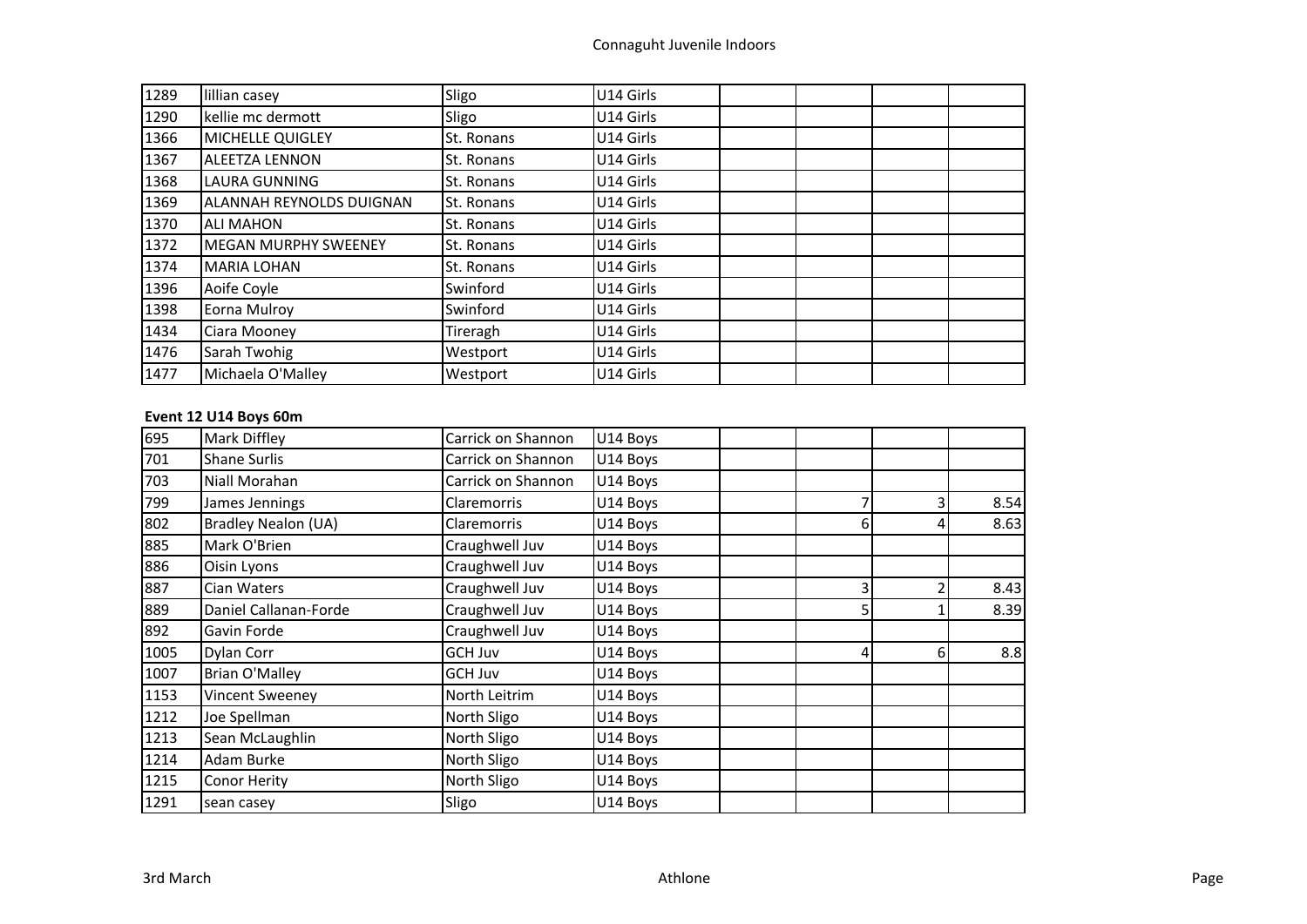| 1294 | Mark Kilcawley     | Sligo        | U14 Boys |  |      |
|------|--------------------|--------------|----------|--|------|
| 1331 | Luke Connors       | South Galway | U14 Boys |  |      |
| 1338 | Liam Kerrigan      | South Sligo  | U14 Boys |  | 8.73 |
| 1435 | Jack Clarke        | Tireragh     | U14 Boys |  |      |
| 1436 | Joshua Fairbrother | Tireragh     | U14 Boys |  |      |
| 1438 | Peter Ward         | Tireragh     | U14 Boys |  |      |
| 1448 | Damien Finneran    | Tuam         | U14 Boys |  |      |
| 1480 | Fiachra Byrne      | Westport     | U14 Boys |  |      |

# **Event 13 U15 Girls 60m**

| 514  | <b>Ruth Gallagher</b> | Aughagower     | U15 Girls | 31 | 3              | 8.64 |
|------|-----------------------|----------------|-----------|----|----------------|------|
| 520  | <b>Tara McGreevy</b>  | Aughagower     | U15 Girls |    |                |      |
| 566  | <b>Chloe Gardiner</b> | <b>Ballina</b> | U15 Girls |    |                |      |
| 610  | Sibeal Reynolds       | Ballinamore    | U15 Girls |    | 7              | 8.76 |
| 803  | Siobhan Lyons         | Claremorris    | U15 Girls |    |                |      |
| 814  | Selina Mulkeen        | Claremorris    | U15 Girls |    |                |      |
| 897  | Michelle Duggan       | Craughwell Juv | U15 Girls |    |                | 8.36 |
| 898  | Eimear Loughnane      | Craughwell Juv | U15 Girls |    |                |      |
| 1008 | Sarah Mc Donnell      | GCH Juv        | U15 Girls | 4  | 6              | 8.75 |
| 1011 | Sally Ann O'Malley    | <b>GCH Juv</b> | U15 Girls | 6  |                | 8.5  |
| 1012 | <b>Emma Connolly</b>  | <b>GCH Juv</b> | U15 Girls |    |                |      |
| 1013 | Roisin Flynn          | <b>GCH Juv</b> | U15 Girls |    |                |      |
| 1122 | Shannon Ridge         | Loughrea       | U15 Girls |    | 5 <sub>1</sub> | 8.72 |
| 1217 | Katie Reynolds        | North Sligo    | U15 Girls | 5  | 4              | 8.66 |
| 1252 | Shannon Quigley       | Roscommon      | U15 Girls |    |                |      |
| 1253 | Lauren England        | Roscommon      | U15 Girls |    |                |      |
| 1254 | Rachel Connaughton    | Roscommon      | U15 Girls |    |                |      |
| 1295 | ciara scanlon         | Sligo          | U15 Girls |    |                |      |
| 1296 | jayne mc cormack      | Sligo          | U15 Girls |    |                |      |
| 1297 | riona connor          | Sligo          | U15 Girls |    |                |      |
| 1298 | grace filan           | Sligo          | U15 Girls |    |                |      |
| 1376 | <b>GRAINNE KENNY</b>  | St. Ronans     | U15 Girls |    |                |      |
| 1482 | Jennifer Chambers     | Westport       | U15 Girls |    |                |      |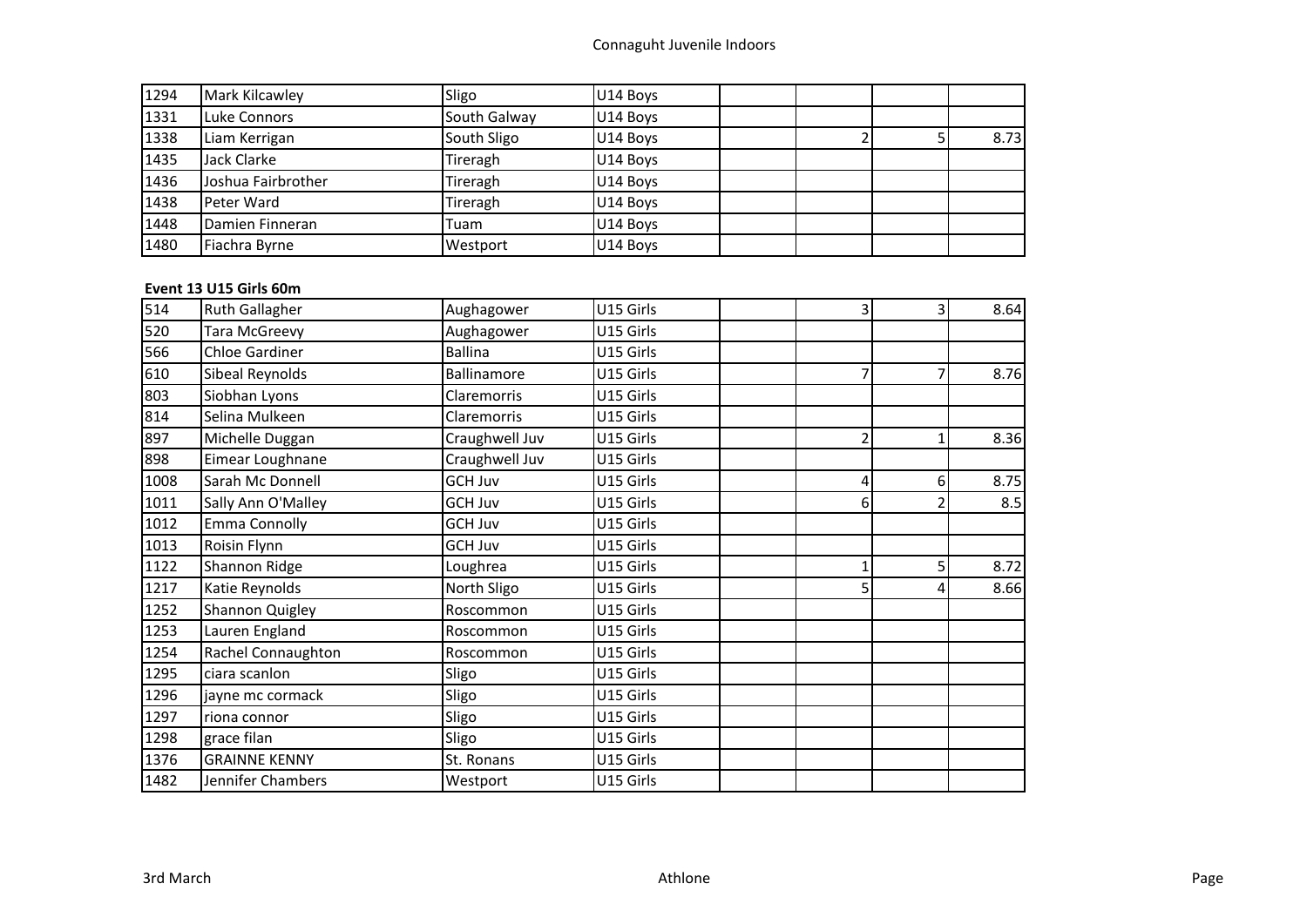# **Event 14 U15 Boys 60m**

| 528  | Robbie Harper          | Aughagower         | U15 Boys |   |    |      |
|------|------------------------|--------------------|----------|---|----|------|
| 708  | Colin McDonnell        | Carrick on Shannon | U15 Boys |   |    |      |
| 1014 | <b>Oisin Faherty</b>   | <b>GCH Juv</b>     | U15 Boys |   |    | 8.25 |
| 1015 | Luke O'Shaughnessy     | GCH Juv            | U15 Boys |   |    | 8.28 |
| 1016 | Liam Costello          | GCH Juv            | U15 Boys |   |    |      |
| 1018 | Sean Kilmartin         | <b>GCH Juv</b>     | U15 Boys |   |    | 8.13 |
| 1019 | Jack Dempsey           | GCH Juv            | U15 Boys | 6 |    | 7.99 |
| 1020 | Gustavo Aquair         | GCH Juv            | U15 Boys |   | 6. | 9.35 |
| 1022 | <b>GaBriel Dossen</b>  | <b>GCH Juv</b>     | U15 Boys |   |    |      |
| 1142 | <b>Ezekial Stevens</b> | Mohill             | U15 Boys |   |    |      |
| 1143 | James McNabola         | Mohill             | U15 Boys |   |    |      |
| 1255 | Melvin Conteh          | Roscommon          | U15 Boys |   |    |      |
| 1256 | Brian O Malley         | Roscommon          | U15 Boys |   |    |      |
| 1300 | ciaran mc glone        | Sligo              | U15 Boys |   |    |      |
| 1401 | <b>Adam Phillips</b>   | Swinford           | U15 Boys |   |    |      |
| 1439 | Joseph McMunn          | Tireragh           | U15 Boys |   |    |      |
| 1440 | <b>Shane Mooney</b>    | Tireragh           | U15 Boys |   |    | 8.07 |

# **Event 15 U16 Girls 60m**

| 709  | Dara Morahan          | Carrick on Shannon | U16 Girls | 3 |   | 8.73 |
|------|-----------------------|--------------------|-----------|---|---|------|
| 712  | Sinead Reynolds       | Carrick on Shannon | U16 Girls |   |   |      |
| 713  | Christina Beirne      | Carrick on Shannon | U16 Girls | 6 |   | 8.58 |
| 815  | Sarah Quinn           | <b>Claremorris</b> | U16 Girls |   |   |      |
| 909  | <b>Tara McNally</b>   | Craughwell Juv     | U16 Girls | 4 |   | 8.28 |
| 1023 | Leah O'Halloran       | <b>GCH Juv</b>     | U16 Girls |   |   | 8.98 |
| 1025 | Nicole King           | <b>GCH Juv</b>     | U16 Girls |   |   | 8.62 |
| 1103 | Anna Peters           | Lough Ree          | U16 Girls |   | 8 | 9.05 |
| 1257 | Alanna Hanly          | Roscommon          | U16 Girls |   |   |      |
| 1258 | Kate Ward             | Roscommon          | U16 Girls |   |   |      |
| 1404 | Aishling Forkan       | Swinford           | U16 Girls |   | ੨ | 8.6  |
| 1441 | Tara Leech            | Tireragh           | U16 Girls |   |   | 8.97 |
| 1449 | <b>Hayley Hession</b> | Tuam               | U16 Girls |   |   |      |
| 1486 | Sorcha McAlister      | Westport           | U16 Girls |   |   |      |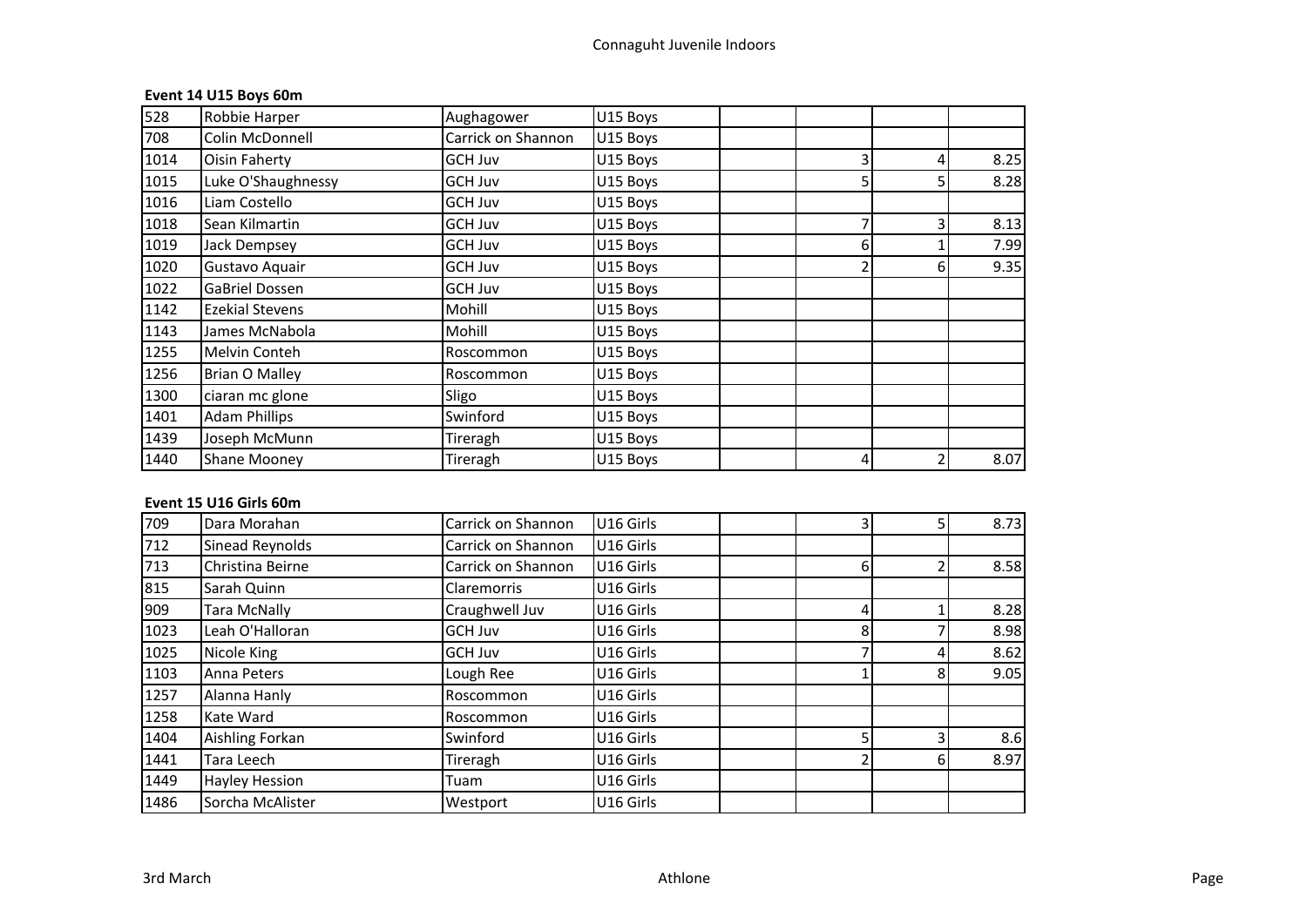# **Event 16 U16 Boys 60m**

| 818  | Francis Regan         | <b>Claremorris</b> | U16 Boys |   | 6  | 8.06 |
|------|-----------------------|--------------------|----------|---|----|------|
| 819  | Eric Connolly (UA)    | <b>Claremorris</b> | U16 Boys |   |    | 8    |
| 913  | Jordan Connaughton    | Craughwell Juv     | U16 Boys |   |    |      |
| 914  | <b>Eddie Madden</b>   | Craughwell Juv     | U16 Boys | 6 |    | 8.11 |
| 1026 | <b>Cillin Greene</b>  | GCH Juv            | U16 Boys |   |    |      |
| 1027 | Aaron O'Halloran      | <b>GCH Juv</b>     | U16 Boys |   |    | 7.84 |
| 1029 | David Carter          | GCH Juv            | U16 Boys |   |    |      |
| 1030 | Eoghan Dobey          | <b>GCH Juv</b>     | U16 Boys |   |    |      |
| 1089 | Thoms McGann          | Longford           | U16 Boys |   |    | 7.64 |
| 1090 | Johnny Finnan         | Longford           | U16 Boys |   |    | 8.26 |
| 1225 | Christopher O'Donnell | North Sligo        | U16 Boys |   |    | 7.79 |
| 1226 | Fiachra Casey         | North Sligo        | U16 Boys |   |    |      |
| 1227 | Ronan McGarraghy      | North Sligo        | U16 Boys |   |    |      |
| 1260 | Cian O Leary          | Roscommon          | U16 Boys |   |    |      |
| 1305 | graham kerr           | Sligo              | U16 Boys | 8 | 41 | 7.97 |
| 1445 | Mickey Gordon         | Tireragh           | U16 Boys |   |    |      |

# **Event 17 U17 Girls 60m**

| 820  | Connie Jennings      | <b>Claremorris</b> | U17 Girls |  |        |      |
|------|----------------------|--------------------|-----------|--|--------|------|
| 916  | Miriam Lacey         | Craughwell Juv     | U17 Girls |  |        | 9.45 |
| 917  | <b>Sinead Treacy</b> | Craughwell Juv     | U17 Girls |  |        | 8.12 |
| 1032 | Olaide Ajayi-Taiwo   | <b>GCH Juv</b>     | U17 Girls |  |        | 8.33 |
| 1033 | Summer Okoro         | <b>GCH Juv</b>     | U17 Girls |  |        | 9.08 |
| 1035 | Laura Ann Costello   | <b>GCH Juv</b>     | U17 Girls |  |        |      |
| 1145 | Aisling McNabola     | Mohill             | U17 Girls |  | $2$ DQ |      |
| 1306 | stacey kerr          | Sligo              | U17 Girls |  |        | 8.02 |
| 1407 | Rachel Ruane         | Swinford           | U17 Girls |  |        | 8.9  |
| 1488 | Sinead Brogan        | Westport           | U17 Girls |  |        |      |

# **Event 18 U17 Boys 60m**

| 648 | Collins<br><b>Darragh</b> | $\cdots$<br>.<br>allinasloe | <sup>''1</sup> 7 Boys |  |  |
|-----|---------------------------|-----------------------------|-----------------------|--|--|
| 823 | ı Mulkeen<br>Martır       | Claremorris                 | ''17 Boys             |  |  |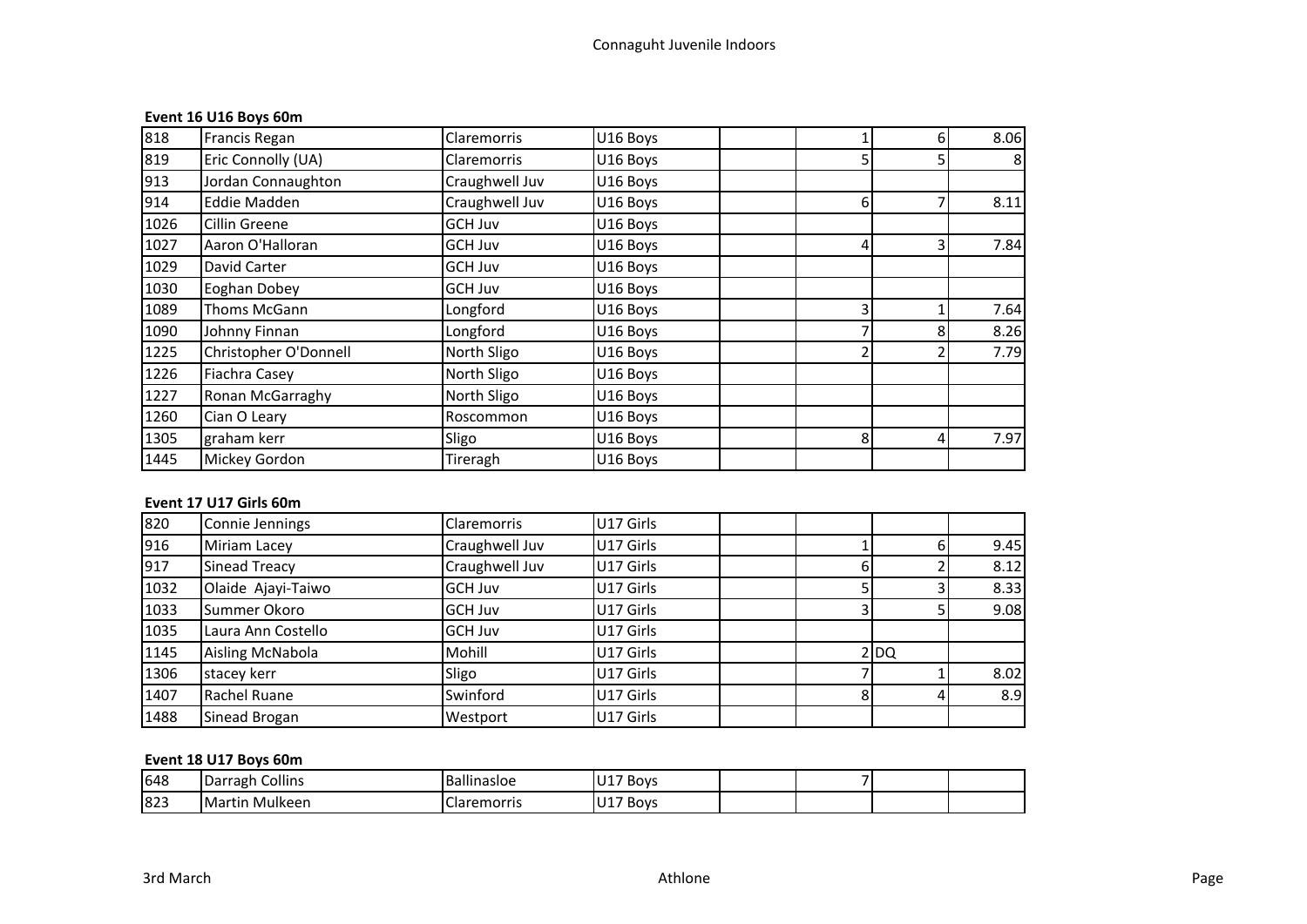| 824  | Sean Carrick          | <b>Claremorris</b> | U17 Boys |   | 4 | 7.7  |
|------|-----------------------|--------------------|----------|---|---|------|
| 922  | Sean Crowley          | Craughwell Juv     | U17 Boys |   |   |      |
| 923  | Conor Duggan          | Craughwell Juv     | U17 Boys |   |   |      |
| 1036 | Ronan Esslemont       | GCH Juv            | U17 Boys |   | 6 | 7.79 |
| 1037 | Ayomide Olatunde      | GCH Juv            | U17 Boys |   |   | 7.58 |
| 1038 | Kelvin Olayemi        | GCH Juv            | U17 Boys | 8 |   | 7.73 |
| 1039 | Eugene Edokpayi       | GCH Juv            | U17 Boys |   |   |      |
| 1040 | Samuel Samson         | GCH Juv            | U17 Boys |   |   | 7.64 |
| 1042 | Aidan Connelly        | GCH Juv            | U17 Boys |   |   | 7.43 |
| 1079 | Dara Deane            | Lake District      | U17 Boys |   |   |      |
| 1232 | Odhran Byrne Gildea   | North Sligo        | U17 Boys |   |   |      |
| 1235 | <b>Ryan McCarrick</b> | North Sligo        | U17 Boys |   |   |      |
| 1307 | graham burke          | Sligo              | U17 Boys |   |   |      |
| 1380 | <b>SHANE DONOGHUE</b> | St. Ronans         | U17 Boys |   |   |      |
| 1450 | Darragh Finneran      | Tuam               | U17 Boys |   |   |      |
| 1451 | Abdul Wahab           | Tuam               | U17 Boys | 6 |   | 7.93 |

### **Event 19 U13 Girls 60mH**

| 397 | Sarah Gilhooley         | Athenry Juv        | U13 Girls |    |       |
|-----|-------------------------|--------------------|-----------|----|-------|
| 681 | Roisin McGrenaghan      | Carrick on Shannon | U13 Girls |    |       |
| 785 | Niamh O'Neill           | <b>Claremorris</b> | U13 Girls | 4  | 10.95 |
| 788 | <b>Bríona Finnerty</b>  | <b>Claremorris</b> | U13 Girls | 31 | 11.88 |
| 851 | Caoimhe Allen           | Craughwell Juv     | U13 Girls |    |       |
| 852 | Catherine Noonan        | Craughwell Juv     | U13 Girls |    |       |
| 853 | <b>Tara Slattery</b>    | Craughwell Juv     | U13 Girls |    |       |
| 854 | Alison Leahy            | Craughwell Juv     | U13 Girls |    |       |
| 855 | Roisin Hanbury          | Craughwell Juv     | U13 Girls |    |       |
| 857 | Siona Lawless           | Craughwell Juv     | U13 Girls |    |       |
| 858 | Leigha O Boyle          | Craughwell Juv     | U13 Girls |    |       |
| 862 | Eabha Leech             | Craughwell Juv     | U13 Girls |    |       |
| 863 | Caoimhe Leen            | Craughwell Juv     | U13 Girls |    |       |
| 864 | <b>Claire Broderick</b> | Craughwell Juv     | U13 Girls |    |       |
| 943 | Rachael Hughes          | Craughwell Juv     | U13 Girls |    |       |
| 958 | Kate Moran              | East Galway        | U13 Girls |    |       |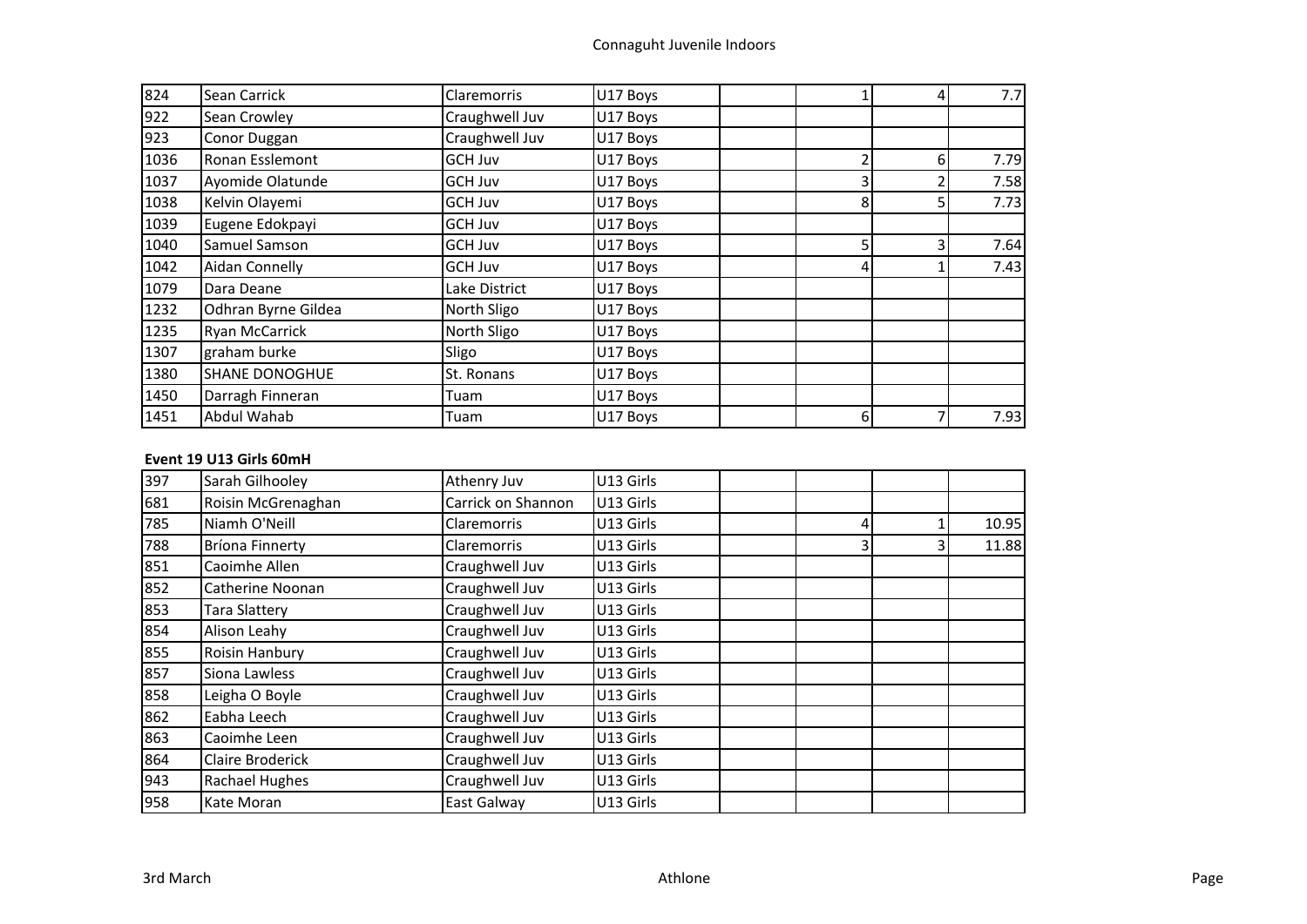| 984  | Miriam Greene       | <b>GCH Juv</b>    | U13 Girls |  |       |
|------|---------------------|-------------------|-----------|--|-------|
| 1075 | <b>Emily Boyle</b>  | Lake District     | U13 Girls |  | 12.03 |
| 1196 | Elaine McGarraghy   | North Sligo       | U13 Girls |  |       |
| 1197 | Katlyn Vanrensberg  | North Sligo       | U13 Girls |  |       |
| 1245 | Fiona Hoare         | Roscommon         | U13 Girls |  |       |
| 1354 | <b>CELINE DOYLE</b> | <b>St. Ronans</b> | U13 Girls |  |       |
| 1392 | Maeve Gallagher     | Swinford          | U13 Girls |  | 10.95 |
| 1423 | Alanna Cunnane      | Tireragh          | U13 Girls |  |       |
| 1427 | Roisin Walsh        | Tireragh          | U13 Girls |  |       |

# **Event 20 U13 Boys 60mH**

| 398  | <b>Brandon Lee</b>         | Athenry Juv    | U13 Boys | 5 | 2 | 10.5  |
|------|----------------------------|----------------|----------|---|---|-------|
| 399  | Aubrey O'Brien             | Athenry Juv    | U13 Boys | 6 |   | 10.73 |
| 421  | Christian Mullen           | Athenry Juv    | U13 Boys |   |   |       |
| 444  | Dean Treacy                | Athenry Juv    | U13 Boys |   |   |       |
| 446  | Fabian Mangan              | Athenry Juv    | U13 Boys |   | 8 | 13.35 |
| 546  | John Brennan               | <b>Ballina</b> | U13 Boys |   |   |       |
| 549  | Peter Timlin               | Ballina        | U13 Boys |   |   |       |
| 791  | Matthew Boyd               | Claremorris    | U13 Boys |   | 5 | 11.42 |
| 792  | Sean Joyce                 | Claremorris    | U13 Boys | 4 |   | 10.49 |
| 793  | <b>Padraig Cummins</b>     | Claremorris    | U13 Boys |   | 6 | 11.77 |
| 872  | Conor Hughes               | Craughwell Juv | U13 Boys |   |   |       |
| 960  | Padraig Kelly              | East Galway    | U13 Boys | 8 |   | 12.06 |
| 993  | Paul McNally               | <b>GCH Juv</b> | U13 Boys |   |   |       |
| 994  | <b>Diarmuid Kilcommins</b> | GCH Juv        | U13 Boys |   |   |       |
| 995  | Aaron Browne               | <b>GCH Juv</b> | U13 Boys |   |   |       |
| 1199 | Conor McGowan              | North Sligo    | U13 Boys |   |   |       |
| 1201 | <b>Michael Kerins</b>      | North Sligo    | U13 Boys |   |   |       |
| 1247 | Dylan Murray               | Roscommon      | U13 Boys |   |   |       |
| 1279 | declan foy                 | Sligo          | U13 Boys |   |   |       |
| 1336 | Conor Guckian              | South Sligo    | U13 Boys |   |   |       |
| 1429 | Jason McMunn               | Tireragh       | U13 Boys |   |   |       |
| 1431 | Gearoid Mulligan           | Tireragh       | U13 Boys | 2 | 4 | 11.31 |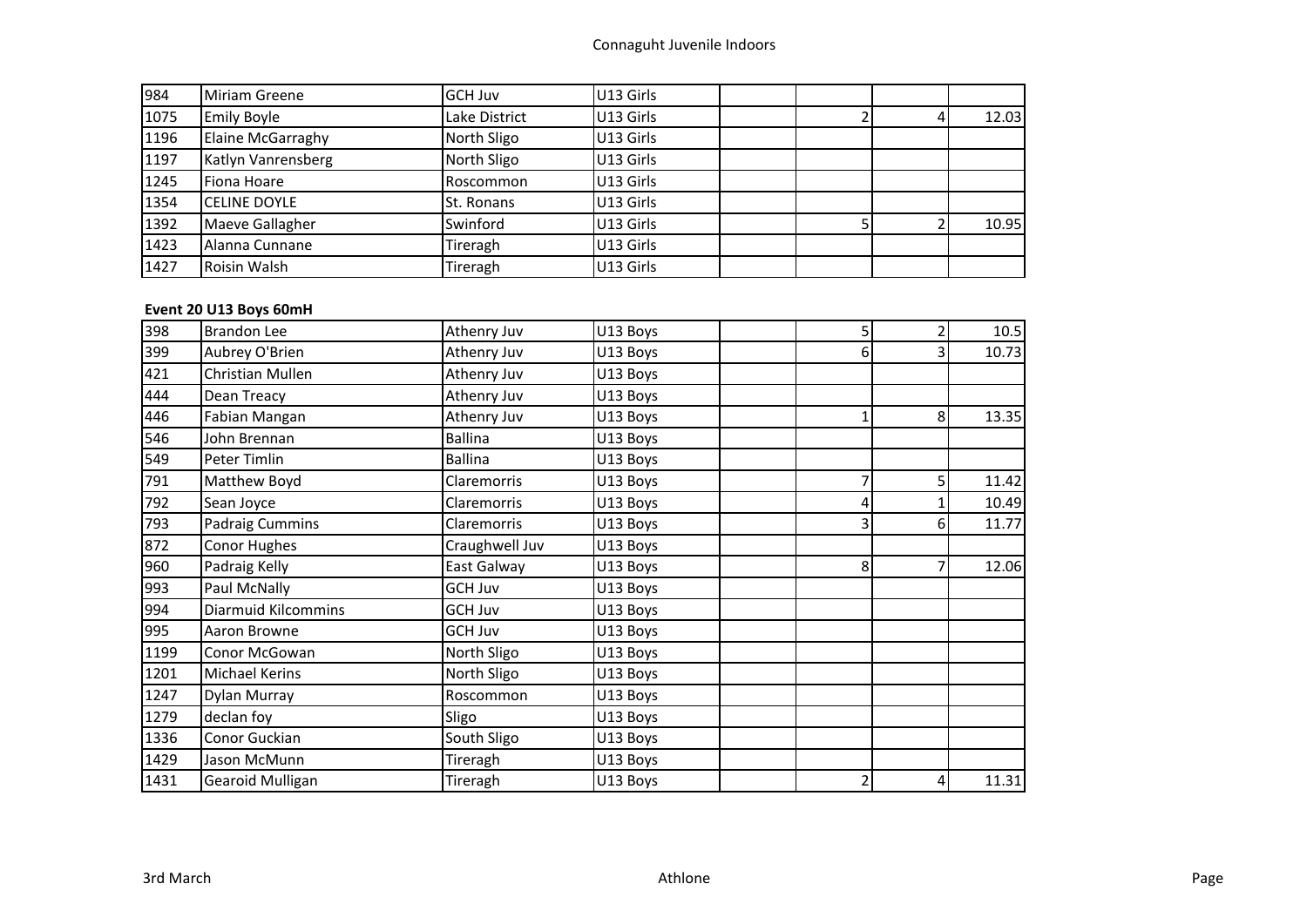# **Event 21 U14 Girls 60mH**

| 448  | Dearbhla Cronin       | Athenry Juv        | U14 Girls |    |   |       |
|------|-----------------------|--------------------|-----------|----|---|-------|
| 456  | Rebecca Ruane         | Athenry Juv        | U14 Girls |    |   |       |
| 457  | Lydia Doyle           | Athenry Juv        | U14 Girls | 5  |   | 10.2  |
| 458  | <b>Aisling Kenny</b>  | Athenry Juv        | U14 Girls |    |   | 11.8  |
| 605  | Niamh Hardagen        | Ballinamore        | U14 Girls |    |   |       |
| 794  | Molly Quinn-Monaghan  | <b>Claremorris</b> | U14 Girls | 3  |   | 12.49 |
| 876  | Caolin Milton         | Craughwell Juv     | U14 Girls | 4  | 8 | 15.38 |
| 997  | Jean Brennan          | GCH Juv            | U14 Girls |    |   |       |
| 1171 | Sinead Glennon        | North Roscommon    | U14 Girls |    |   | 11.78 |
| 1172 | Aine Mullins          | North Roscommon    | U14 Girls | 8  | 6 | 12.81 |
| 1205 | <b>Hilary Francis</b> | North Sligo        | U14 Girls |    |   |       |
| 1207 | Niamh Hoey            | North Sligo        | U14 Girls |    |   |       |
| 1209 | Fiona McCormack       | North Sligo        | U14 Girls |    |   |       |
| 1251 | Laura Hynes           | Roscommon          | U14 Girls |    |   |       |
| 1288 | lauren cadden         | Sligo              | U14 Girls |    |   |       |
| 1374 | <b>MARIA LOHAN</b>    | St. Ronans         | U14 Girls |    |   | 12.98 |
| 1478 | Ellen Noonan          | Westport           | U14 Girls | 61 |   | 11.08 |

# **Event 22 U14 Boys 60mH**

| 799  | James Jennings        | Claremorris        | U14 Boys |  | 9.91  |
|------|-----------------------|--------------------|----------|--|-------|
| 800  | Cillian Golding       | <b>Claremorris</b> | U14 Boys |  | 10.71 |
| 801  | <b>Aaron Commons</b>  | <b>Claremorris</b> | U14 Boys |  | 10.98 |
| 887  | Cian Waters           | Craughwell Juv     | U14 Boys |  |       |
| 889  | Daniel Callanan-Forde | Craughwell Juv     | U14 Boys |  | 10.19 |
| 890  | Jerry Keary           | Craughwell Juv     | U14 Boys |  | 11.2  |
| 891  | Peter Martin          | Craughwell Juv     | U14 Boys |  |       |
| 1212 | Joe Spellman          | North Sligo        | U14 Boys |  | 11.99 |
| 1338 | Liam Kerrigan         | South Sligo        | U14 Boys |  | 11.35 |
| 1436 | Joshua Fairbrother    | Tireragh           | U14 Boys |  | 12.09 |
| 1437 | <b>Stuart Farry</b>   | Tireragh           | U14 Boys |  |       |

### **Event 23 U15 Girls 60mH**

| 480<br><br>ШV<br>$\sim$ | Girls |  |  |
|-------------------------|-------|--|--|
|-------------------------|-------|--|--|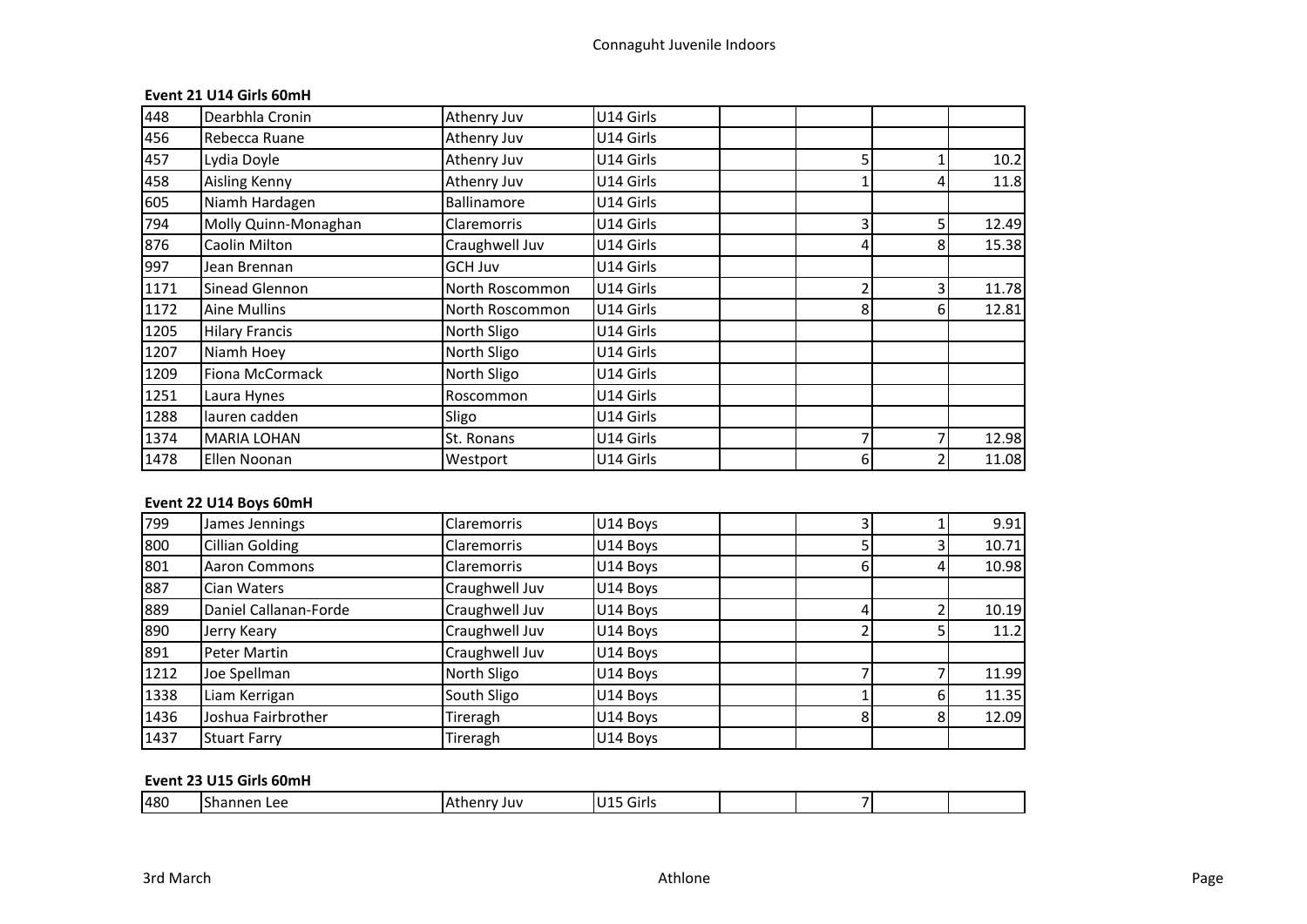# Connaguht Juvenile Indoors

| 500  | l Alannah Gannon    | Aughagower      | U15 Girls |  |  |
|------|---------------------|-----------------|-----------|--|--|
| 897  | Michelle Duggan     | Craughwell Juv  | U15 Girls |  |  |
| 1154 | Mary Broughton      | North Leitrim   | U15 Girls |  |  |
| 1174 | <b>Roisin Wynne</b> | North Roscommon | U15 Girls |  |  |
| 1253 | Lauren England      | Roscommon       | U15 Girls |  |  |
| 1254 | Rachel Connaughton  | Roscommon       | U15 Girls |  |  |

### **Event 24 U16 Girls 60mH**

| 709  | Dara Morahan        | Carrick on Shannon | <b>U16 Girls</b> |  |  |
|------|---------------------|--------------------|------------------|--|--|
| 815  | <b>Sarah Quinn</b>  | <b>Claremorris</b> | U16 Girls        |  |  |
| 1125 | <b>IClara Doran</b> | Loughrea           | U16 Girls        |  |  |
| 1257 | Alanna Hanly        | <b>Roscommon</b>   | U16 Girls        |  |  |
| 1402 | Anna Tierney        | Swinford           | U16 Girls        |  |  |

# **Event 25 U15 Boys 60mH**

| 489  | <b>Mathew Treacy</b>  | Athenry Juv    | U15 Boys |  |       |
|------|-----------------------|----------------|----------|--|-------|
| 904  | Ben Garrard           | Craughwell Juv | U15 Boys |  |       |
| 1015 | Luke O'Shaughnessy    | <b>GCH Juv</b> | U15 Boys |  | 10.47 |
| 1017 | Peador O'Flatharta    | <b>GCH Juv</b> | U15 Boys |  | 14.48 |
| 1018 | <b>Sean Kilmartin</b> | <b>GCH Juv</b> | U15 Boys |  | 10.53 |
| 1019 | Jack Dempsey          | <b>GCH Juv</b> | U15 Boys |  |       |
| 1400 | Dylan Kelly           | Swinford       | U15 Boys |  | 11.67 |
| 1440 | <b>Shane Moonev</b>   | Tireragh       | U15 Boys |  | 9.4   |

# **Event 26 U16 Boys 60mH**

| 490  | Niall Kenny            | TAthenry Juv   | U16 Bovs |  | -  | 11.68 |
|------|------------------------|----------------|----------|--|----|-------|
| 1030 | Eoghan Dobey           | <b>GCH Juv</b> | U16 Bovs |  |    | 10.13 |
| 1443 | <b>Thomas Keavenev</b> | Tireragh       | U16 Boys |  | ــ | 11.68 |

# **Event 27 U17 Girls 60mH**

| 724  | Mollie Crosslev      | Carrick on Shannon | U17 Girls |  | 10.54 |
|------|----------------------|--------------------|-----------|--|-------|
| 820  | Connie Jennings      | <b>Claremorris</b> | U17 Girls |  |       |
| 1035 | I Laura Ann Costello | <b>IGCH Juv</b>    | U17 Girls |  | 9.49  |
| 1127 | Maeve Farrell        | Loughrea           | U17 Girls |  | 11.3  |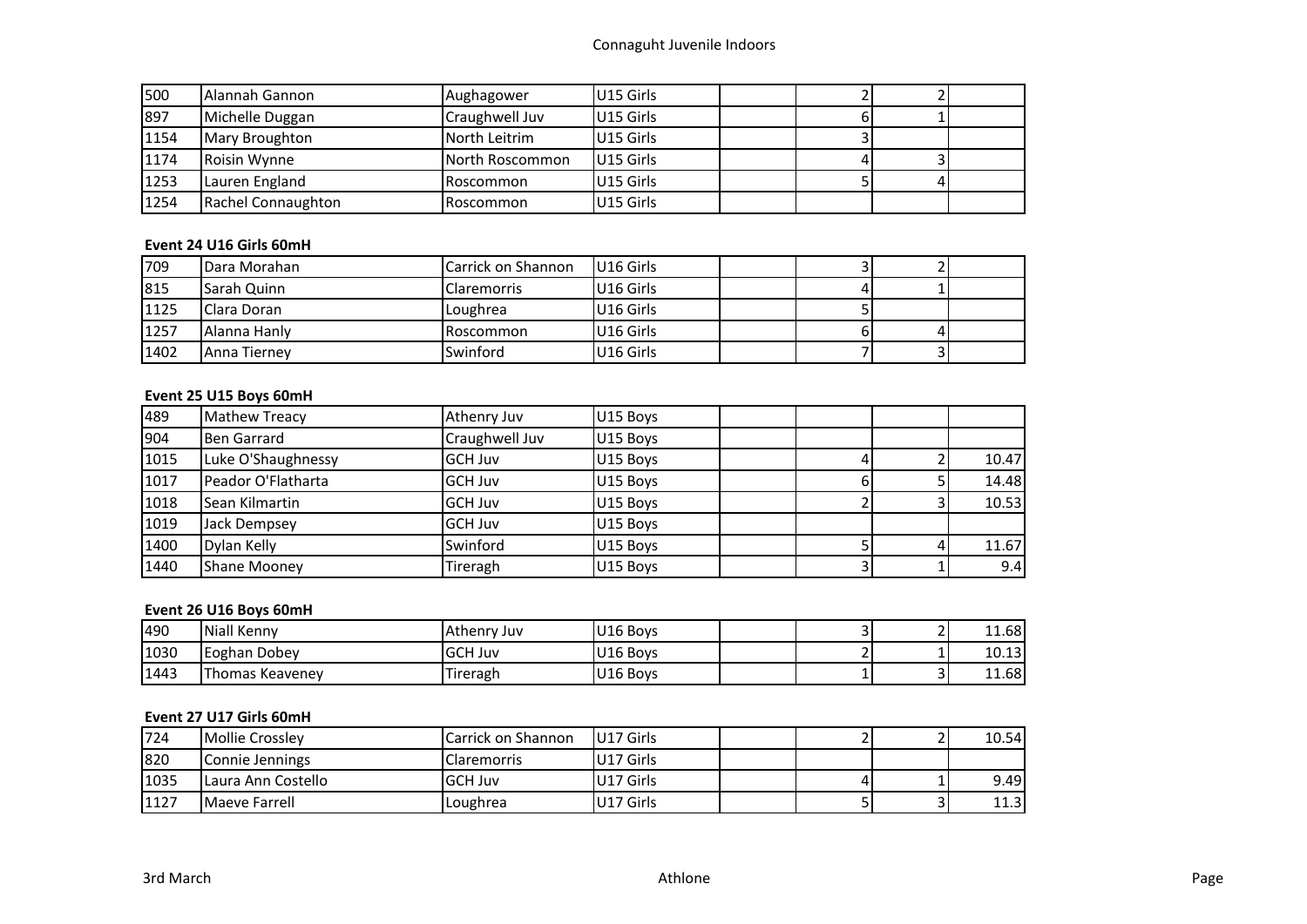| 1407 | -<br><b>IRachel</b><br>Ruane            | -<br>Swintord | ' '17 Girls |  | ר הרו<br>12.UZ            |
|------|-----------------------------------------|---------------|-------------|--|---------------------------|
| 1408 | $-$<br>$\sim$<br><b>Boland</b><br>IErin | Swintord      | ''17 Girls  |  | $\sim$<br>$\sim$<br>12.00 |

### **Event 29 U19 Girls 60mH**

| 935         | McNamara<br>.Maria            | Juv<br>Iraughwell      | U <sub>19</sub> Girls |  |                 |
|-------------|-------------------------------|------------------------|-----------------------|--|-----------------|
| 1314<br>___ | llouise<br>kelly<br>mulvannev | $\sim$ $\sim$<br>Sligc | Girls<br>U19          |  | $\sim$<br>11.UZ |

### **Event 30 Senior Women 60mH**

| 1133<br>nrrot:<br>Mai<br>™ignre.<br>nio<br>ber<br>vonei.<br>1 C L . |
|---------------------------------------------------------------------|
|---------------------------------------------------------------------|

# **Event 31 U17 Boys 60mH**

| 491  | Evan Quirke            | Athenry Juv        | U17 Boys |  | 9.77  |
|------|------------------------|--------------------|----------|--|-------|
| 822  | Daniel Hernon          | <b>Claremorris</b> | U17 Boys |  | 9.55  |
| 923  | Conor Duggan           | Craughwell Juv     | U17 Boys |  | 10.16 |
| 1105 | Conor English          | Lough Ree          | U17 Boys |  |       |
| 1380 | <b>ISHANE DONOGHUE</b> | <b>St. Ronans</b>  | U17 Boys |  |       |

#### **Event 34 Senior Men 60mH**

### **Event 35 U16 Girls 1500m**

| 816  | <b>Annie Duffy</b>       | <b>Claremorris</b> | U16 Girls             |  |           |
|------|--------------------------|--------------------|-----------------------|--|-----------|
| 817  | Aisling Joyce            | <b>Claremorris</b> | U <sub>16</sub> Girls |  | 15.19.01  |
| 907  | <b>Grainne McDaid</b>    | Craughwell Juv     | U16 Girls             |  |           |
| 908  | Leanne Freaney           | Craughwell Juv     | U <sub>16</sub> Girls |  |           |
| 1144 | Dearbhaile Beirne        | Mohill             | U16 Girls             |  | 35.32.29  |
| 1221 | <b>Anne Kerins</b>       | North Sligo        | U <sub>16</sub> Girls |  |           |
| 1377 | <b>JENNY FITZPATRICK</b> | St. Ronans         | U16 Girls             |  | 4 6.02.52 |
| 1486 | Sorcha McAlister         | Westport           | U16 Girls             |  | 25.22.72  |

### **Event 36 U17 Girls 1500m**

| 915  | Ciara Greene       | Craughwell Juv | U17 Girls | 25.33.00  |
|------|--------------------|----------------|-----------|-----------|
| 1031 | Maebh Brannigan    | <b>GCH Juv</b> | U17 Girls | 15.13.89  |
| 1409 | <b>Orla McCann</b> | Swinford       | U17 Girls | 3 6.01.26 |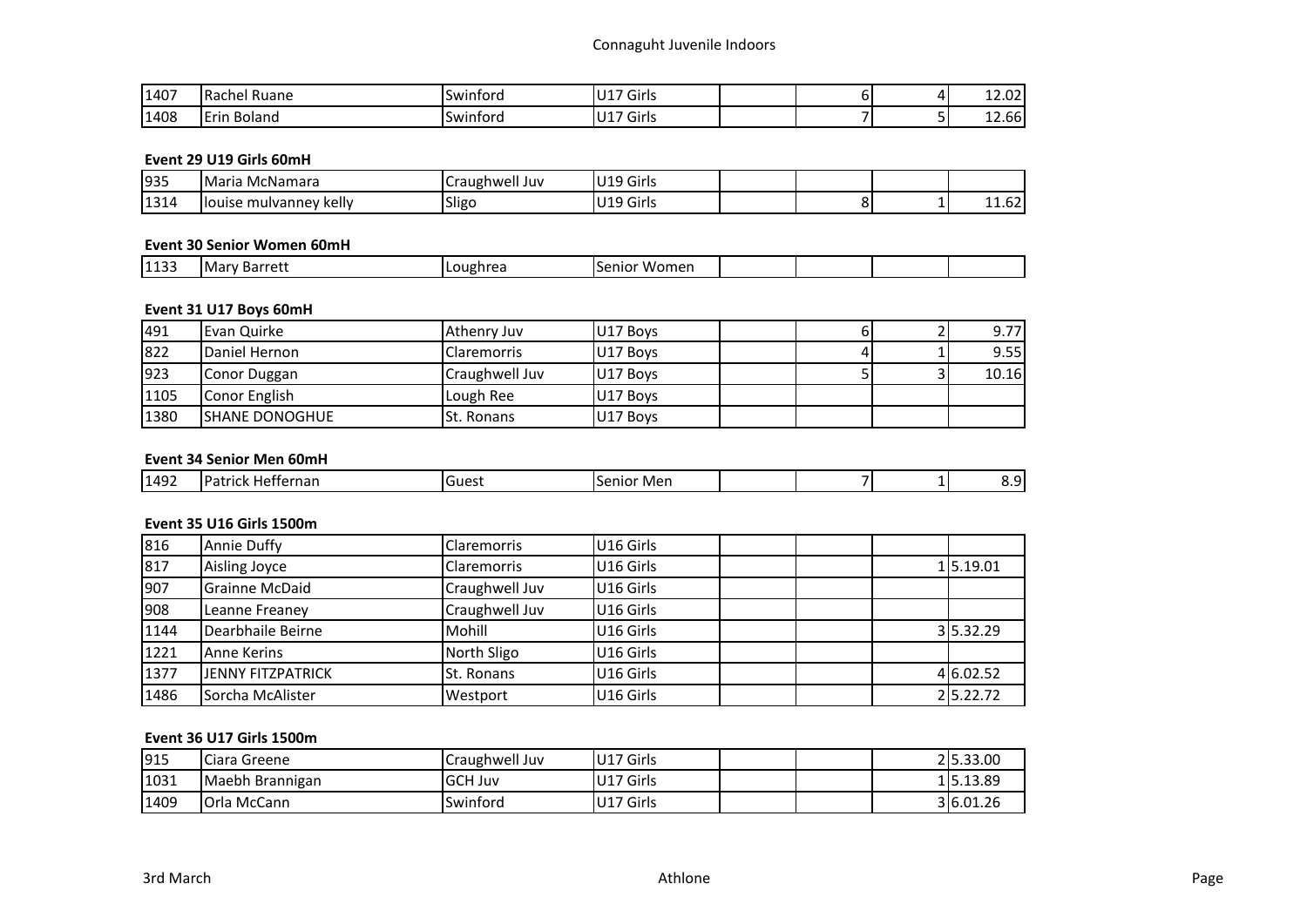# **Event 37 U16 Boys 1500m**

| 490  | Niall Kenny           | Athenry Juv      | U16 Boys |  |           |
|------|-----------------------|------------------|----------|--|-----------|
| 568  | John Timlin           | Ballina          | U16 Boys |  |           |
| 911  | Oisin Doyle           | Craughwell Juv   | U16 Boys |  | 24.54.91  |
| 1260 | <b>ICian O Learv</b>  | <b>Roscommon</b> | U16 Boys |  | 35.18.68  |
| 1405 | <b>Shane Bracken</b>  | Swinford         | U16 Boys |  | 14.50.01  |
| 1442 | Aaron Keaveney        | Tireragh         | U16 Boys |  | 55.28.47  |
| 1444 | <b>Brendan Martin</b> | Tireragh         | U16 Boys |  | 4 5.23.81 |

# **Event 38 U17 Boys 1500m**

| 728  | David Bruen          | Carrick on Shannon | U17 Boys |  |           |
|------|----------------------|--------------------|----------|--|-----------|
| 823  | Martin Mulkeen       | <b>Claremorris</b> | U17 Boys |  | 4 5.19.56 |
| 920  | Jamie Spellman       | Craughwell Juv     | U17 Boys |  |           |
| 921  | Damian O'Boyle       | Craughwell Juv     | U17 Boys |  | 14.16.70  |
| 1041 | Padraic Creaven      | <b>GCH Juv</b>     | U17 Boys |  |           |
| 1233 | William Crowe        | North Sligo        | U17 Boys |  |           |
| 1234 | Cian McBride         | North Sligo        | U17 Boys |  |           |
| 1410 | <b>William Hynes</b> | Swinford           | U17 Boys |  | 3 4.52.92 |
| 1411 | <b>Tadgh McGinty</b> | Swinford           | U17 Boys |  | 24.34.02  |

### **Event 39 U18 Girls 1500m**

| 615  | <b>IGrainne Griffin</b> | <b>Ballinamore</b> | U18 Girls             |  |          |
|------|-------------------------|--------------------|-----------------------|--|----------|
| 657  | Michelle Burke          | Ballinasloe        | U18 Girls             |  | 35.33.14 |
| 1236 | ICliodhna McGowan       | North Sligo        | U <sub>18</sub> Girls |  |          |
| 1237 | Sorcha Fallon           | North Sligo        | U18 Girls             |  | 15.12.27 |
| 1412 | Rosie Hynes             | Swinford           | U18 Girls             |  | 25.16.87 |
| 1446 | Rachel Mahon            | Tireragh           | U18 Girls             |  | 45.47.83 |

### **Event 40 U19 Girls 1500m**

| 666  | Kate Burke           | Ballinasloe       | U19 Girls |  | 415.42.49 |
|------|----------------------|-------------------|-----------|--|-----------|
| 1240 | <b>Elan McCarthy</b> | North Sligo       | U19 Girls |  | 5 5.51.25 |
| 1315 | lorla mulvihill      | Sligo             | U19 Girls |  | 25.35.00  |
| 1384 | <b>IKATIE KELLY</b>  | <b>St. Ronans</b> | U19 Girls |  |           |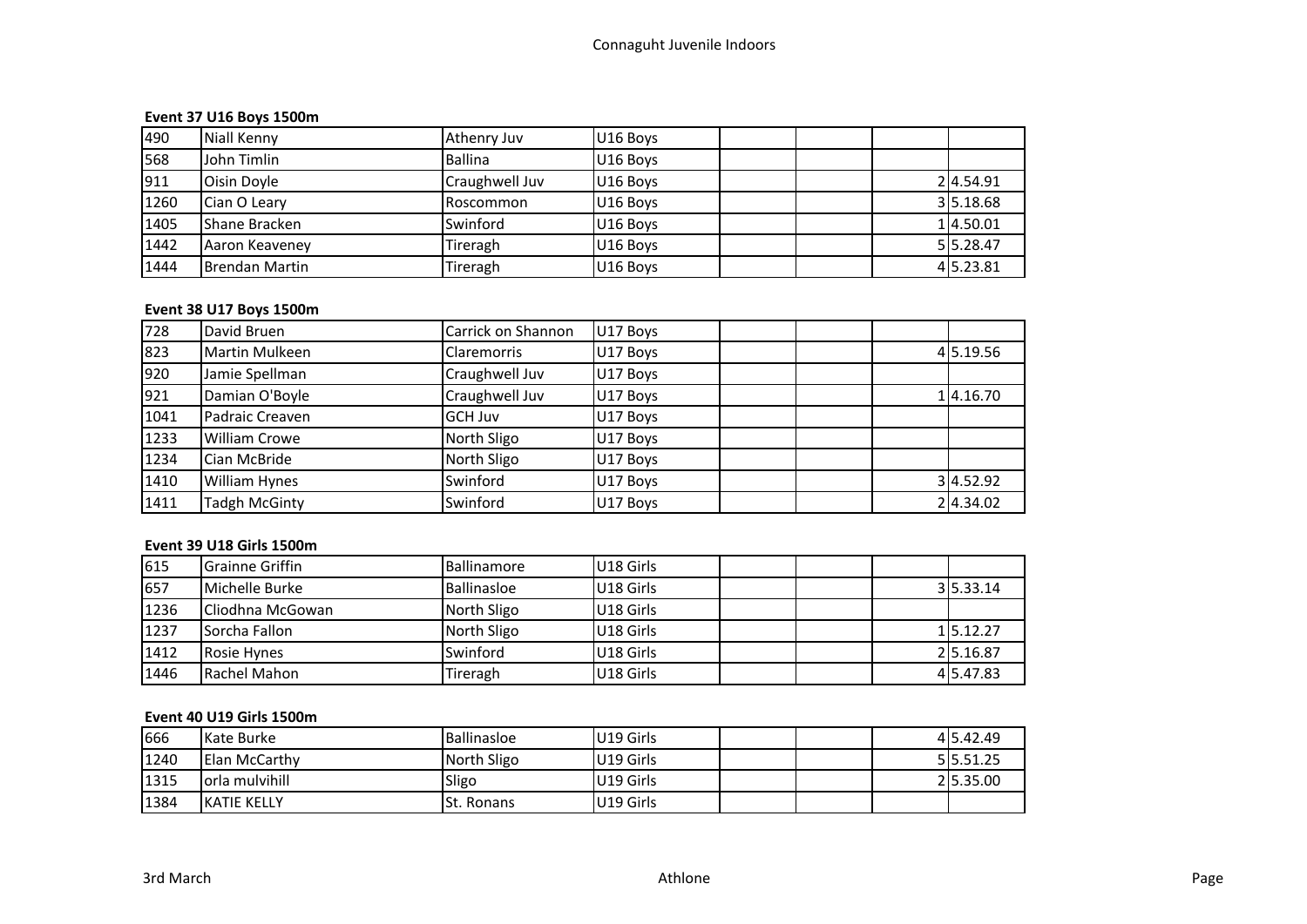# Connaguht Juvenile Indoors

| 1413 | Dawn Regan     | Swinford        | U19 Girls |  |           |
|------|----------------|-----------------|-----------|--|-----------|
| 1414 | Ayse Terzioglu | Swinford        | U19 Girls |  | 616.06.92 |
| 1416 | Aoife McCann   | <b>Swinford</b> | U19 Girls |  | 315.38.08 |
| 256  | Ellen Moran    | Westport        | U19 Girls |  | 15.03.19  |

# **Event 41 Senior Women 1500m**

| 492  | IRuthann Sheahan | Athenry Sen | Senior Women | 115.29.45 |
|------|------------------|-------------|--------------|-----------|
| 493  | Aoife Callan     | Athenry Sen | Senior Women | 35.35.29  |
| 494  | Frances          | Athenry Sen | Senior Women | 417.22.10 |
| 1317 | rianne mc hugh   | Sligo       | Senior Women | 25.32.80  |

# **Event 42 U18 Boys 1500m**

| 737  | <b>IShane Comer</b> | <b>Carrick on Shannon</b> | U18 Boys |  |          |
|------|---------------------|---------------------------|----------|--|----------|
| 927  | Conor Gillen        | Craughwell Juv            | U18 Boys |  | 14.16.96 |
| 1106 | James Skelly        | Lough Ree                 | U18 Boys |  | 25.25.20 |

# **Event 43 U19 Boys 1500m**

| 936  | Paul Jovce       | Craughwell Juv | U19 Boys |  | 14.19.91 |
|------|------------------|----------------|----------|--|----------|
| 937  | Neil Greanev     | Craughwell Juv | U19 Boys |  | 24.25.52 |
| 1316 | Jiames mc geough | Sligo          | U19 Boys |  |          |

# **Event 44 Senior Men 1500m**

| 495  | Jim Leahy               | Athenry Sen        | Senior Men |  |           |
|------|-------------------------|--------------------|------------|--|-----------|
| 775  | <b>DAVID BELL</b>       | Castlebar          | Senior Men |  | 5 4.56.33 |
| 825  | James Ryan              | <b>Claremorris</b> | Senior Men |  | 44.37.39  |
| 1067 | <b>Cormac McDonnell</b> | <b>GCH Sen</b>     | Senior Men |  |           |
| 1068 | Conor O'Rourke          | <b>GCH Sen</b>     | Senior Men |  | 34.30.57  |
| 1071 | John Greaney            | <b>GCH Sen</b>     | Senior Men |  |           |
| 1072 | Chris McGrath           | <b>GCH Sen</b>     | Senior Men |  | 24.23.51  |
| 1321 | neal higgins            | Sligo              | Senior Men |  |           |
| 1322 | dermot mc dermott       | Sligo              | Senior Men |  |           |
| 1324 | alan kearins            | Sligo              | Senior Men |  | 14.23.15  |
| 255  | Ronan Kearns            | Guest              | Senior Men |  | 4.15.30   |
| 262  | Feidhlin Kelly          | Guest              | Senior Men |  |           |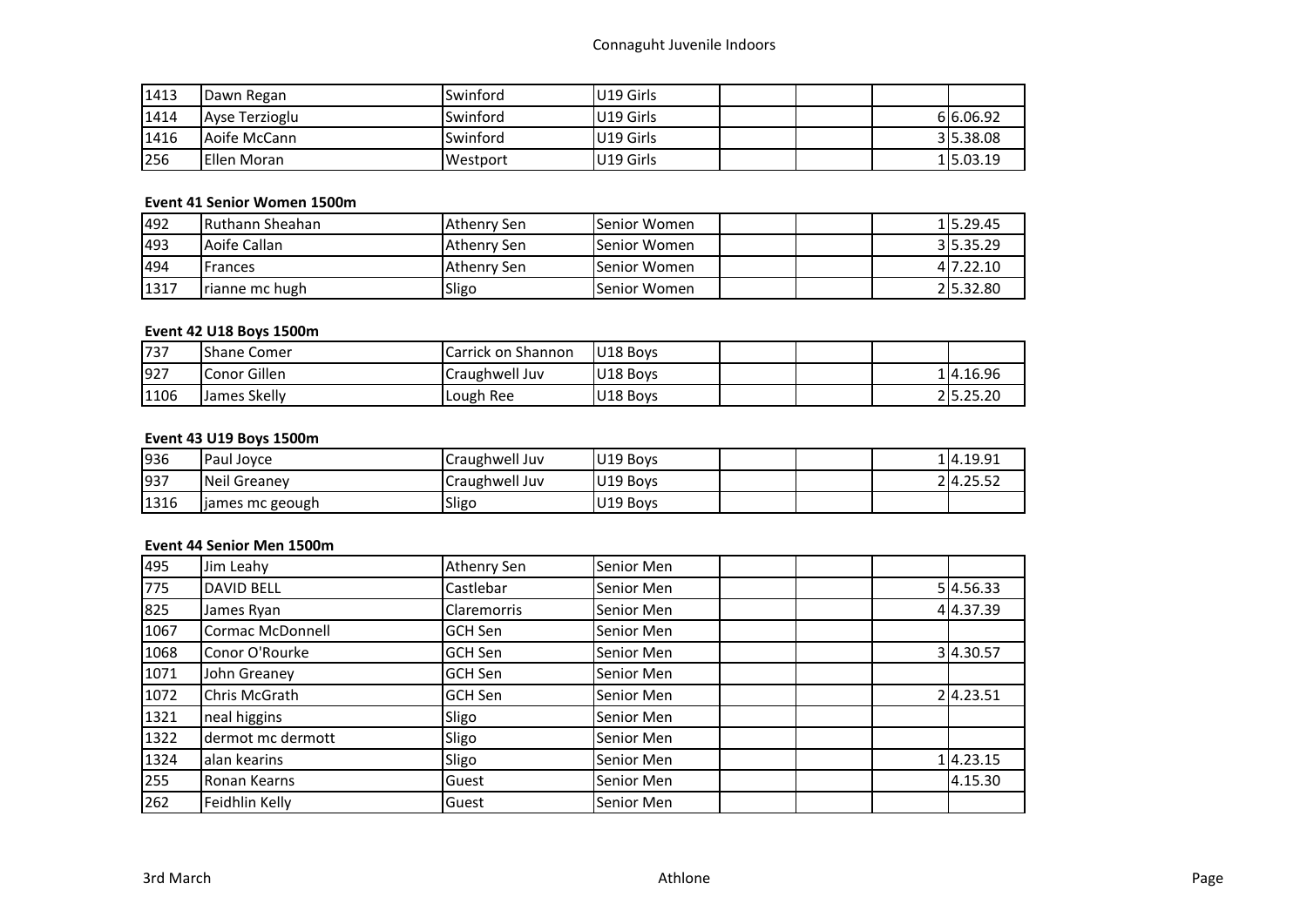| 263 | ־<br>onsor<br>ונונונו<br>aur-<br>. | 100 <sup>o</sup><br>.<br>uut.<br>$ -$ | Mer<br>$\sim$<br>וטור<br>$\sim$ $\sim$ $\sim$ $\sim$ $\sim$ $\sim$ |  |  |  | $\prime$ |
|-----|------------------------------------|---------------------------------------|--------------------------------------------------------------------|--|--|--|----------|
|-----|------------------------------------|---------------------------------------|--------------------------------------------------------------------|--|--|--|----------|

#### **Event 45 U14 Girls 1K Walk**

# **Event 46 U15 Girls 1K Walk**

| 806  | Susan Macken         | Claremorris | U15 Girls |  | 2 6.09.09 |
|------|----------------------|-------------|-----------|--|-----------|
| 808  | <b>Grace Maguire</b> | Claremorris | U15 Girls |  | 1 6.02.48 |
| 1483 | Aoife O'Brien        | Westport    | U15 Girls |  | 317.12.75 |

#### **Event 47 U14 Boys 1K Walk**

| 1141 | <br>''Neill<br><b>UO</b> | . 11<br>Mohill | <b>BOVS</b><br>14 |  | ΙD | <u>.</u> |
|------|--------------------------|----------------|-------------------|--|----|----------|
|      |                          |                |                   |  |    |          |

# **Event 48 U15 Boys 1K Walk**

| 906  | lGearoid Treacv | Craughwell Juv | U15 Boys | 3 6.28.50 |
|------|-----------------|----------------|----------|-----------|
| 1143 | Lames McNabola  | Mohill         | U15 Boys | 25.29.47  |
| 1299 | Irobbie kelly   | Sligo          | U15 Boys | 15.19.41  |

### **Event 49 U18 Girls 400m**

| 733  | Joanna Duignan         | Carrick on Shannon | U18 Girls |  | 60.6  |
|------|------------------------|--------------------|-----------|--|-------|
| 1043 | <b>Roisin Dobey</b>    | <b>IGCH Juv</b>    | U18 Girls |  |       |
| 1044 | <b>Katie Carter</b>    | <b>IGCH Juv</b>    | U18 Girls |  |       |
| 1045 | <b>Elisabeth Maher</b> | <b>IGCH Juv</b>    | U18 Girls |  | 60.95 |
| 1047 | Alanna Lally           | <b>IGCH Juv</b>    | U18 Girls |  | 57.83 |

### **Event 50 U19 Girls 400m**

| 934  | <b>Sineád Gaffney</b>  | Craughwell Juv | U19 Girls |  |       |
|------|------------------------|----------------|-----------|--|-------|
| 935  | Maria McNamara         | Craughwell Juv | U19 Girls |  |       |
| 1314 | Jouise mulvanney kelly | Sligo          | U19 Girls |  | 68.47 |
| 1415 | Dara Sherry            | Swinford       | U19 Girls |  | 65.75 |

#### **Event 51 Senior Women 400m**

| 1121C<br>$\sim$ $\cdot$<br><b>Sligr</b><br>henry<br>Womer<br>$-1$<br>,,<br>Ipauline<br>າເor<br>971<br>1 T O T 3<br>. |
|----------------------------------------------------------------------------------------------------------------------|
|----------------------------------------------------------------------------------------------------------------------|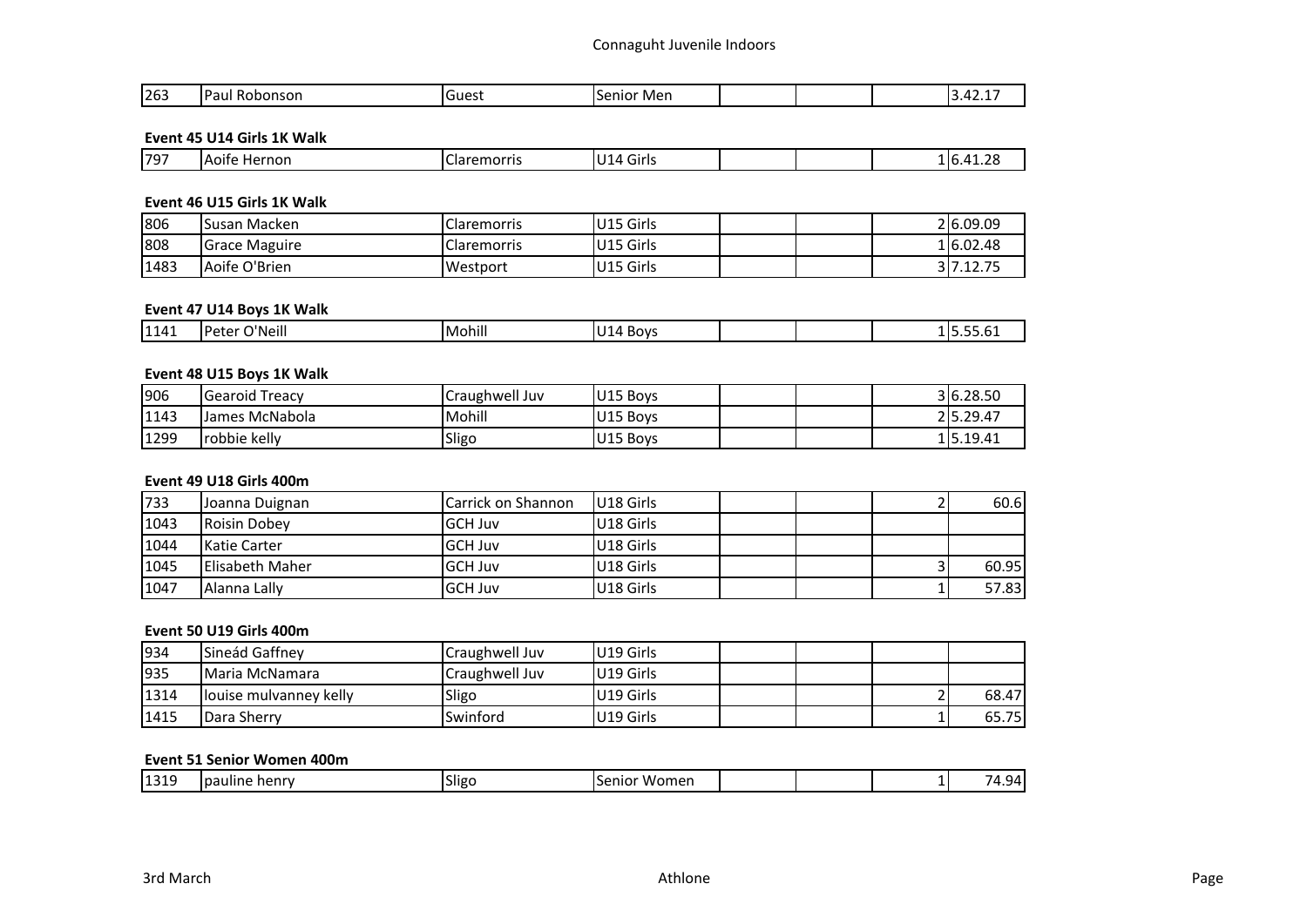# **Event 52 U18 Boys 400m**

| 736  | Cian Murray        | Carrick on Shannon | U18 Boys |  | 55.8  |
|------|--------------------|--------------------|----------|--|-------|
| 928  | John Cormican      | Craughwell Juv     | U18 Boys |  | 55.01 |
| 930  | Nicholas Sheehan   | Craughwell Juv     | U18 Boys |  | 51.65 |
| 1050 | James Mitchell     | <b>GCH Juv</b>     | U18 Boys |  |       |
| 1051 | Owen Mc Donnell    | <b>GCH Juv</b>     | U18 Boys |  | 57.15 |
| 1055 | Robert Meagher     | <b>GCH Juv</b>     | U18 Boys |  | 53.47 |
| 1239 | <b>Ben Roberts</b> | North Sligo        | U18 Boys |  | 56.01 |

# **Event 53 U19 Boys 400m**

| 740  | Cathal McElgunn      | Carrick on Shannon | U19 Boys |  | 52.42 |
|------|----------------------|--------------------|----------|--|-------|
| 1060 | Evan McGuire         | <b>GCH Juv</b>     | U19 Boys |  |       |
| 1061 | <b>Henry Griffin</b> | <b>GCH Juv</b>     | U19 Boys |  |       |
| 1242 | <b>Shane Gillen</b>  | North Sligo        | U19 Boys |  |       |
| 1491 | Jason Gavin          | Westport           | U19 Boys |  | 52.69 |

#### **Event 54 Senior Men 400m**

| 1062 | Ronan Coyle         | lGCH Sen        | Senior Men |  |       |
|------|---------------------|-----------------|------------|--|-------|
| 1063 | Ronan Kelly         | <b>IGCH Sen</b> | Senior Men |  |       |
| 1070 | Neil Hyland         | <b>GCH Sen</b>  | Senior Men |  | 51.94 |
| 266  | <b>Morris Bland</b> | lGuest          | Senior Men |  | 55.02 |

#### **Event 55 U16 Girls 1500m Walk**

| 1144 | Dearbhaile Beirne | Mohill   | U16 Girls | $.$ I $\tau$ $\tau$ $\tau$<br>11.37.3 |
|------|-------------------|----------|-----------|---------------------------------------|
| 1302 | lotlaith delahunt | Sligo    | U16 Girls | 2 8.04.0                              |
| 1402 | Anna Tierney      | Swintord | U16 Girls | 3 8.45.7                              |

# **Event 56 U17 Girls 1500m Walk**

| 14 <sup>r</sup><br>$\ddot{\phantom{0}}$<br> 11<br>8.06.5<br>18<br>- 17<br>McNabola<br>Mohili<br>$\cdot$ A $\cdot$<br>.<br>slını<br>u<br>נו ווט |  |
|------------------------------------------------------------------------------------------------------------------------------------------------|--|
|------------------------------------------------------------------------------------------------------------------------------------------------|--|

#### **Event 57 U18 Girls 1500m Walk**

| 650<br>.<br>. .<br>. i r I c<br>$\sim$<br>$-1$<br>Burke<br><br><br>`ronic…<br>ш<br>בווונט<br>n,<br>، ب رج<br>. . |
|------------------------------------------------------------------------------------------------------------------|
|------------------------------------------------------------------------------------------------------------------|

#### **Event 58 U19 Girls 1500m Walk**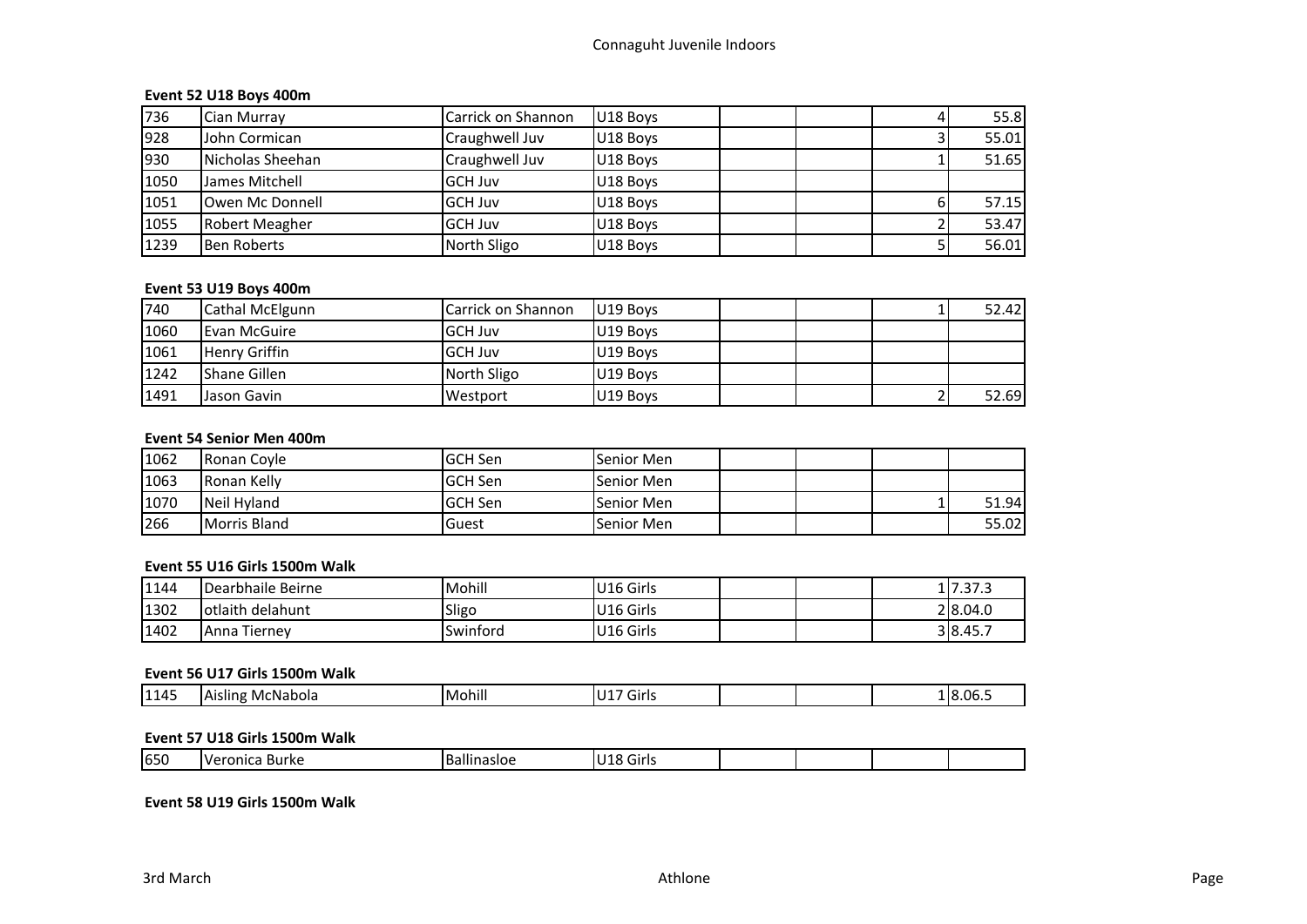| 1147 | Michelle Beirne  | Mohill        | U19 Girls |  | 117.39.2  |
|------|------------------|---------------|-----------|--|-----------|
| 1383 | MARIE KIERNAN    | lSt<br>Ronans | U19 Girls |  | 2 10.03.7 |
| 1490 | Ashling Heneghan | Westport      | U19 Girls |  |           |

# **Event 60 U16 Boys 1500m Walk**

| <b>1772</b><br>,,, | <b>CONWAY</b><br><b>DANIEL</b> | Castlebar | U16 Bovs             |  | <b>0144</b> | $-11.51.0$      |
|--------------------|--------------------------------|-----------|----------------------|--|-------------|-----------------|
| 1487               | つ'Malley<br><b>Matthew</b>     | Westport  | U <sub>16</sub> Boys |  |             | п.<br>-111.91.0 |

#### **Event 61 U17 Boys 1500m Walk**

| . . | 614 | $.111 -$<br>. MIF | . .<br>oov |  |  |
|-----|-----|-------------------|------------|--|--|
|     |     |                   |            |  |  |

# **Event 62 U18 Boys 1500m Walk**

| 591  | <b>ISimon Gillespie</b>      | Ballina        | U <sub>18</sub> Boys |  |          |
|------|------------------------------|----------------|----------------------|--|----------|
| 931  | <b>IChristopher O'Connor</b> | Craughwell Juv | U18 Bovs             |  | 2 7.19.6 |
| 1309 | ldylan carty                 | Sligo          | U18 Bovs             |  | 17.19.5  |

# **Event 64 Senior Men Walk**

| ו∩כו<br>ма<br>۵r<br>าเor<br>-- | 1069 | ınnıor | Mer |  |  |
|--------------------------------|------|--------|-----|--|--|
|                                |      |        |     |  |  |

# **Event 65 U12 Girls 600m**

| 65  | Caoimhe Rohan           | Athenry Juv        | U12 Girls |           |
|-----|-------------------------|--------------------|-----------|-----------|
| 66  | <b>Danielle Collins</b> | Athenry Juv        | U12 Girls |           |
| 244 | Freya Bohan             | Athenry Juv        | U12 Girls |           |
| 252 | Aoibhe Deeley           | Athenry Juv        | U12 Girls |           |
| 253 | Laoise O'Shea           | Athenry Juv        | U12 Girls |           |
| 254 | Sarah Dowling           | Athenry Juv        | U12 Girls |           |
| 276 | Laura Mc Cann           | Athenry Juv        | U12 Girls |           |
| 497 | Sarah Harper            | Aughagower         | U12 Girls | 2.09.37   |
| 498 | Caoimhe Gannon          | Aughagower         | U12 Girls | 2 1.54.36 |
| 538 | Ciara Mullarkey         | <b>Ballina</b>     | U12 Girls |           |
| 776 | Ciara O'Rourke          | <b>Claremorris</b> | U12 Girls | 2.10.87   |
| 778 | Zoe Forde               | <b>Claremorris</b> | U12 Girls |           |
| 826 | Ailbhe Miskella         | Craughwell Juv     | U12 Girls | 2.04.16   |
| 832 | Jennifer Hughes         | Craughwell Juv     | U12 Girls | 2.04.32   |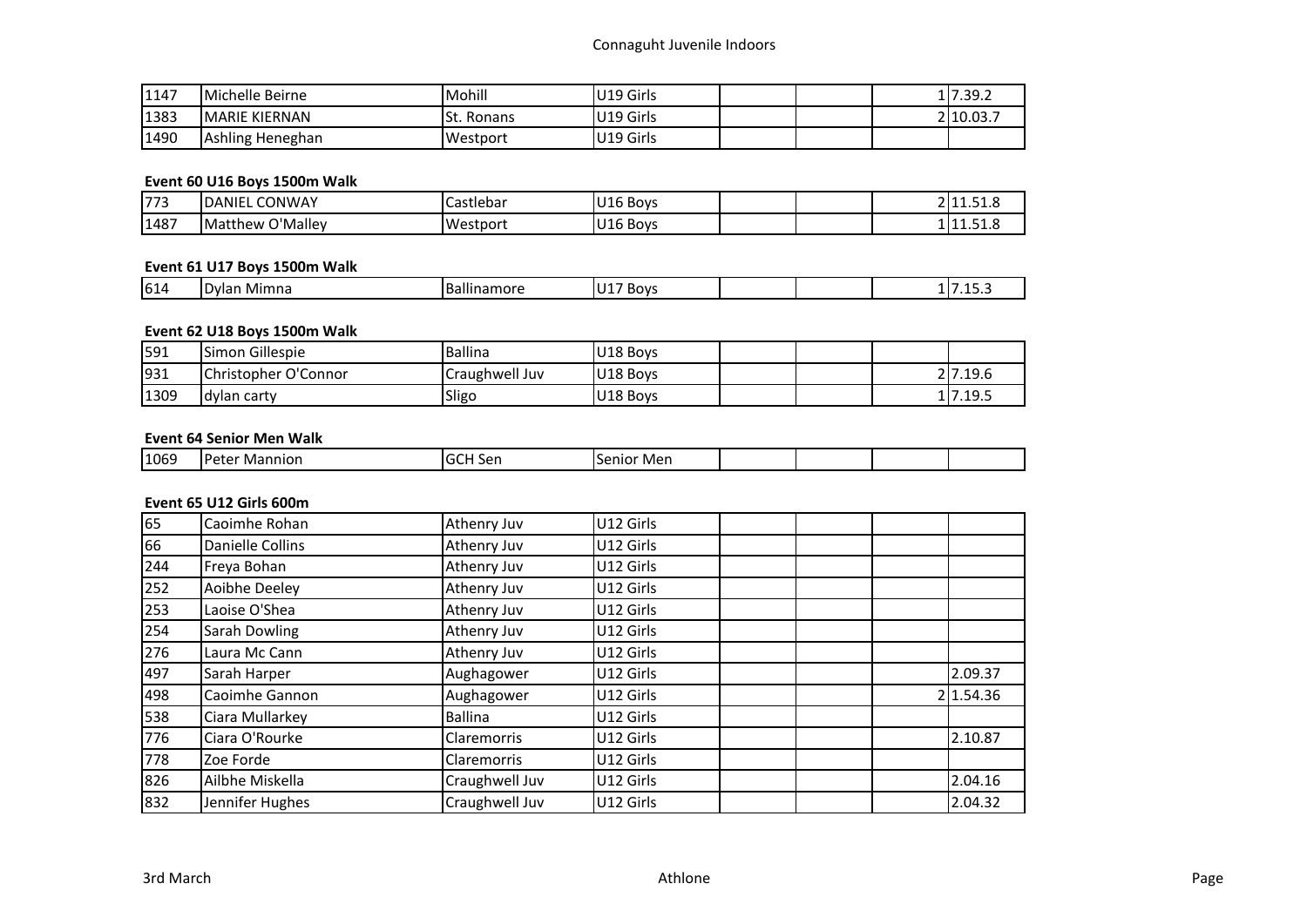| 941  | Niamh Niland             | Craughwell Juv  | U12 Girls |  | 1.59.82   |
|------|--------------------------|-----------------|-----------|--|-----------|
| 948  | Leah Tarpey              | East Galway     | U12 Girls |  |           |
| 949  | Amy Kilcommons           | East Galway     | U12 Girls |  | 2.12.23   |
| 950  | Medb McCarthy            | East Galway     | U12 Girls |  |           |
| 951  | Roisin McCarthy          | East Galway     | U12 Girls |  |           |
| 952  | Ciara Murray             | East Galway     | U12 Girls |  |           |
| 953  | Aoibhinn Screene         | East Galway     | U12 Girls |  |           |
| 969  | Ella Rose McIntyre       | <b>GCH Juv</b>  | U12 Girls |  |           |
| 972  | Mairead Flynn            | <b>GCH Juv</b>  | U12 Girls |  |           |
| 1073 | Rebekah McHale           | Lake District   | U12 Girls |  | 2.05.15   |
| 1080 | Hannah Downey            | Longford        | U12 Girls |  |           |
| 1091 | <b>Aisling Farrell</b>   | Lough Ree       | U12 Girls |  |           |
| 1092 | Cait Kiely               | Lough Ree       | U12 Girls |  |           |
| 1093 | Aoife Nolan              | Lough Ree       | U12 Girls |  |           |
| 1094 | Aoife English            | Lough Ree       | U12 Girls |  |           |
| 1107 | <b>Chloe Casey</b>       | Loughrea        | U12 Girls |  | 3 1.56.75 |
| 1108 | Rebecca Shiel            | Loughrea        | U12 Girls |  |           |
| 1135 | <b>Alanah McGuinness</b> | Mohill          | U12 Girls |  | 2.06.5    |
| 1136 | Chloe Dolan              | Mohill          | U12 Girls |  |           |
| 1137 | Sinead McNabola          | Mohill          | U12 Girls |  |           |
| 1155 | Juliet Doyle             | North Roscommon | U12 Girls |  |           |
| 1156 | Kate Garavan             | North Roscommon | U12 Girls |  |           |
| 1157 | Alicia Lannon            | North Roscommon | U12 Girls |  |           |
| 1158 | Rebecca Mc Keon          | North Roscommon | U12 Girls |  |           |
| 1159 | Nicole O'Reilly          | North Roscommon | U12 Girls |  |           |
| 1161 | Lauren Shanagher         | North Roscommon | U12 Girls |  |           |
| 1177 | Eimear Carroll           | North Sligo     | U12 Girls |  |           |
| 1178 | Laoise McBrien           | North Sligo     | U12 Girls |  |           |
| 1180 | Emma Kelly               | North Sligo     | U12 Girls |  |           |
| 1181 | Kedron Fallon            | North Sligo     | U12 Girls |  |           |
| 1182 | Cliona Lindsay           | North Sligo     | U12 Girls |  |           |
| 1264 | tara cawley              | Sligo           | U12 Girls |  |           |
| 1265 | jane cawley              | Sligo           | U12 Girls |  |           |
| 1266 | Alison Roche             | Sligo           | U12 Girls |  |           |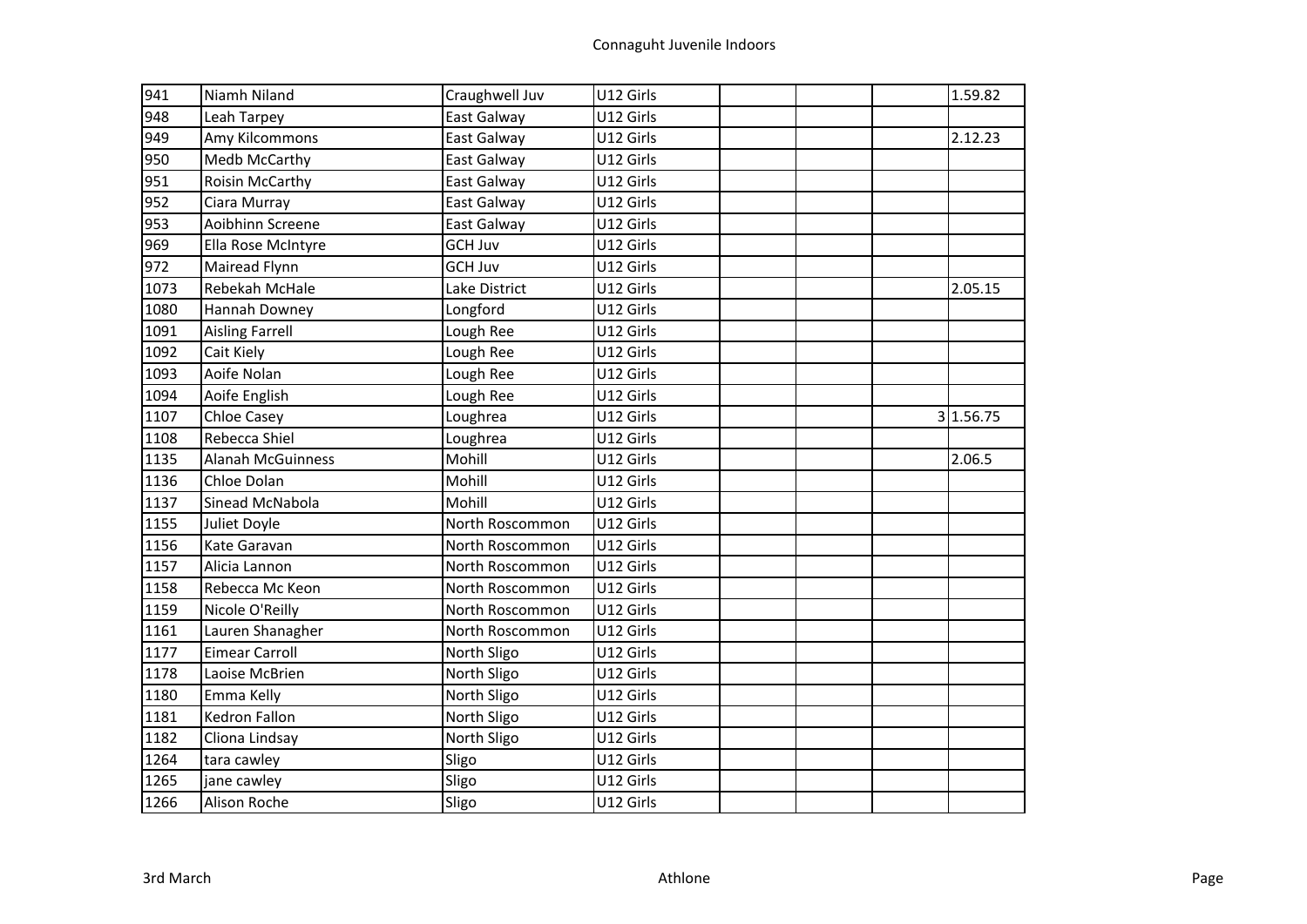| 1332 | Ellen Kilcoyne          | South Sligo | U12 Girls |  |           |
|------|-------------------------|-------------|-----------|--|-----------|
| 1333 | Jessica Perry           | South Sligo | U12 Girls |  |           |
| 1339 | <b>ROISIN MULVIHILL</b> | St. Ronans  | U12 Girls |  | 2.10.45   |
| 1340 | <b>AOIFE CAMPBELL</b>   | St. Ronans  | U12 Girls |  | 2.01.27   |
| 1341 | LAURA JOHNSON           | St. Ronans  | U12 Girls |  |           |
| 1347 | <b>REBECCA LOWE</b>     | St. Ronans  | U12 Girls |  | 2.04.84   |
| 1385 | Sian Kelly              | Swinford    | U12 Girls |  |           |
| 1390 | Nicole Moran            | Swinford    | U12 Girls |  |           |
| 1418 | Aoife O Donnell         | Tireragh    | U12 Girls |  |           |
| 1453 | Briana Bruton           | Westport    | U12 Girls |  |           |
| 1455 | Saoirse O'Brien         | Westport    | U12 Girls |  | 1 1.53.55 |
| 1456 | Annie Noonan            | Westport    | U12 Girls |  |           |
| 1458 | Tara Needham            | Westport    | U12 Girls |  | 2.02.08   |

# **Event 66 U12 Boys 600m**

| 389 | <b>Ruairi Collins</b> | Athenry Juv        | U12 Boys | 1.56.36 |
|-----|-----------------------|--------------------|----------|---------|
| 391 | <b>James Cummins</b>  | Athenry Juv        | U12 Boys |         |
| 395 | <b>Jack Dowling</b>   | Athenry Juv        | U12 Boys |         |
| 598 | Mark McCaffrey        | Ballinamore        | U12 Boys |         |
| 600 | James Honeyman        | Ballinamore        | U12 Boys |         |
| 601 | Fergal McLoughlin     | Ballinamore        | U12 Boys |         |
| 602 | James Wrynn           | Ballinamore        | U12 Boys |         |
| 603 | Senan Harte           | Ballinamore        | U12 Boys | 2.06.16 |
| 617 | Tom Fitzpatrick       | <b>Ballinasloe</b> | U12 Boys |         |
| 618 | Cian Connolly         | Ballinasloe        | U12 Boys |         |
| 672 | Conor Hackett         | Carrick on Shannon | U12 Boys |         |
| 674 | Oisin Kearney         | Carrick on Shannon | U12 Boys |         |
| 675 | Shane Rynn            | Carrick on Shannon | U12 Boys |         |
| 742 | <b>OISIN TUNNEY</b>   | Castlebar          | U12 Boys | 1.59.79 |
| 747 | <b>STEVEN LAVELLE</b> | Castlebar          | U12 Boys |         |
| 750 | THOMAS COEN           | Castlebar          | U12 Boys |         |
| 752 | <b>EOGHAN RYAN</b>    | Castlebar          | U12 Boys |         |
| 783 | George Boyd           | Claremorris        | U12 Boys |         |
| 784 | Cathal Kennedy        | Claremorris        | U12 Boys |         |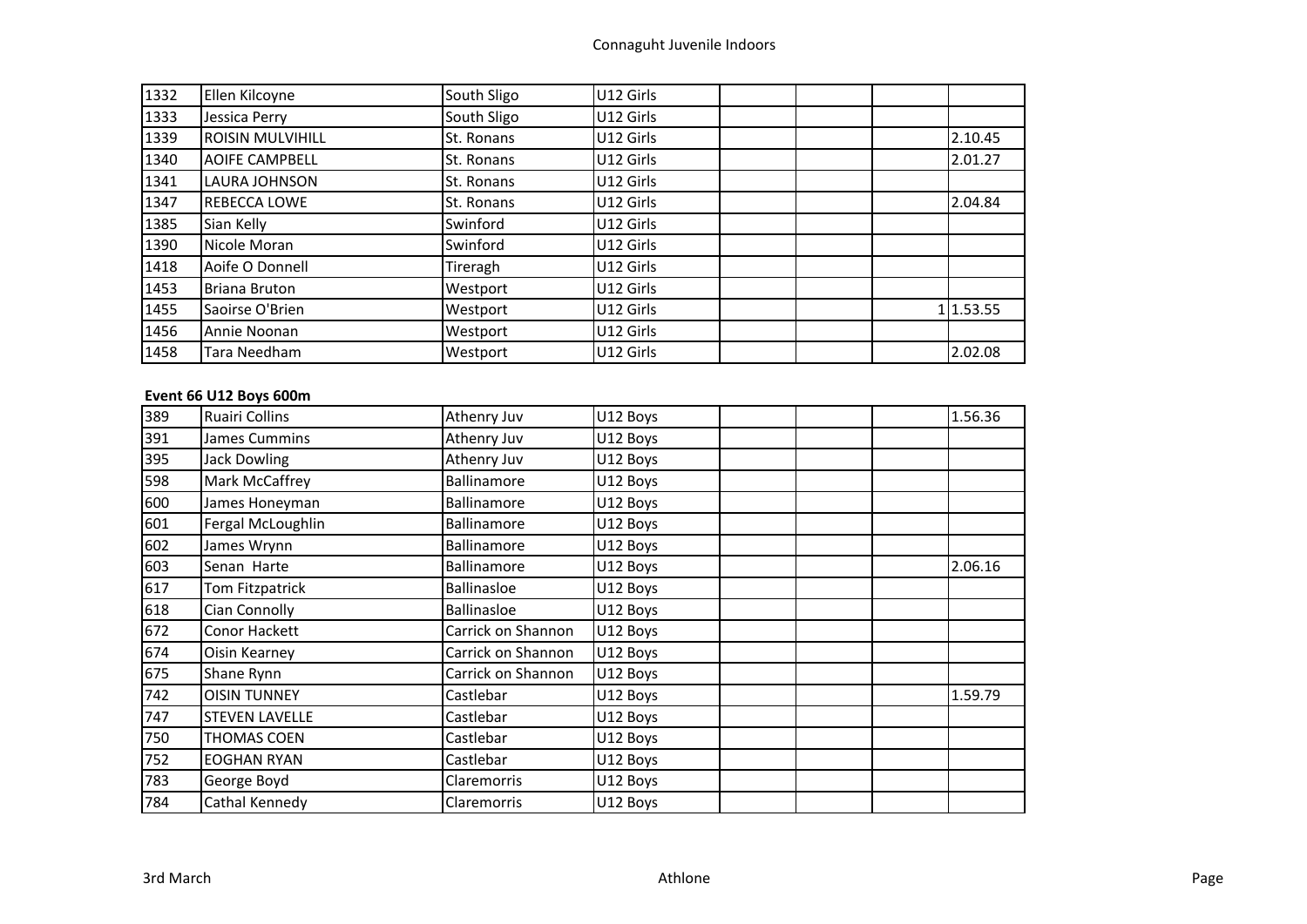| 845  | Eoin Lyons             | Craughwell Juv  | U12 Boys |  |           |
|------|------------------------|-----------------|----------|--|-----------|
| 847  | Kyle Moorhead          | Craughwell Juv  | U12 Boys |  |           |
| 849  | Sean Cannon            | Craughwell Juv  | U12 Boys |  | 1.55.94   |
| 850  | Finbarr McFadden       | Craughwell Juv  | U12 Boys |  | 2 1.54.95 |
| 954  | Thomas Brogan          | East Galway     | U12 Boys |  |           |
| 974  | Kristan Flaherty       | <b>GCH Juv</b>  | U12 Boys |  | 3 1.55.51 |
| 975  | Riain Kelly            | <b>GCH Juv</b>  | U12 Boys |  |           |
| 977  | Robert McDonnell       | <b>GCH Juv</b>  | U12 Boys |  | 1.58.02   |
| 979  | Eoghan Jennings        | <b>GCH Juv</b>  | U12 Boys |  |           |
| 1074 | Cian O'Connell         | Lake District   | U12 Boys |  |           |
| 1081 | Cian McPhillips        | Longford        | U12 Boys |  | 11.46.95  |
| 1082 | Keelin McGann          | Longford        | U12 Boys |  |           |
| 1162 | Luke Glennon           | North Roscommon | U12 Boys |  | 2.05.54   |
| 1163 | Jim Harte              | North Roscommon | U12 Boys |  |           |
| 1164 | Rossa Brennan Kelly    | North Roscommon | U12 Boys |  | 2.05.29   |
| 1165 | Alan O'Connor          | North Roscommon | U12 Boys |  | 1.56.99   |
| 1184 | Micheal Gillen         | North Sligo     | U12 Boys |  |           |
| 1185 | Jake Ritchie           | North Sligo     | U12 Boys |  |           |
| 1187 | Oisin Gilmartin        | North Sligo     | U12 Boys |  | 2.05.64   |
| 1188 | Seamas Keogh           | North Sligo     | U12 Boys |  |           |
| 1189 | Shane Collis O'Donovan | North Sligo     | U12 Boys |  |           |
| 1190 | Adam Rooney            | North Sligo     | U12 Boys |  |           |
| 1192 | John Kerins            | North Sligo     | U12 Boys |  |           |
| 1193 | Ciaran Casserly        | North Sligo     | U12 Boys |  |           |
| 1243 | Darragh Hynes          | Roscommon       | U12 Boys |  |           |
| 1267 | noah canham            | Sligo           | U12 Boys |  |           |
| 1268 | richard hunter         | Sligo           | U12 Boys |  |           |
| 1269 | eoin carty             | Sligo           | U12 Boys |  | 1.59.79   |
| 1326 | Killian Ford           | South Galway    | U12 Boys |  |           |
| 1334 | Sean Kerrigan          | South Sligo     | U12 Boys |  |           |
| 1335 | Sean Brennan           | South Sligo     | U12 Boys |  |           |
| 1348 | <b>RUAIRI LYONS</b>    | St. Ronans      | U12 Boys |  |           |
| 1349 | <b>CONAL MOORE</b>     | St. Ronans      | U12 Boys |  |           |
| 1419 | Jim Davis              | Tireragh        | U12 Boys |  |           |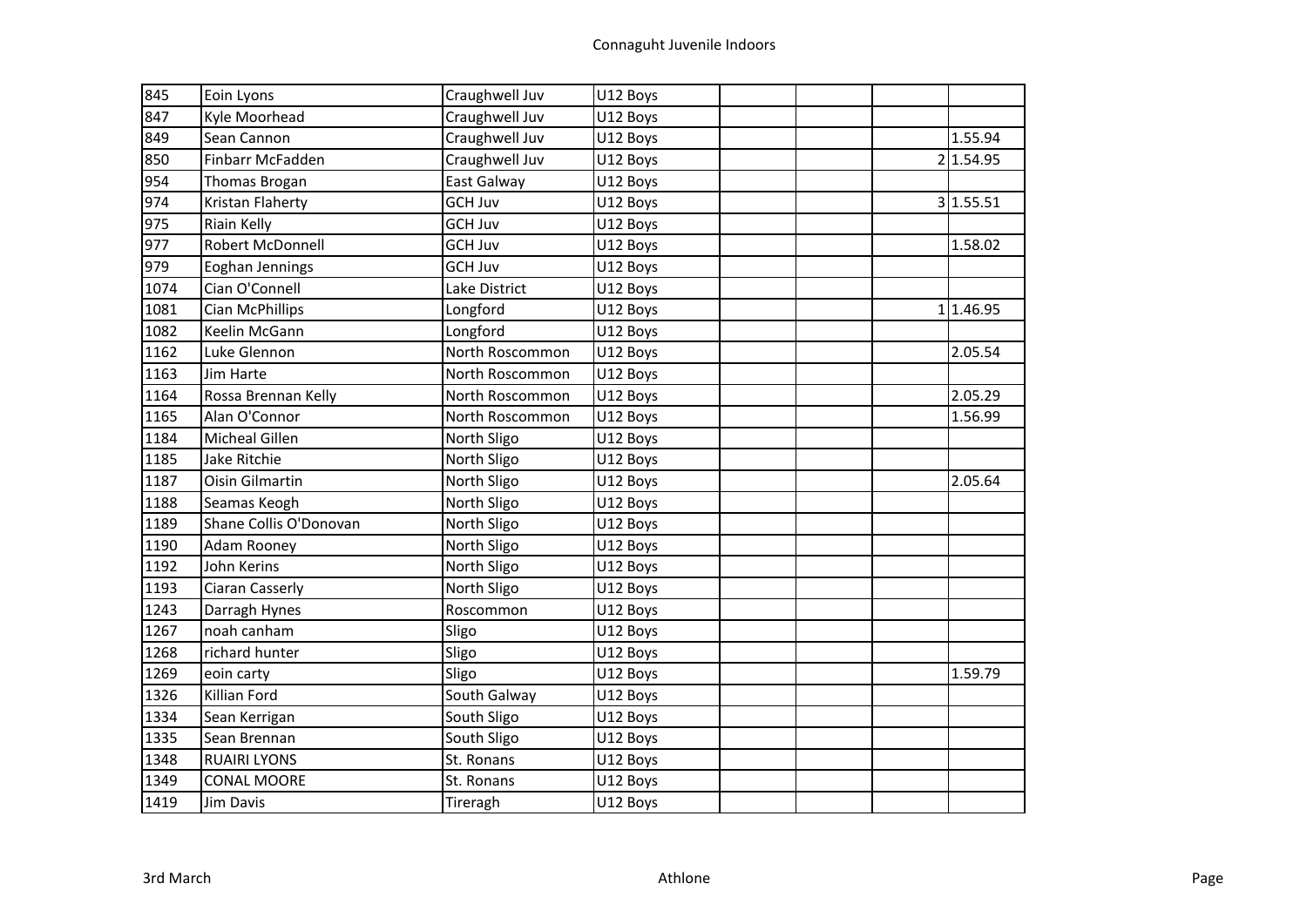| 1422 | lPeter Leech           | Tireragh | U12 Boys |  |         |
|------|------------------------|----------|----------|--|---------|
| 1460 | Cillian Heaney         | Westport | U12 Boys |  | 1.55.98 |
| 1461 | <b>Conor Galvin</b>    | Westport | U12 Boys |  |         |
| 1462 | <b>Oisin Ryall</b>     | Westport | U12 Boys |  |         |
| 1464 | <b>Rossa Mcalister</b> | Westport | U12 Boys |  | 1.57.38 |
| 1466 | <b>Tommy Scahill</b>   | Westport | U12 Boys |  |         |

# **Event 67 U13 Girls 600m**

| 397  | Sarah Gilhooley       | Athenry Juv        | U13 Girls |  |          |
|------|-----------------------|--------------------|-----------|--|----------|
| 542  | Caoimhe Loftus        | <b>Ballina</b>     | U13 Girls |  | 2.03.03  |
| 623  | Béibhinn Parsons      | <b>Ballinasloe</b> | U13 Girls |  |          |
| 680  | <b>Emer Burke</b>     | Carrick on Shannon | U13 Girls |  |          |
| 852  | Catherine Noonan      | Craughwell Juv     | U13 Girls |  |          |
| 855  | Roisin Hanbury        | Craughwell Juv     | U13 Girls |  |          |
| 858  | Leigha O Boyle        | Craughwell Juv     | U13 Girls |  |          |
| 859  | Fiona Ryan            | Craughwell Juv     | U13 Girls |  |          |
| 860  | Clare Treacy          | Craughwell Juv     | U13 Girls |  |          |
| 863  | Caoimhe Leen          | Craughwell Juv     | U13 Girls |  |          |
| 865  | Abigeal McNally       | Craughwell Juv     | U13 Girls |  |          |
| 943  | Rachael Hughes        | Craughwell Juv     | U13 Girls |  |          |
| 944  | Emma Urquhart         | Craughwell Juv     | U13 Girls |  |          |
| 947  | <b>Tara Farrell</b>   | Craughwell Juv     | U13 Girls |  |          |
| 955  | Roisin Colleran       | East Galway        | U13 Girls |  | 2.03.47  |
| 956  | Sinead Healy          | East Galway        | U13 Girls |  |          |
| 957  | Alannah Keane         | East Galway        | U13 Girls |  | 2.07.38  |
| 958  | Kate Moran            | East Galway        | U13 Girls |  |          |
| 982  | Aoibhe mcGinley       | <b>GCH Juv</b>     | U13 Girls |  |          |
| 985  | Mary Duggan           | <b>GCH Juv</b>     | U13 Girls |  |          |
| 986  | Laoise Geraghty       | <b>GCH Juv</b>     | U13 Girls |  | 11.49.22 |
| 987  | Shayna McDonagh       | <b>GCH Juv</b>     | U13 Girls |  |          |
| 989  | Niamh Heffernan       | <b>GCH Juv</b>     | U13 Girls |  |          |
| 1075 | <b>Emily Boyle</b>    | Lake District      | U13 Girls |  | 2.01.87  |
| 1084 | Dearbhaile Rooney     | Longford           | U13 Girls |  |          |
| 1086 | <b>Emily McCarthy</b> | Longford           | U13 Girls |  |          |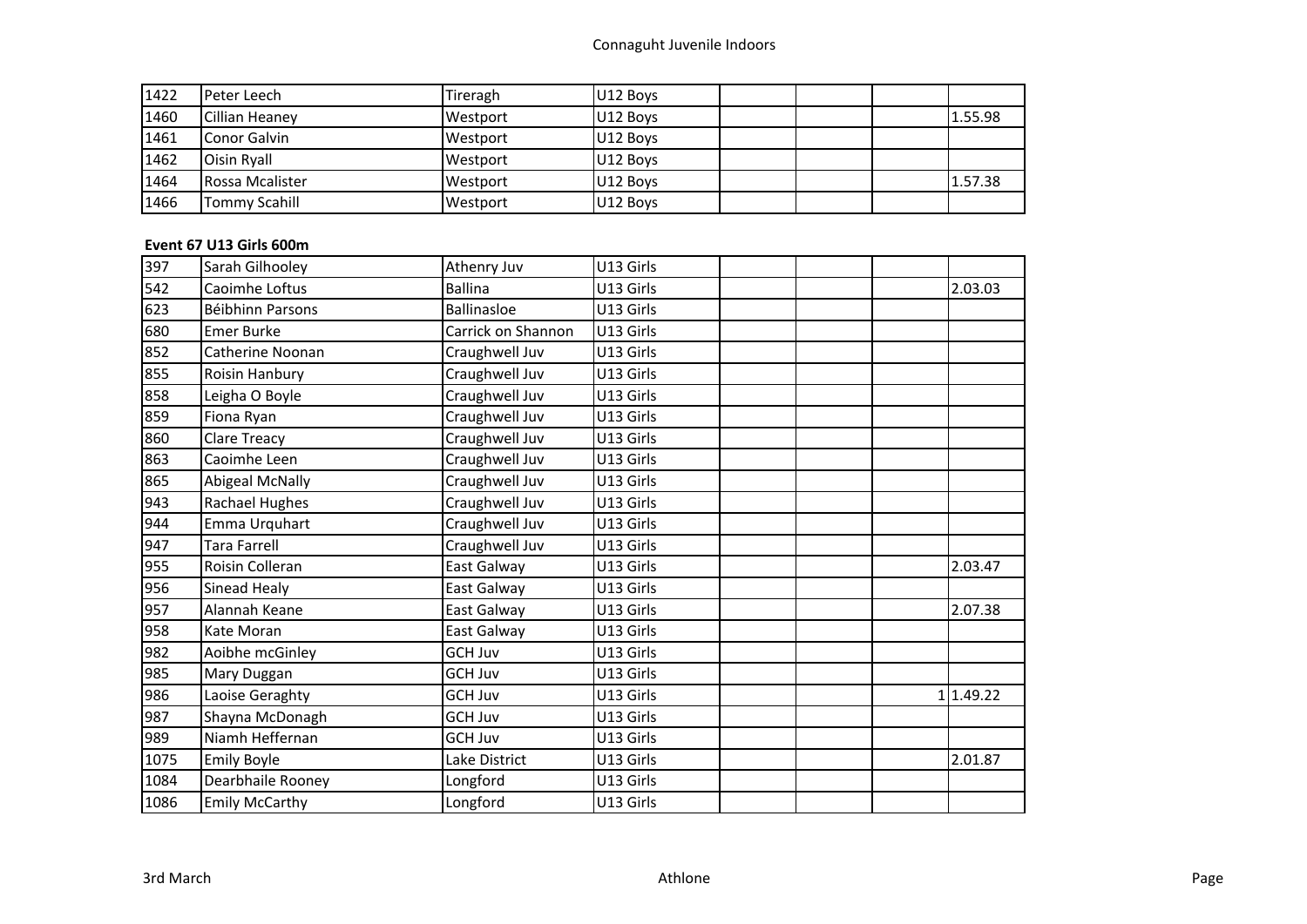| 1096 | Lucy Anne Myhill      | Lough Ree       | U13 Girls |  |           |
|------|-----------------------|-----------------|-----------|--|-----------|
| 1109 | Carol Allison         | Loughrea        | U13 Girls |  |           |
| 1166 | Grace Flanagan        | North Roscommon | U13 Girls |  |           |
| 1167 | Cara Mc Hugh          | North Roscommon | U13 Girls |  | 2.07.62   |
| 1168 | Therese Regan         | North Roscommon | U13 Girls |  |           |
| 1169 | Simran Saini          | North Roscommon | U13 Girls |  |           |
| 1195 | Katie McGreal         | North Sligo     | U13 Girls |  |           |
| 1198 | Lily Rose Leydon      | North Sligo     | U13 Girls |  |           |
| 1246 | Amy Hanly             | Roscommon       | U13 Girls |  |           |
| 1272 | nadine deering        | Sligo           | U13 Girls |  |           |
| 1274 | emma gormley          | Sligo           | U13 Girls |  |           |
| 1276 | eadoin kinsella       | Sligo           | U13 Girls |  |           |
| 1277 | ailbhe morgan         | Sligo           | U13 Girls |  |           |
| 1278 | lia hanley            | Sligo           | U13 Girls |  |           |
| 1350 | <b>ZARA MCCORMACK</b> | St. Ronans      | U13 Girls |  |           |
| 1355 | <b>MAEVE GLENNON</b>  | St. Ronans      | U13 Girls |  | 2.00.32   |
| 1356 | SORCHA MCGLYNN        | St. Ronans      | U13 Girls |  |           |
| 1357 | <b>KATE DUFFY</b>     | St. Ronans      | U13 Girls |  |           |
| 1358 | <b>AILEEN EGAN</b>    | St. Ronans      | U13 Girls |  |           |
| 1391 | Niamh McCann          | Swinford        | U13 Girls |  | 1.59.72   |
| 1392 | Maeve Gallagher       | Swinford        | U13 Girls |  | 2 1.55.68 |
| 1424 | <b>Holly Davis</b>    | Tireragh        | U13 Girls |  |           |
| 1468 | Anna O'Riain          | Westport        | U13 Girls |  | 2.03.77   |
| 1469 | Ava-Lynne Kane        | Westport        | U13 Girls |  | 3 1.56.76 |
| 1471 | Sarah Staunton        | Westport        | U13 Girls |  |           |

# **Event 68 U13 Boys 600m**

| 398 | Brandon Lee      | Athenry Juv    | U13 Boys |  | 11.44.75 |
|-----|------------------|----------------|----------|--|----------|
| 421 | Christian Mullen | Athenry Juv    | U13 Boys |  |          |
| 444 | Dean Treacy      | Athenry Juv    | U13 Boys |  |          |
| 446 | Fabian Mangan    | Athenry Juv    | U13 Boys |  |          |
| 447 | James Cuniffee   | Athenry Juv    | U13 Boys |  |          |
| 549 | Peter Timlin     | <b>Ballina</b> | U13 Boys |  |          |
| 604 | Dylan Beirne     | Ballinamore    | U13 Boys |  |          |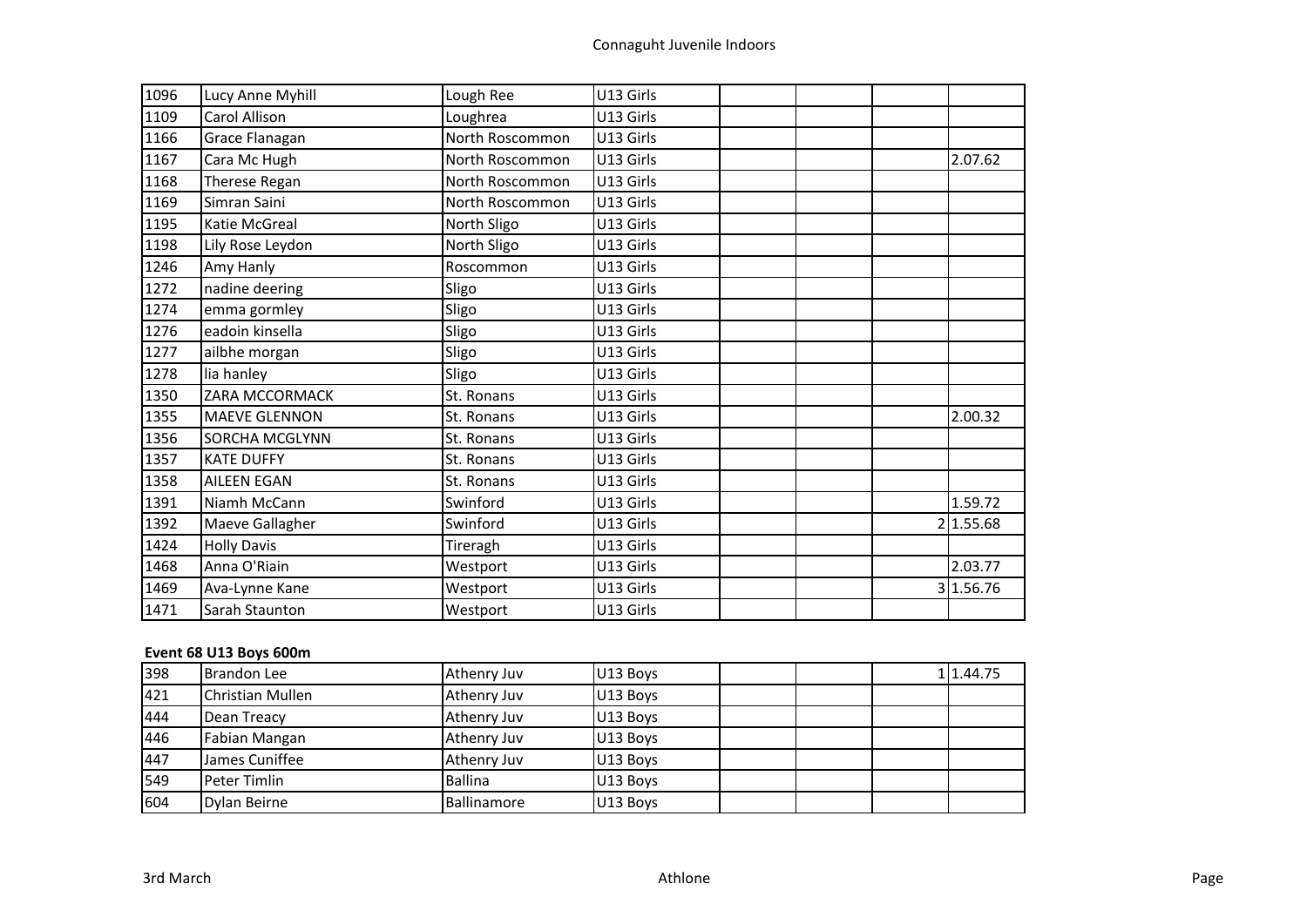| 633  | <b>Shane Jennings</b>         | Ballinasloe        | U13 Boys |  | 2 1.44.85 |
|------|-------------------------------|--------------------|----------|--|-----------|
| 635  | Jack Mitchell                 | Ballinasloe        | U13 Boys |  |           |
| 637  | James Burke                   | <b>Ballinasloe</b> | U13 Boys |  |           |
| 685  | Paul Keaney                   | Carrick on Shannon | U13 Boys |  |           |
| 686  | Kevin Brady                   | Carrick on Shannon | U13 Boys |  |           |
| 688  | Jack Flynn                    | Carrick on Shannon | U13 Boys |  |           |
| 689  | Adam Reynolds                 | Carrick on Shannon | U13 Boys |  |           |
| 690  | Donal Casey                   | Carrick on Shannon | U13 Boys |  | 1.57.16   |
| 692  | David O'Connell               | Carrick on Shannon | U13 Boys |  |           |
| 765  | <b>THOMAS DEVANEY</b>         | Castlebar          | U13 Boys |  |           |
| 869  | Patrick Noonan                | Craughwell Juv     | U13 Boys |  | 2.01.08   |
| 870  | Sean Noonan                   | Craughwell Juv     | U13 Boys |  |           |
| 960  | Padraig Kelly                 | East Galway        | U13 Boys |  |           |
| 991  | <b>Rian Oates</b>             | <b>GCH Juv</b>     | U13 Boys |  | 1.54.50   |
| 992  | <b>Stephen Flaherty Kelly</b> | <b>GCH Juv</b>     | U13 Boys |  | 1.52.78   |
| 993  | Paul McNally                  | <b>GCH Juv</b>     | U13 Boys |  |           |
| 994  | <b>Diarmuid Kilcommins</b>    | <b>GCH Juv</b>     | U13 Boys |  |           |
| 996  | <b>Matthew Healy</b>          | <b>GCH Juv</b>     | U13 Boys |  |           |
| 1077 | Ewan Duffy                    | Lake District      | U13 Boys |  |           |
| 1110 | Darragh Quinn                 | Loughrea           | U13 Boys |  | 1.58.72   |
| 1201 | <b>Michael Kerins</b>         | North Sligo        | U13 Boys |  | 1.55.80   |
| 1202 | Patryk Lukaszewski            | North Sligo        | U13 Boys |  |           |
| 1203 | <b>Ryan Roberts</b>           | North Sligo        | U13 Boys |  |           |
| 1247 | Dylan Murray                  | Roscommon          | U13 Boys |  |           |
| 1248 | Kevin Fannon                  | Roscommon          | U13 Boys |  |           |
| 1249 | Joey O Malley                 | Roscommon          | U13 Boys |  |           |
| 1280 | jack molloy                   | Sligo              | U13 Boys |  |           |
| 1281 | jack cawley                   | Sligo              | U13 Boys |  | 3 1.47.02 |
| 1283 | noel bourke                   | Sligo              | U13 Boys |  | 1.58.29   |
| 1329 | Eanna Murphy                  | South Galway       | U13 Boys |  |           |
| 1337 | <b>Matthew Clavin</b>         | South Sligo        | U13 Boys |  |           |
| 1359 | <b>DANIEL FARRELL</b>         | St. Ronans         | U13 Boys |  |           |
| 1361 | <b>STEPHEN O'CONNOR</b>       | St. Ronans         | U13 Boys |  |           |
| 1362 | MICHAEL LYNCH                 | St. Ronans         | U13 Boys |  |           |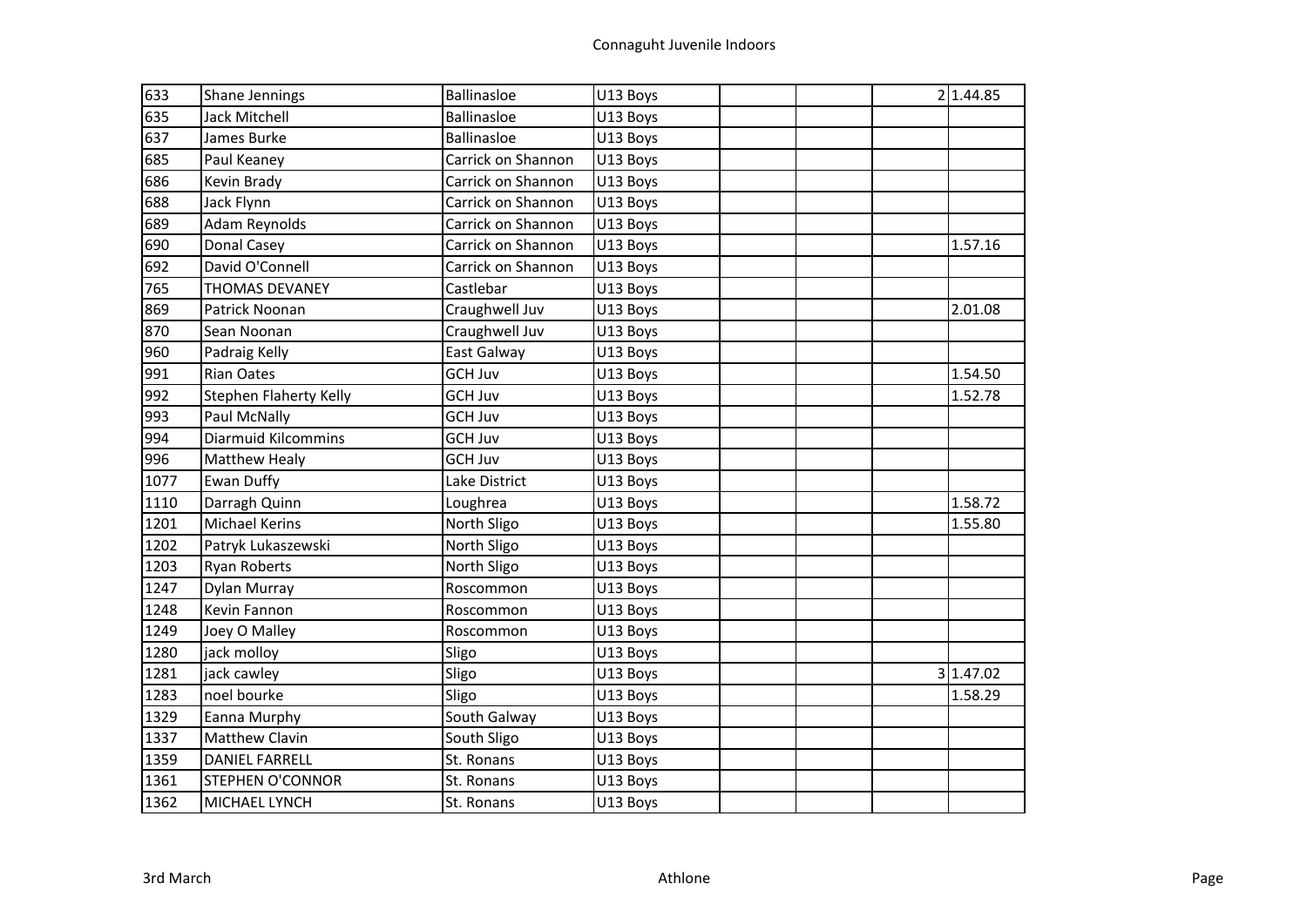| 1363 | <b>LIAM CREAVIN</b>   | St. Ronans | U13 Boys |  |         |
|------|-----------------------|------------|----------|--|---------|
| 1364 | <b>EOGHAN MCCABE</b>  | St. Ronans | U13 Boys |  |         |
| 1365 | <b>JOHN MOORE</b>     | St. Ronans | U13 Boys |  |         |
| 1393 | Liam McCann           | Swinford   | U13 Boys |  |         |
| 1395 | Padraig Moran         | Swinford   | U13 Boys |  |         |
| 1429 | Jason McMunn          | Tireragh   | U13 Boys |  |         |
| 1430 | Christopher McMunn    | Tireragh   | U13 Boys |  |         |
| 1433 | Darragh Williams      | Tireragh   | U13 Boys |  | 1.59.68 |
| 1472 | <b>Ethan MacEvily</b> | Westport   | U13 Boys |  |         |
| 1473 | Luke Dawson           | Westport   | U13 Boys |  | 1.51.28 |
| 1474 | Sean Doherty          | Westport   | U13 Boys |  |         |

# **Event 69 U14 Girls 800m**

| 448  | Dearbhla Cronin      | Athenry Juv        | U14 Girls | 2.46.41   |
|------|----------------------|--------------------|-----------|-----------|
| 458  | <b>Aisling Kenny</b> | Athenry Juv        | U14 Girls | 2.46.01   |
| 499  | Shauna Prendergast   | Aughagower         | U14 Girls |           |
| 552  | Clara Gardiner       | Ballina            | U14 Girls |           |
| 693  | Sara Crowe           | Carrick on Shannon | U14 Girls | 2.47.20   |
| 694  | Kasey Bruen          | Carrick on Shannon | U14 Girls |           |
| 770  | <b>AMY WALSH</b>     | Castlebar          | U14 Girls |           |
| 881  | <b>Fiona Commins</b> | Craughwell Juv     | U14 Girls |           |
| 961  | Niamh Whyte          | East Galway        | U14 Girls |           |
| 962  | Niamh Coughlin       | East Galway        | U14 Girls |           |
| 963  | Ailise Fahy          | East Galway        | U14 Girls |           |
| 999  | Aoife Sheehy         | <b>GCH Juv</b>     | U14 Girls | 12.35.74  |
| 1001 | Laura Nally          | <b>GCH Juv</b>     | U14 Girls | 2.46.13   |
| 1002 | <b>Emma Greaney</b>  | GCH Juv            | U14 Girls |           |
| 1078 | Alannah Duffy        | Lake District      | U14 Girls | 2.44.19   |
| 1087 | Sarah Sloane         | Longford           | U14 Girls |           |
| 1098 | Clodagh Kiely        | Lough Ree          | U14 Girls |           |
| 1114 | <b>Arlene Earls</b>  | Loughrea           | U14 Girls | 3 2.42.10 |
| 1170 | <b>Ruth Cox</b>      | North Roscommon    | U14 Girls |           |
| 1206 | Aoife Pender         | North Sligo        | U14 Girls |           |
| 1208 | Aine McSharry        | North Sligo        | U14 Girls |           |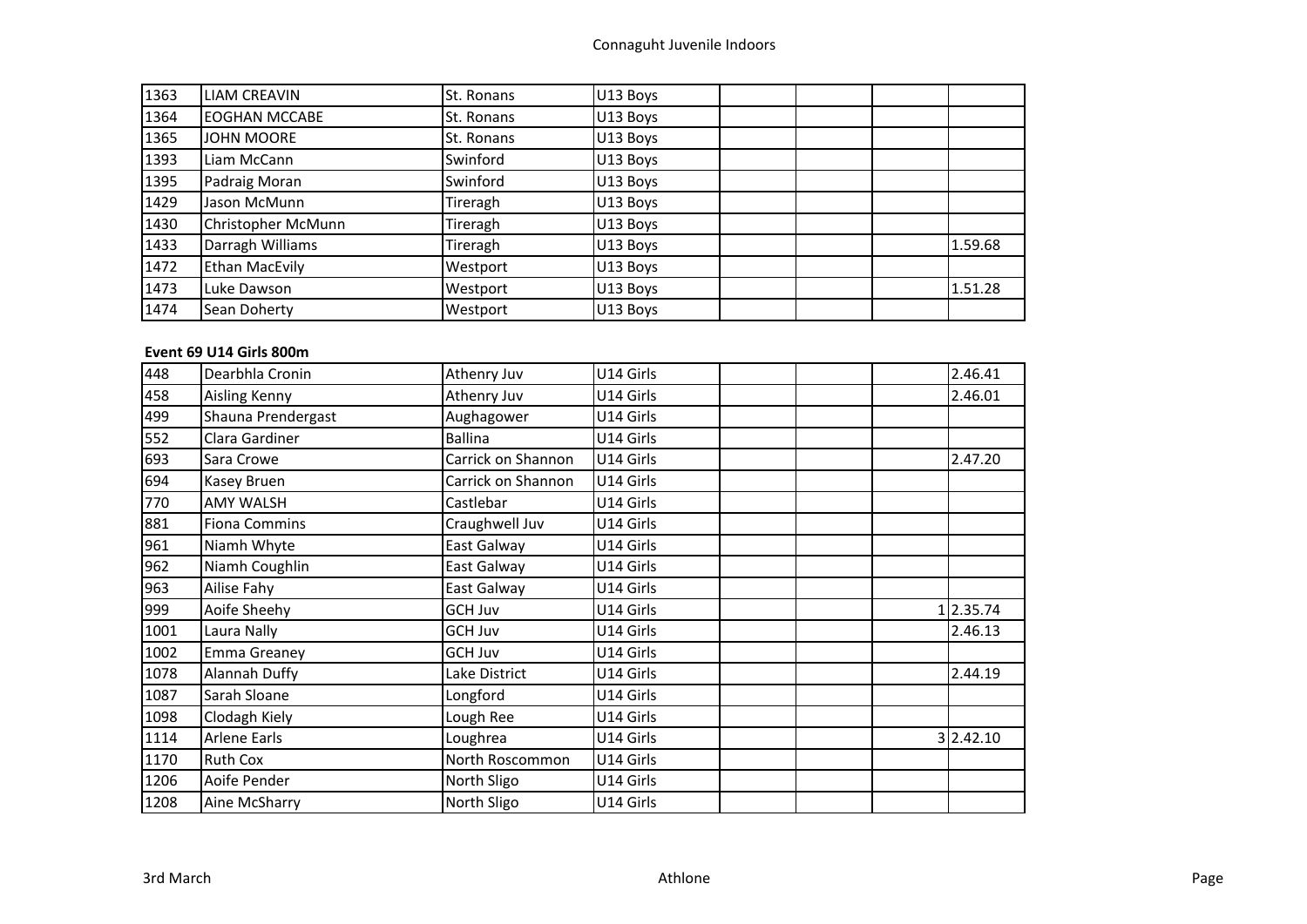| 1210 | Sadbh McCarthy        | North Sligo | U14 Girls |  |           |
|------|-----------------------|-------------|-----------|--|-----------|
| 1250 | Maeve Dervin          | Roscommon   | U14 Girls |  | 2 2.37.94 |
| 1251 | Laura Hynes           | Roscommon   | U14 Girls |  |           |
| 1284 | tara carty            | Sligo       | U14 Girls |  | 2.54.33   |
| 1285 | eimear joyce          | Sligo       | U14 Girls |  |           |
| 1286 | aoife morris          | Sligo       | U14 Girls |  |           |
| 1287 | ellen mc geough       | Sligo       | U14 Girls |  | 2.48.53   |
| 1289 | lillian casey         | Sligo       | U14 Girls |  |           |
| 1368 | <b>LAURA GUNNING</b>  | St. Ronans  | U14 Girls |  |           |
| 1373 | <b>CLAIRE GREEENE</b> | St. Ronans  | U14 Girls |  |           |
| 1397 | Anna Yeates           | Swinford    | U14 Girls |  | 4 2.43.58 |
| 1398 | Eorna Mulroy          | Swinford    | U14 Girls |  |           |
| 1476 | Sarah Twohig          | Westport    | U14 Girls |  |           |
| 1477 | Michaela O'Malley     | Westport    | U14 Girls |  |           |
| 1478 | Ellen Noonan          | Westport    | U14 Girls |  | 2.51.30   |

# **Event 70 U14 Boys 800m**

| 478  | <b>Ryan Collins</b>    | Athenry Juv        | U14 Boys |  |          |
|------|------------------------|--------------------|----------|--|----------|
| 608  | Oisin McLoughlin       | Ballinamore        | U14 Boys |  |          |
| 640  | Ríain Dolan            | <b>Ballinasloe</b> | U14 Boys |  |          |
| 642  | Rónán Parker           | <b>Ballinasloe</b> | U14 Boys |  |          |
| 703  | Niall Morahan          | Carrick on Shannon | U14 Boys |  |          |
| 886  | Oisin Lyons            | Craughwell Juv     | U14 Boys |  | 12.25.02 |
| 264  | <b>Brian Hansberry</b> | East Galway        | U14 Boys |  |          |
| 1004 | Michael Healy          | <b>GCH Juv</b>     | U14 Boys |  |          |
| 1005 | Dylan Corr             | GCH Juv            | U14 Boys |  | 22.25.78 |
| 1006 | <b>Rory Murray</b>     | GCH Juv            | U14 Boys |  | 2.33.93  |
| 1007 | <b>Brian O'Malley</b>  | GCH Juv            | U14 Boys |  |          |
| 1099 | Cronan Flood           | Lough Ree          | U14 Boys |  |          |
| 1119 | Stephen Doran          | Loughrea           | U14 Boys |  |          |
| 1120 | Eoin Conaghan          | Loughrea           | U14 Boys |  | 2.31.95  |
| 1141 | Peter O'Neill          | Mohill             | U14 Boys |  |          |
| 1153 | Vincent Sweeney        | North Leitrim      | U14 Boys |  | 2.34.43  |
| 1173 | James Bolger           | North Roscommon    | U14 Boys |  |          |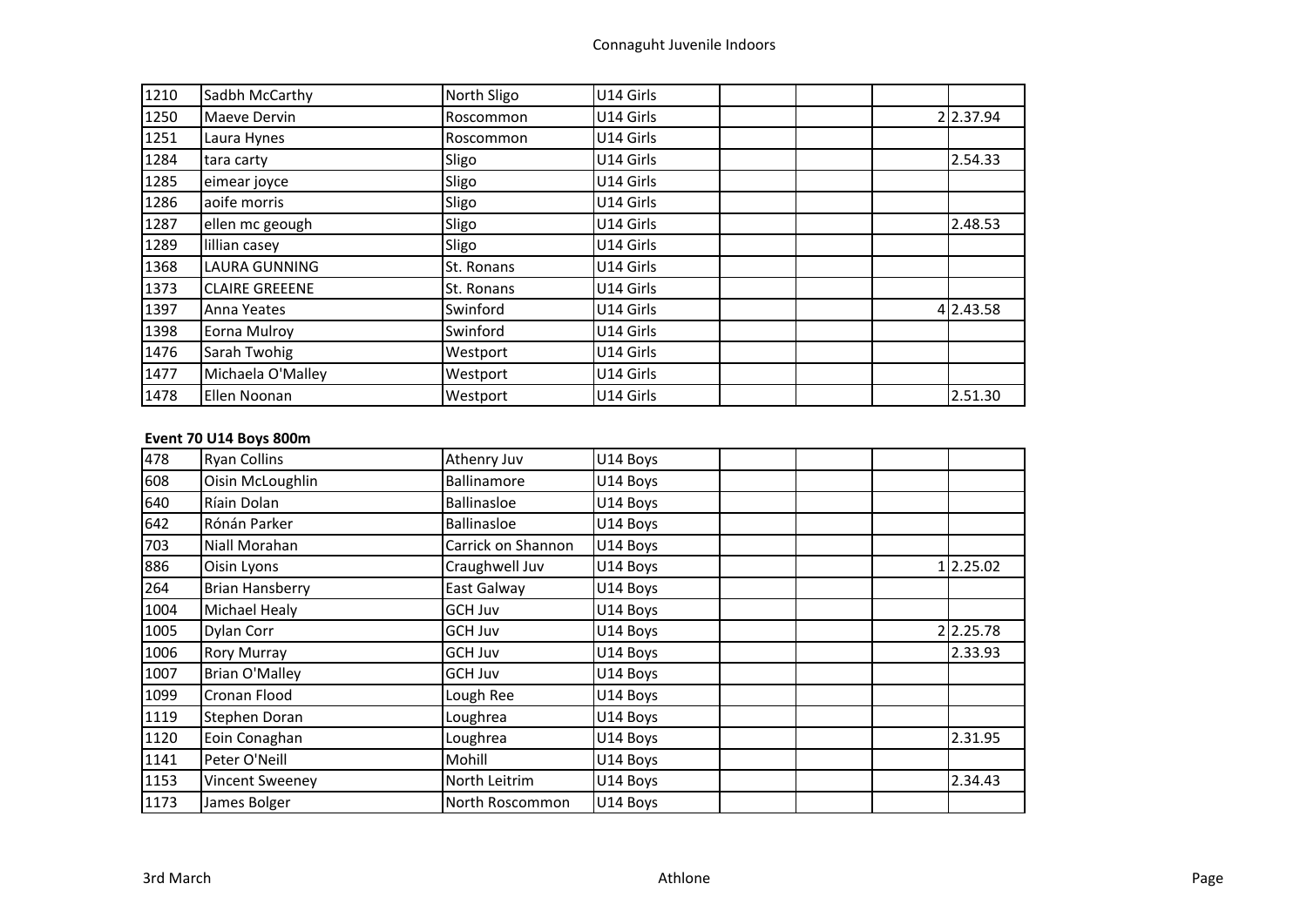| 1211 | Colm McBrien          | North Sligo | U14 Boys |           |
|------|-----------------------|-------------|----------|-----------|
| 1212 | Joe Spellman          | North Sligo | U14 Boys |           |
| 1214 | Adam Burke            | North Sligo | U14 Boys |           |
| 1215 | <b>Conor Herity</b>   | North Sligo | U14 Boys |           |
| 1216 | Owen Anderson         | North Sligo | U14 Boys |           |
| 1291 | sean casey            | Sligo       | U14 Boys |           |
| 1292 | leo doherty           | Sligo       | U14 Boys |           |
| 1293 | conor melvin          | Sligo       | U14 Boys |           |
| 1294 | Mark Kilcawley        | Sligo       | U14 Boys |           |
| 1375 | <b>DARA MULVIHILL</b> | St. Ronans  | U14 Boys |           |
| 1438 | Peter Ward            | Tireragh    | U14 Boys |           |
| 1481 | Cian McAlister        | Westport    | U14 Boys | 3 2.28.14 |

# **Event 71 U15 Girls 800m**

| 480  | Shannen Lee           | Athenry Juv    | U15 Girls | 2 2.35.10 |
|------|-----------------------|----------------|-----------|-----------|
| 514  | <b>Ruth Gallagher</b> | Aughagower     | U15 Girls |           |
| 562  | Emma Loftus           | <b>Ballina</b> | U15 Girls | 2.40.13   |
| 609  | Lauren Keighran       | Ballinamore    | U15 Girls |           |
| 644  | Niamh Daly            | Ballinasloe    | U15 Girls |           |
| 803  | Siobhan Lyons         | Claremorris    | U15 Girls |           |
| 808  | <b>Grace Maguire</b>  | Claremorris    | U15 Girls | 2.45.68   |
| 894  | Ciara O'Boyle         | Craughwell Juv | U15 Girls |           |
| 896  | Aoife Greene          | Craughwell Juv | U15 Girls |           |
| 899  | Dearbhaile Walshe     | Craughwell Juv | U15 Girls |           |
| 1008 | Sarah Mc Donnell      | GCH Juv        | U15 Girls | 1 2.30.10 |
| 1009 | Maeve Hughes          | GCH Juv        | U15 Girls | 2.40.42   |
| 1010 | Michelle Larkin       | GCH Juv        | U15 Girls |           |
| 1154 | Mary Broughton        | North Leitrim  | U15 Girls | 2.45.35   |
| 1217 | Katie Reynolds        | North Sligo    | U15 Girls |           |
| 1295 | ciara scanlon         | Sligo          | U15 Girls |           |
| 1399 | Alice Hynes           | Swinford       | U15 Girls | 3 2.38.65 |
| 1483 | Aoife O'Brien         | Westport       | U15 Girls |           |

**Event 72 U15 Boys 800m**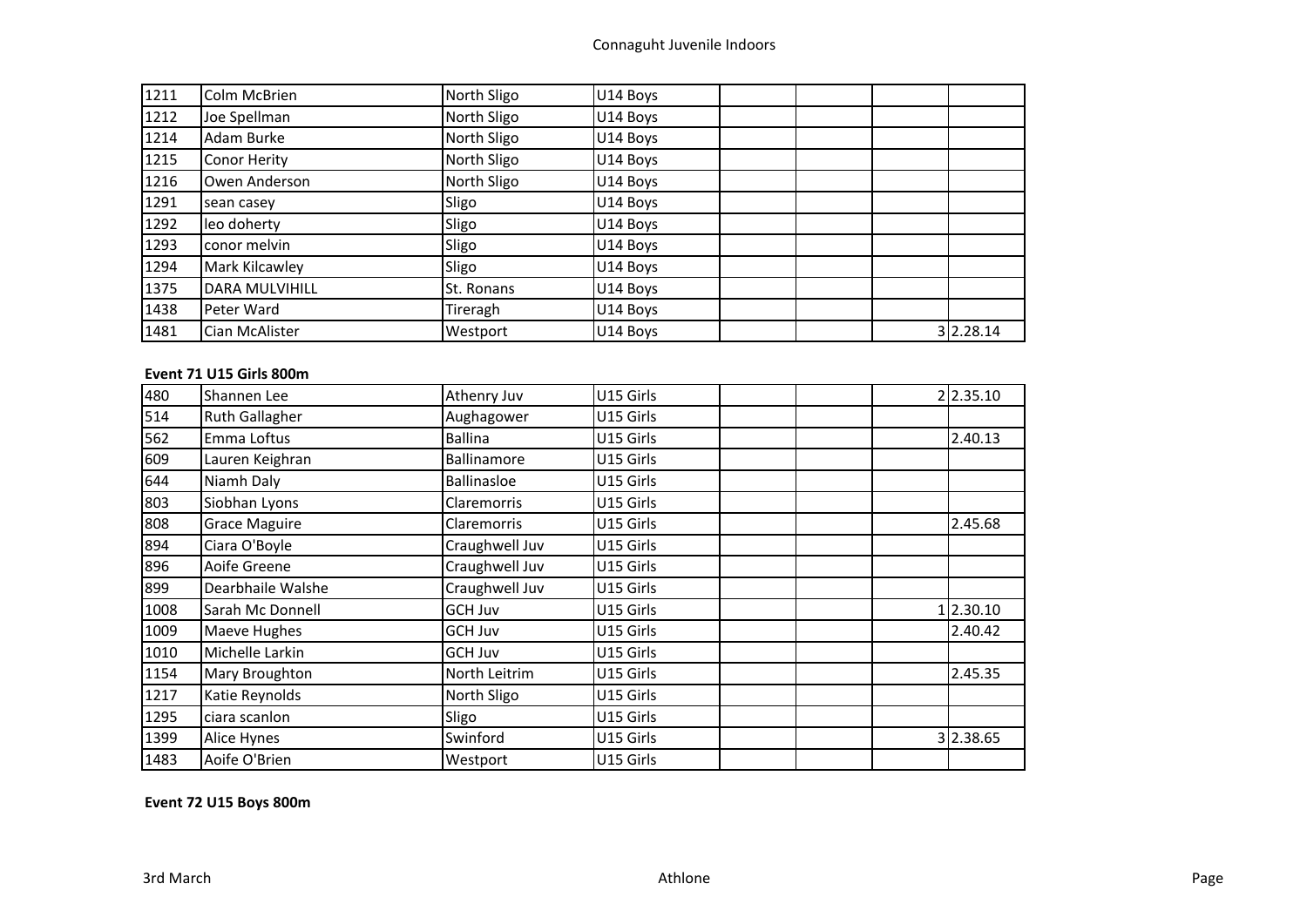| 489  | <b>Mathew Treacy</b>   | Athenry Juv        | U15 Boys |  |           |
|------|------------------------|--------------------|----------|--|-----------|
| 528  | Robbie Harper          | Aughagower         | U15 Boys |  |           |
| 611  | Ciaran Kenny           | Ballinamore        | U15 Boys |  |           |
| 612  | Riordan O Rourke       | <b>Ballinamore</b> | U15 Boys |  |           |
| 613  | Jack Gilheany          | Ballinamore        | U15 Boys |  |           |
| 646  | <b>Brian Burke</b>     | <b>Ballinasloe</b> | U15 Boys |  |           |
| 704  | <b>Brian Finn</b>      | Carrick on Shannon | U15 Boys |  |           |
| 900  | <b>Matthew Barrett</b> | Craughwell Juv     | U15 Boys |  | 5 2.28.11 |
| 901  | <b>Brian Loughnane</b> | Craughwell Juv     | U15 Boys |  |           |
| 902  | Liam Moran             | Craughwell Juv     | U15 Boys |  | 22.23.26  |
| 904  | <b>Ben Garrard</b>     | Craughwell Juv     | U15 Boys |  |           |
| 905  | James Cahalane         | Craughwell Juv     | U15 Boys |  |           |
| 1014 | Oisin Faherty          | <b>GCH Juv</b>     | U15 Boys |  | 4 2.27.28 |
| 1016 | Liam Costello          | <b>GCH Juv</b>     | U15 Boys |  |           |
| 1017 | Peador O'Flatharta     | <b>GCH Juv</b>     | U15 Boys |  |           |
| 1021 | Daniel johnson         | <b>GCH Juv</b>     | U15 Boys |  |           |
| 1022 | <b>GaBriel Dossen</b>  | <b>GCH Juv</b>     | U15 Boys |  |           |
| 1142 | <b>Ezekial Stevens</b> | Mohill             | U15 Boys |  |           |
| 1219 | James Devaney          | North Sligo        | U15 Boys |  |           |
| 1220 | Darragh Kelly          | North Sligo        | U15 Boys |  | 1 2.23.03 |
| 1256 | <b>Brian O Malley</b>  | Roscommon          | U15 Boys |  | 6 2.32.18 |
| 1400 | Dylan Kelly            | Swinford           | U15 Boys |  |           |
| 1401 | <b>Adam Phillips</b>   | Swinford           | U15 Boys |  | 3 2.24.65 |
| 1484 | Alex O'Rian            | Westport           | U15 Boys |  |           |

# **Event 73 U16 Girls 800m**

| 710  | Elise Bruen           | Carrick on Shannon | U16 Girls |  | 4 2.33.43 |
|------|-----------------------|--------------------|-----------|--|-----------|
| 816  | <b>Annie Duffy</b>    | <b>Claremorris</b> | U16 Girls |  |           |
| 817  | Aisling Joyce         | <b>Claremorris</b> | U16 Girls |  | 1 2.29.95 |
| 907  | <b>Grainne McDaid</b> | Craughwell Juv     | U16 Girls |  |           |
| 908  | Leanne Freaney        | Craughwell Juv     | U16 Girls |  |           |
| 1024 | Ann Moroney           | <b>GCH Juv</b>     | U16 Girls |  |           |
| 1088 | Mary Sloane           | Longford           | U16 Girls |  |           |
| 1258 | Kate Ward             | Roscommon          | U16 Girls |  |           |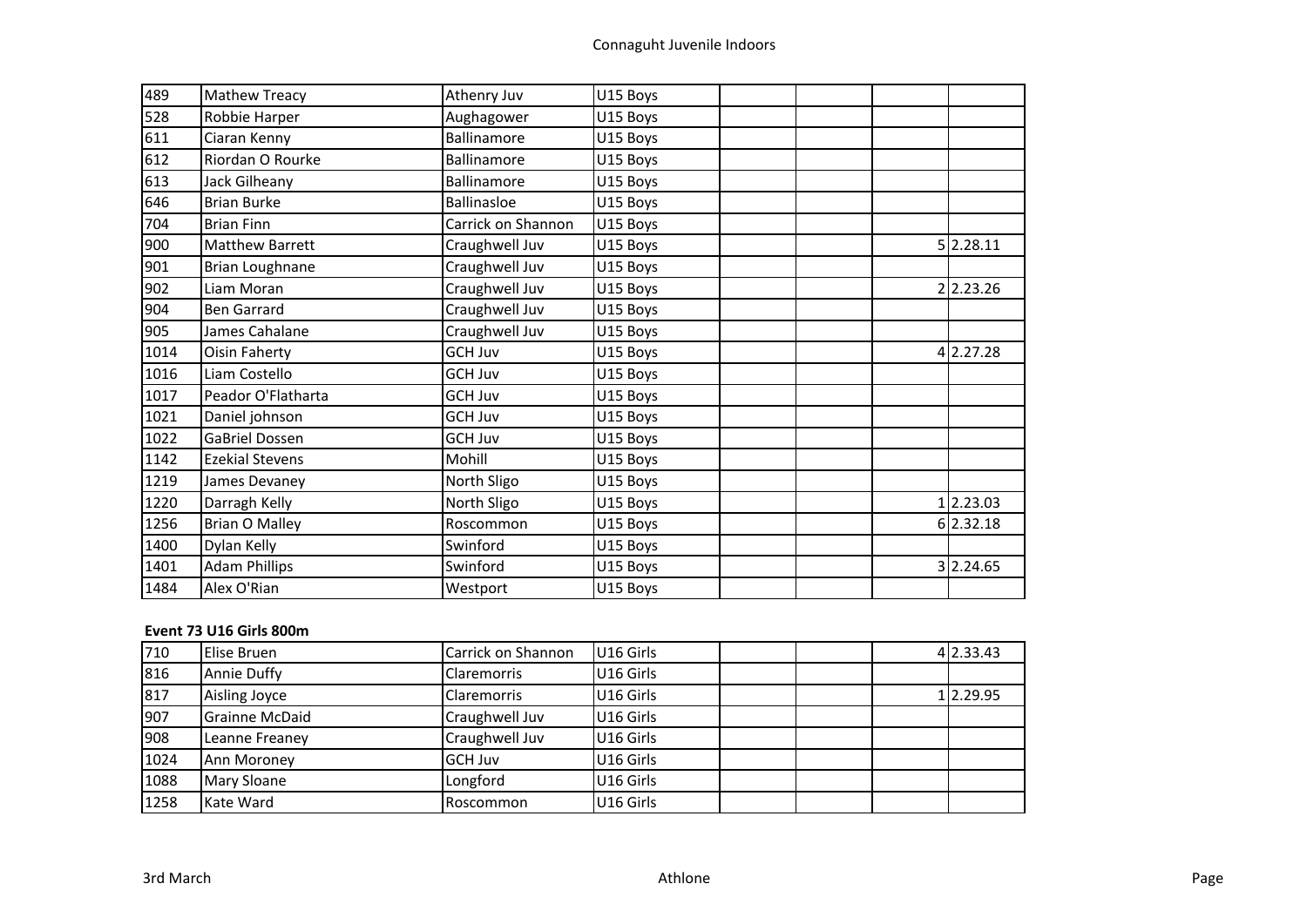| 1301 | Ikate carty         | Sligo    | U16 Girls             |  |           |
|------|---------------------|----------|-----------------------|--|-----------|
| 1303 | llaura joyce        | Sligo    | U <sub>16</sub> Girls |  |           |
| 1304 | cealainn mc gonigle | Sligo    | U16 Girls             |  | 3 2.31.37 |
| 1404 | Aishling Forkan     | Swinford | U16 Girls             |  | 2 2.30.14 |

# **Event 74 U16 Boys 800m**

| 490  | <b>Niall Kenny</b>     | Athenry Juv        | U16 Boys |  | 3 2.20.49 |
|------|------------------------|--------------------|----------|--|-----------|
| 568  | John Timlin            | <b>Ballina</b>     | U16 Boys |  | 2 2.17.95 |
| 722  | Narada Patrasco        | Carrick on Shannon | U16 Boys |  |           |
| 819  | Eric Connolly (UA)     | <b>Claremorris</b> | U16 Boys |  |           |
| 1028 | Keith Whyte            | <b>GCH Juv</b>     | U16 Boys |  |           |
| 1126 | David Brown            | Loughrea           | U16 Boys |  |           |
| 1259 | Colm Maye              | Roscommon          | U16 Boys |  |           |
| 1260 | Cian O Leary           | Roscommon          | U16 Boys |  |           |
| 1405 | Shane Bracken          | Swinford           | U16 Boys |  |           |
| 1406 | Christopher O'Sullivan | Swinford           | U16 Boys |  | 1 2.16.97 |
| 1442 | Aaron Keaveney         | Tireragh           | U16 Boys |  |           |
| 1443 | Thomas Keaveney        | Tireragh           | U16 Boys |  |           |
| 1444 | <b>Brendan Martin</b>  | Tireragh           | U16 Boys |  |           |

# **Event 75 U17 Girls 800m**

| 915  | Ciara Greene           | Craughwell Juv  | U17 Girls |  | 1 2.37.31 |
|------|------------------------|-----------------|-----------|--|-----------|
| 1031 | Maebh Brannigan        | <b>GCH Juv</b>  | U17 Girls |  |           |
| 1034 | Aisling Ni Fhlartharta | <b>GCH Juv</b>  | U17 Girls |  | 3 2.46.38 |
| 1175 | Sarah Halligan         | North Roscommon | U17 Girls |  |           |
| 1228 | Cathy Devaney          | North Sligo     | U17 Girls |  | 2 2.43.18 |
| 1229 | Katie McGlynn          | North Sligo     | U17 Girls |  |           |
| 1230 | <b>Tory McGlynn</b>    | North Sligo     | U17 Girls |  |           |
| 1408 | Erin Boland            | Swinford        | U17 Girls |  |           |
| 1409 | <b>Orla McCann</b>     | Swinford        | U17 Girls |  |           |

# **Event 76 U17 Boys 800m**

| 821 | Cathal<br>Curry    | arr-<br>remorns            | $117$ Boys         |  | $\sim$ $\sim$ $\sim$ $\sim$ |
|-----|--------------------|----------------------------|--------------------|--|-----------------------------|
| 823 | IMartir<br>Mulkeen | Llar′<br>TIOLLIS<br>$\sim$ | 147<br>Boys<br>ັບ⊥ |  |                             |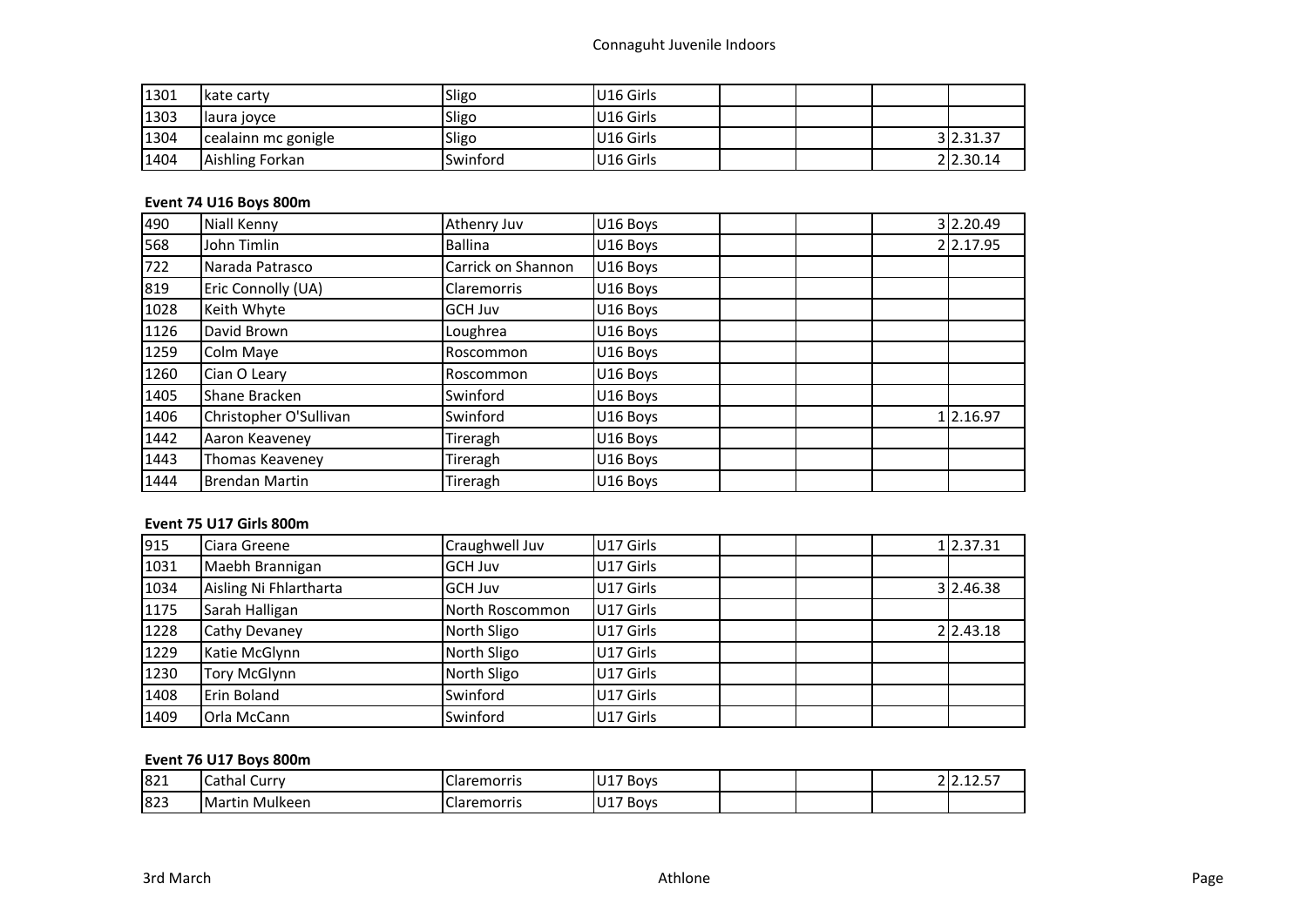| 921  | Damian O'Boyle       | Craughwell Juv | U17 Boys |  | 1 2.05.15 |
|------|----------------------|----------------|----------|--|-----------|
| 1040 | Samuel Samson        | <b>GCH Juv</b> | U17 Boys |  |           |
| 1105 | Conor English        | Lough Ree      | U17 Boys |  |           |
| 1146 | Keith Beirne         | Mohill         | U17 Boys |  |           |
| 1233 | <b>William Crowe</b> | North Sligo    | U17 Boys |  |           |
| 1234 | Cian McBride         | North Sligo    | U17 Boys |  |           |
| 1410 | <b>William Hynes</b> | Swinford       | U17 Boys |  |           |
| 1411 | <b>Tadgh McGinty</b> | Swinford       | U17 Boys |  | 3 2.22.75 |

# **Event 77 U18 Girls 800m**

| 925  | <b>Gabrielle Tobin</b> | Craughwell Juv  | U18 Girls |  |           |
|------|------------------------|-----------------|-----------|--|-----------|
| 1045 | Elisabeth Maher        | <b>GCH Juv</b>  | U18 Girls |  |           |
| 1047 | Alanna Lally           | <b>GCH Juv</b>  | U18 Girls |  |           |
| 1176 | Natasha Regan          | North Roscommon | U18 Girls |  |           |
| 1308 | claire conlon          | Sligo           | U18 Girls |  | 2 2.39.36 |
| 1412 | Rosie Hynes            | Swinford        | U18 Girls |  | 1 2.38.25 |

# **Event 78 U18 Boys 800m**

| 736  | Cian Murray      | Carrick on Shannon | U18 Boys | 6 2.22.47 |
|------|------------------|--------------------|----------|-----------|
| 927  | Conor Gillen     | Craughwell Juv     | U18 Boys |           |
| 928  | John Cormican    | Craughwell Juv     | U18 Boys | 3 2.10.17 |
| 929  | Keelan Ryan      | Craughwell Juv     | U18 Boys | 5 2.18.30 |
| 930  | Nicholas Sheehan | Craughwell Juv     | U18 Boys | 1 2.04.00 |
| 1309 | dylan carty      | Sligo              | U18 Boys | 2 2.09.96 |
| 1310 | oisin harney     | Sligo              | U18 Boys |           |
| 1312 | thomas delahunt  | Sligo              | U18 Boys | 4 2.12.19 |
| 1489 | Diarmuid McGreal | Westport           | U18 Boys |           |

# **Event 79 U19 Girls 800m**

| 616  | lLaura O Dowd   | <b>Ballinamore</b> | U19 Girls             |  | 12.22.93  |
|------|-----------------|--------------------|-----------------------|--|-----------|
| 934  | Sineád Gaffney  | Craughwell Juv     | U <sub>19</sub> Girls |  |           |
| 1315 | lorla mulvihill | Sligo              | U19 Girls             |  | 3 2.48.46 |
| 1413 | Dawn Regan      | Swinford           | U19 Girls             |  |           |
| 1414 | Ayse Terzioglu  | Swinford           | U19 Girls             |  | 4 2.48.46 |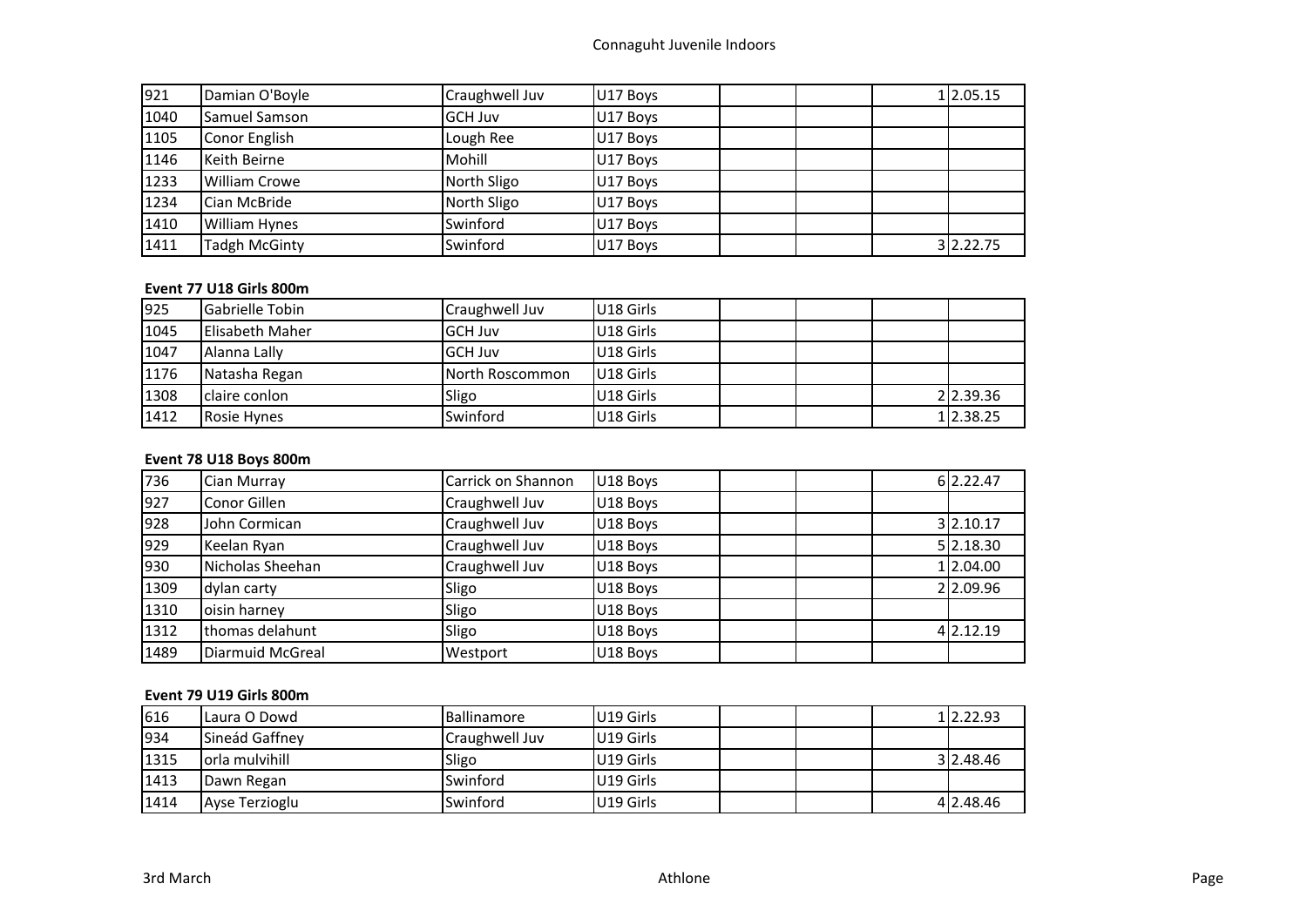| 1415 | <b>IDara</b><br>. sherrv | -<br>Swintord | ''19 Girls |  | 22.37.80 |
|------|--------------------------|---------------|------------|--|----------|
| 1416 | Aoife McCann             | Swintord      | U19 Girls  |  |          |

### **Event 80 Senior Women 800m**

| 1317 | rianne mc hugh   | .<br>ISIIgo | Women<br>Senior       | $\sim$<br>71 L<br>112.4J.11 |
|------|------------------|-------------|-----------------------|-----------------------------|
| 1319 | pauline<br>henry | .<br>ISIIgo | .<br>Women<br>.Senior | $ \sim$<br>$\sim$           |

# **Event 81 U19 Boys 800m**

| 936  | Paul Jovce   | Craughwell Juv | U19 Boys |  | 12.04.61  |
|------|--------------|----------------|----------|--|-----------|
| 937  | Neil Greanev | Craughwell Juv | U19 Bovs |  | 22.07.10  |
| 1491 | Jason Gavin  | Westport       | U19 Boys |  | 3 2.10.46 |

# **Event 82 Senior Men 800m**

| 1067 | <b>Cormac McDonnell</b> | <b>GCH Sen</b> | Senior Men |           |
|------|-------------------------|----------------|------------|-----------|
| 1069 | Peter Mannion           | <b>GCH Sen</b> | Senior Men |           |
| 1070 | Neil Hyland             | <b>GCH Sen</b> | Senior Men | 1 2.06.19 |
| 1071 | John Greaney            | <b>GCH Sen</b> | Senior Men |           |
| 1320 | kevin mc glone          | Sligo          | Senior Men | 2 2.06.78 |
| 1321 | neal higgins            | Sligo          | Senior Men |           |
| 1495 | Mark Rogers             | Guest          | Senior Men |           |
| 1496 | <b>Gary Campbell</b>    | Guest          | Senior Men |           |
| 1497 | <b>Shane Aston</b>      | Guest          | Senior Men |           |
| 1499 | Michael Maher           | Guest          | Senior Men |           |
| 1500 | <b>Robert Maher</b>     | Guest          | Senior Men | 2.09.06   |
| 268  | Mark McDonald           | Guest          | Senior Men |           |
| 269  | Kristaps Valters        | Guest          | Senior Men | 1.51.74   |

# **Event 83 U16 Girls 200m**

| 710  | Elise Bruen         | Carrick on Shannon | U <sub>16</sub> Girls |  | 29.35 |
|------|---------------------|--------------------|-----------------------|--|-------|
| 712  | Sinead Reynolds     | Carrick on Shannon | U <sub>16</sub> Girls |  | 30.19 |
| 816  | Annie Duffy         | <b>Claremorris</b> | U16 Girls             |  |       |
| 909  | <b>Tara McNally</b> | Craughwell Juv     | U16 Girls             |  | 27.61 |
| 1023 | Leah O'Halloran     | <b>GCH Juv</b>     | U16 Girls             |  |       |
| 1025 | Nicole King         | <b>GCH Juv</b>     | U16 Girls             |  |       |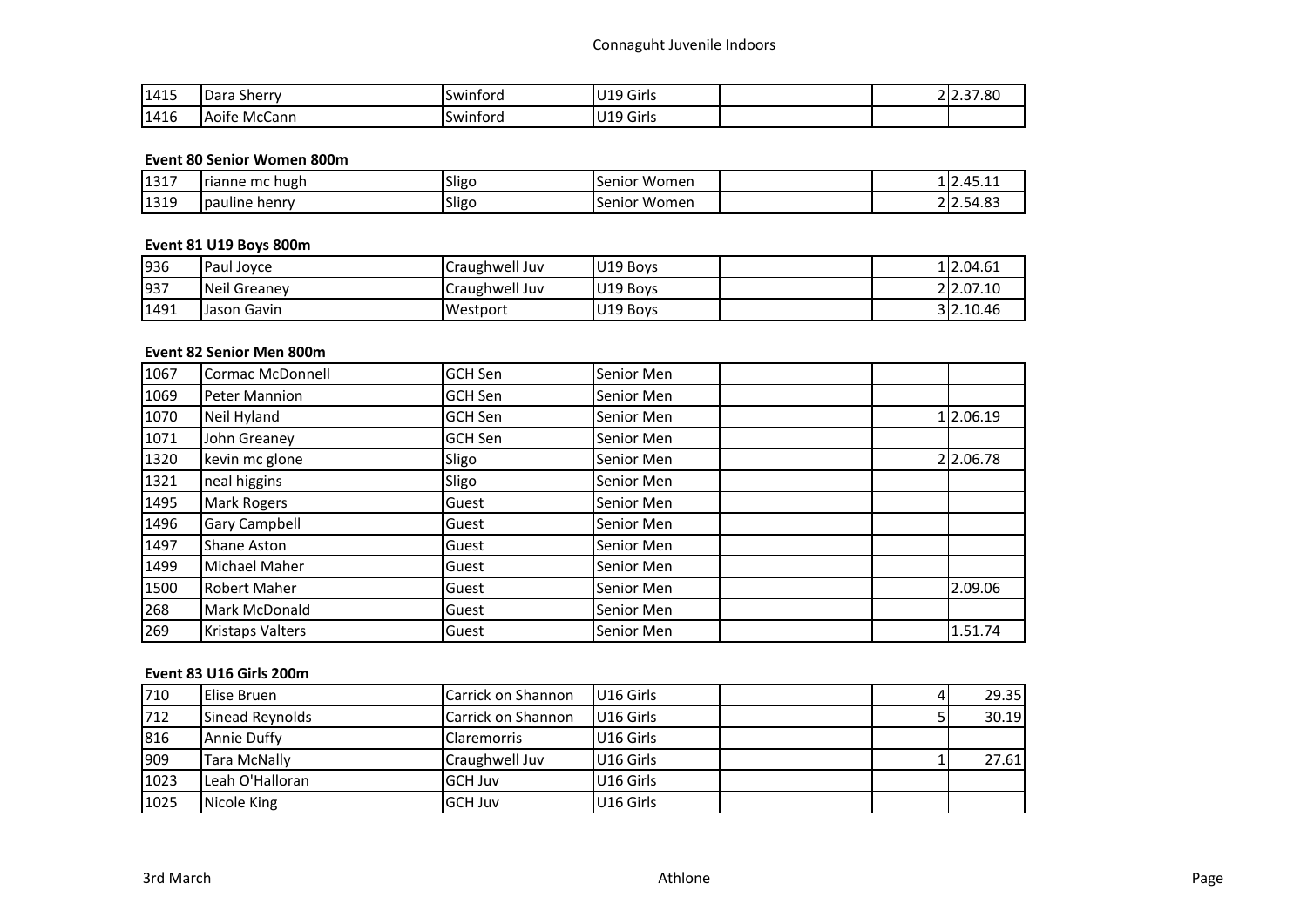# Connaguht Juvenile Indoors

| 1103 | lAnna Peters      | Lough Ree | U <sub>16</sub> Girls |  |    |       |
|------|-------------------|-----------|-----------------------|--|----|-------|
| 1144 | Dearbhaile Beirne | Mohill    | U <sub>16</sub> Girls |  |    | 28.43 |
| 1403 | Michaela Walsh    | Swinford  | U <sub>16</sub> Girls |  | -- | 28.74 |
| 1441 | Tara Leech        | Tireragh  | U <sub>16</sub> Girls |  |    |       |

# **Event 84 U16 Boys 200m**

| 722  | Narada Patrasco       | Carrick on Shannon | U16 Boys |  | 27.69 |
|------|-----------------------|--------------------|----------|--|-------|
| 818  | Francis Regan         | Claremorris        | U16 Boys |  |       |
| 912  | Mathew McKernan       | Craughwell Juv     | U16 Boys |  | 28.07 |
| 913  | Jordan Connaughton    | Craughwell Juv     | U16 Boys |  |       |
| 914  | Eddie Madden          | Craughwell Juv     | U16 Boys |  | 26.33 |
| 1026 | Cillin Greene         | GCH Juv            | U16 Boys |  | 24.24 |
| 1027 | Aaron O'Halloran      | <b>GCH Juv</b>     | U16 Boys |  | 25.69 |
| 1029 | David Carter          | GCH Juv            | U16 Boys |  |       |
| 1030 | Eoghan Dobey          | GCH Juv            | U16 Boys |  | 26.23 |
| 1089 | Thoms McGann          | Longford           | U16 Boys |  | 24.72 |
| 1126 | David Brown           | Loughrea           | U16 Boys |  | 25.89 |
| 1225 | Christopher O'Donnell | North Sligo        | U16 Boys |  | 24.61 |
| 1226 | Fiachra Casey         | North Sligo        | U16 Boys |  |       |
| 1227 | Ronan McGarraghy      | North Sligo        | U16 Boys |  |       |
| 1259 | Colm Maye             | Roscommon          | U16 Boys |  | 26.21 |
| 1305 | graham kerr           | Sligo              | U16 Boys |  | 25.2  |
| 1445 | Mickey Gordon         | Tireragh           | U16 Boys |  | 26.11 |

# **Event 85 U17 Girls 200m**

| 724  | <b>Mollie Crossley</b> | Carrick on Shannon | U17 Girls |  | 29.29 |
|------|------------------------|--------------------|-----------|--|-------|
| 916  | Miriam Lacey           | Craughwell Juv     | U17 Girls |  | 33.1  |
| 917  | Sinead Treacy          | Craughwell Juv     | U17 Girls |  | 26.28 |
| 918  | Ellen Fitzpatrick      | Craughwell Juv     | U17 Girls |  |       |
| 919  | <b>Ellen Treacy</b>    | Craughwell Juv     | U17 Girls |  | 31.38 |
| 1031 | Maebh Brannigan        | <b>GCH Juv</b>     | U17 Girls |  | 27.01 |
| 1032 | Olaide Ajayi-Taiwo     | <b>GCH Juv</b>     | U17 Girls |  | 28.18 |
| 1033 | Summer Okoro           | <b>GCH Juv</b>     | U17 Girls |  |       |
| 1034 | Aisling Ni Fhlartharta | <b>GCH Juv</b>     | U17 Girls |  | 29.85 |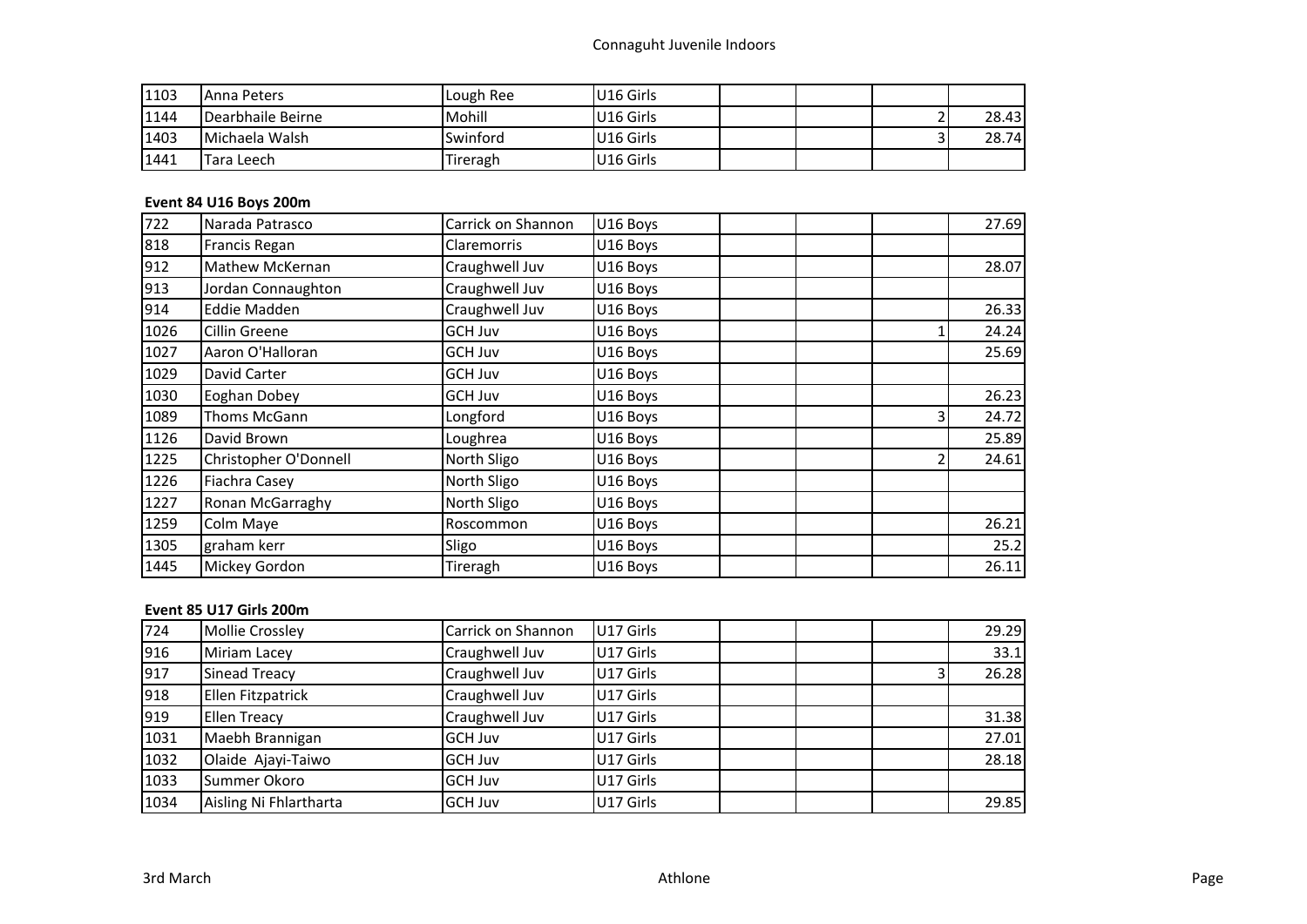| 1035 | Laura Ann Costello | <b>GCH Juv</b> | U17 Girls |  | 25.57                 |
|------|--------------------|----------------|-----------|--|-----------------------|
| 1306 | stacey kerr        | Sligo          | U17 Girls |  | $\rightarrow$<br>25.7 |
| 1407 | Rachel Ruane       | Swinford       | U17 Girls |  |                       |

# **Event 86 U17 Boys 200m**

| 648  | Darragh Collins       | <b>Ballinasloe</b> | U17 Boys |                | 25.77 |
|------|-----------------------|--------------------|----------|----------------|-------|
| 821  | Cathal Curry          | <b>Claremorris</b> | U17 Boys |                |       |
| 824  | Sean Carrick          | Claremorris        | U17 Boys |                | 25.21 |
| 922  | Sean Crowley          | Craughwell Juv     | U17 Boys |                | 27.12 |
| 923  | Conor Duggan          | Craughwell Juv     | U17 Boys |                |       |
| 1036 | Ronan Esslemont       | <b>GCH Juv</b>     | U17 Boys | 5 <sub>l</sub> | 24.93 |
| 1037 | Ayomide Olatunde      | <b>GCH Juv</b>     | U17 Boys | 2              | 24.22 |
| 1038 | Kelvin Olayemi        | <b>GCH Juv</b>     | U17 Boys |                |       |
| 1039 | Eugene Edokpayi       | <b>GCH Juv</b>     | U17 Boys |                |       |
| 1040 | Samuel Samson         | <b>GCH Juv</b>     | U17 Boys | $\overline{3}$ | 24.52 |
| 1042 | Aidan Connelly        | <b>GCH Juv</b>     | U17 Boys |                | 23.88 |
| 1079 | Dara Deane            | Lake District      | U17 Boys | 4              | 24.79 |
| 1129 | Adam Emerhi           | Loughrea           | U17 Boys |                |       |
| 1146 | Keith Beirne          | Mohill             | U17 Boys |                |       |
| 1232 | Odhran Byrne Gildea   | North Sligo        | U17 Boys |                |       |
| 1235 | <b>Ryan McCarrick</b> | North Sligo        | U17 Boys |                |       |
| 1307 | graham burke          | Sligo              | U17 Boys |                |       |
| 1380 | <b>SHANE DONOGHUE</b> | St. Ronans         | U17 Boys |                |       |
| 1450 | Darragh Finneran      | Tuam               | U17 Boys |                | 26.23 |
| 1451 | Abdul Wahab           | Tuam               | U17 Boys |                |       |

# **Event 87 U18 Girls 200m**

| 588  | Natasha Neville        | <b>Ballina</b>     | U18 Girls |  | 29.5  |
|------|------------------------|--------------------|-----------|--|-------|
| 658  | Sarah Daly             | Ballinasloe        | U18 Girls |  |       |
| 733  | Joanna Duignan         | Carrick on Shannon | U18 Girls |  | 27.05 |
| 924  | Claire Ryder           | Craughwell Juv     | U18 Girls |  |       |
| 1043 | <b>Roisin Dobey</b>    | <b>GCH Juv</b>     | U18 Girls |  | 26.81 |
| 1044 | Katie Carter           | <b>GCH Juv</b>     | U18 Girls |  | 29.12 |
| 1045 | <b>Elisabeth Maher</b> | <b>GCH Juv</b>     | U18 Girls |  | 27.4  |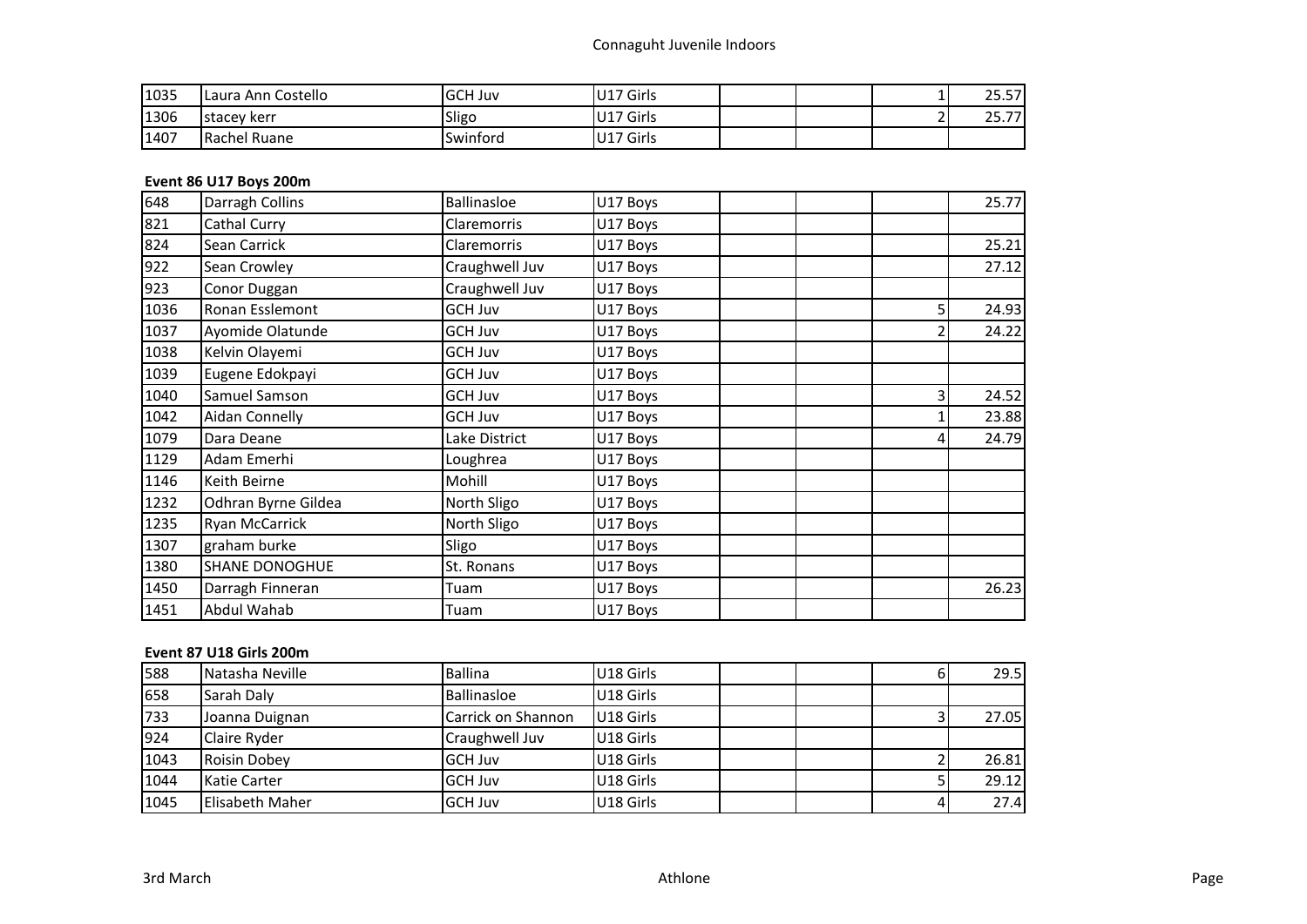| 1046 | <b>Kate Greanev</b> | <b>GCH Juv</b> | U18 Girls |  | ٥ | 30.76 |
|------|---------------------|----------------|-----------|--|---|-------|
| 1047 | Alanna Lally        | <b>GCH Juv</b> | U18 Girls |  |   | 25.5  |
| 1130 | Evette Kirwan       | Loughrea       | U18 Girls |  |   | 30.42 |

# **Event 88 U18 Boys 200m**

| 928  | John Cormican       | Craughwell Juv | U18 Boys |    | 25.42                   |
|------|---------------------|----------------|----------|----|-------------------------|
| 930  | Nicholas Sheehan    | Craughwell Juv | U18 Boys |    | 23.98                   |
| 1049 | Simon O'Shaughnessy | GCH Juv        | U18 Boys |    |                         |
| 1050 | James Mitchell      | GCH Juv        | U18 Boys |    | 25.01<br>51             |
| 1051 | Owen Mc Donnell     | GCH Juv        | U18 Boys |    |                         |
| 1052 | Somto Orajuba       | GCH Juv        | U18 Boys |    | 3 <sup>1</sup><br>24.42 |
| 1053 | Ayo Adeero          | GCH Juv        | U18 Boys |    |                         |
| 1054 | Henrique Nkolovata  | GCH Juv        | U18 Boys |    |                         |
| 1055 | Robert Meagher      | GCH Juv        | U18 Boys |    | 23.86                   |
| 1238 | Ross Crystal        | North Sligo    | U18 Boys |    |                         |
| 1239 | <b>Ben Roberts</b>  | North Sligo    | U18 Boys |    | 25.38<br>6 <sup>1</sup> |
| 1311 | zak irwin           | Sligo          | U18 Boys |    |                         |
| 1313 | aaron cadden        | Sligo          | U18 Boys |    | 24.68<br>$\overline{4}$ |
| 1489 | Diarmuid McGreal    | Westport       | U18 Boys | DQ |                         |

# **Event 89 U19 Girls 200m**

| 1056 | Eleanor Whyte            | <b>GCH Juv</b>  | U19 Girls |  | 30.16 |
|------|--------------------------|-----------------|-----------|--|-------|
| 1057 | Solange Veranda          | <b>IGCH Juv</b> | U19 Girls |  | 28.85 |
| 1058 | <b>Caoimhe Esslemont</b> | <b>IGCH Juv</b> | U19 Girls |  | 29.88 |
| 1147 | Michelle Beirne          | Mohill          | U19 Girls |  | 31.43 |
| 1314 | louise mulvanney kelly   | Sligo           | U19 Girls |  | 29.49 |

# **Event 90 Senior Women 200m**

| 492  | Ruthann Sheahan  | Athenry Sen    | Senior Women        |  | 32.48 |
|------|------------------|----------------|---------------------|--|-------|
| 493  | Aoife Callan     | Athenry Sen    | Senior Women        |  |       |
| 494  | Frances          | Athenry Sen    | Senior Women        |  | 42.12 |
| 939  | Orla Ryan        | Craughwell Sen | <b>Senior Women</b> |  | 29.84 |
| 940  | Katie O'Donoghue | Craughwell Sen | <b>Senior Women</b> |  |       |
| 1319 | pauline henry    | Sligo          | Senior Women        |  | 34.07 |